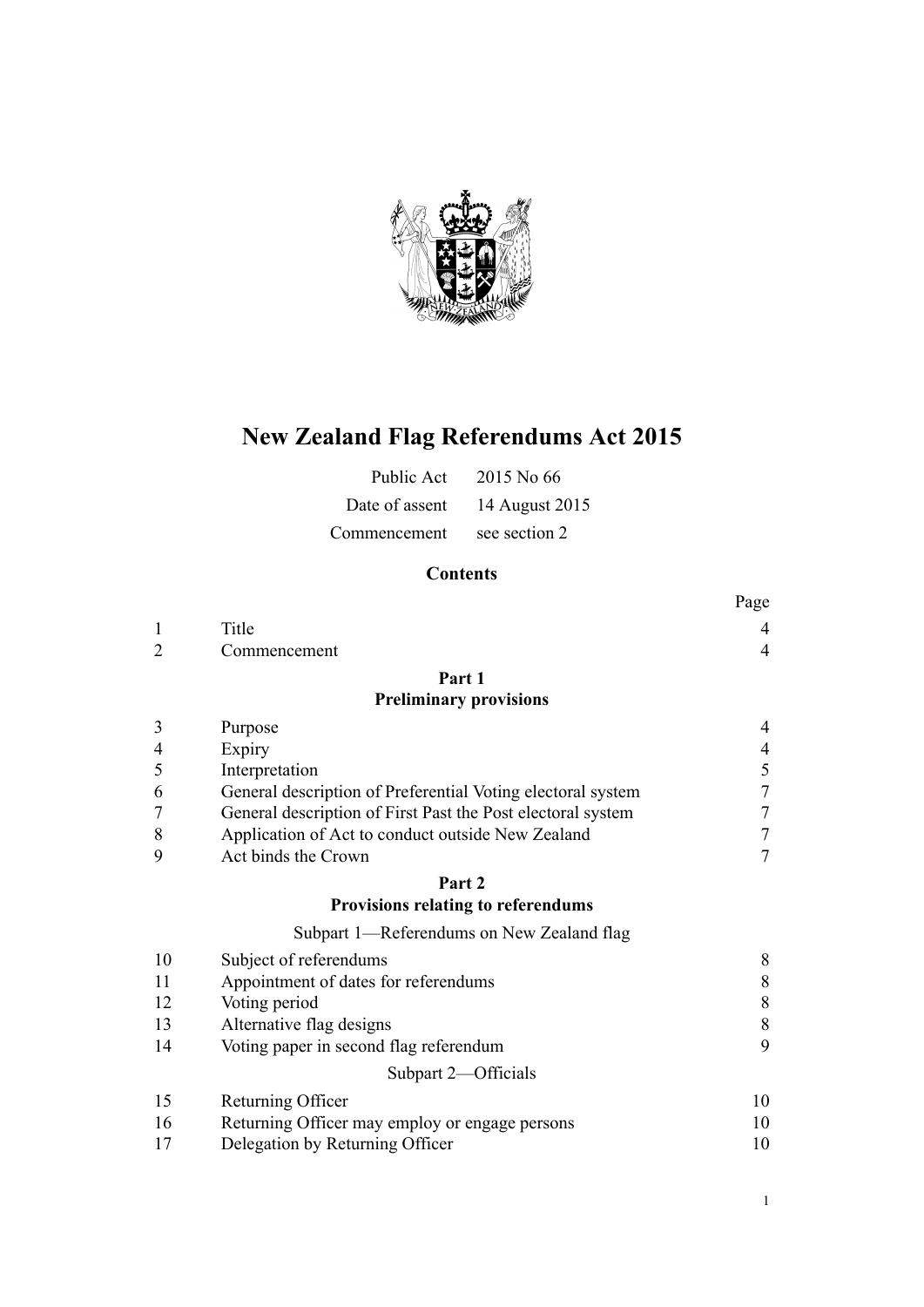|    | <b>New Zealand Flag Referendums Act 2015</b>                 | 2015 No 66 |
|----|--------------------------------------------------------------|------------|
|    | Subpart 3—Rolls of electors                                  |            |
| 18 | Rolls of electors                                            | 10         |
|    | Subpart 4-Conduct of referendums                             |            |
| 19 | Who may vote                                                 | 11         |
| 20 | Electoral systems for referendums                            | 11         |
|    |                                                              |            |
|    | Dispatching voting papers                                    |            |
| 21 | Period for dispatching voting papers                         | 12         |
| 22 | Dispatching voting papers by post                            | 12         |
| 23 | Dispatching replacement voting papers by post                | 13         |
| 24 | Dispatching voting papers by fax, email, or dictation        | 13         |
| 25 | Envelopes and information accompanying voting papers         | 14         |
| 26 | Extension of voting period                                   | 15         |
|    | Marking and returning voting papers                          |            |
| 27 | Method of voting                                             | 15         |
| 28 | Return of voting papers to Returning Officer                 | 16         |
| 29 | Times for return of voting papers                            | 16         |
| 30 | Voting papers returned late                                  | 17         |
|    | Progressive processing of voting papers                      |            |
| 31 | Processing of voting papers                                  | 17         |
| 32 | Informal voting papers                                       | 18         |
| 33 | Invalid voting papers                                        | 18         |
| 34 | Protection of secrecy during processing                      | 18         |
| 35 | Publicity during processing                                  | 19         |
| 36 | Supervision of processing                                    | 19         |
|    | Announcing results                                           |            |
| 37 |                                                              | 20         |
|    | Procedure after close of voting period                       |            |
| 38 | Declaration of result of referendum                          | 20         |
| 39 | Determination of result in event of tie                      | 21         |
| 40 | Disposal of voting papers and rolls                          | 22         |
|    | Subpart 5—Application for inquiry into conduct of referendum |            |
|    | Parties to inquiry                                           |            |
| 41 | Who may make application                                     | 22         |
| 42 | Who may be respondents                                       | 22         |
| 43 | Group of electors may oppose application                     | 23         |
|    | Making of application                                        |            |
| 44 | Making of application                                        | 23         |
| 45 | Application to be served on respondents                      | 23         |
|    | Hearing of application                                       |            |
| 46 | More than 1 application relating to same referendum          | 24         |
|    |                                                              |            |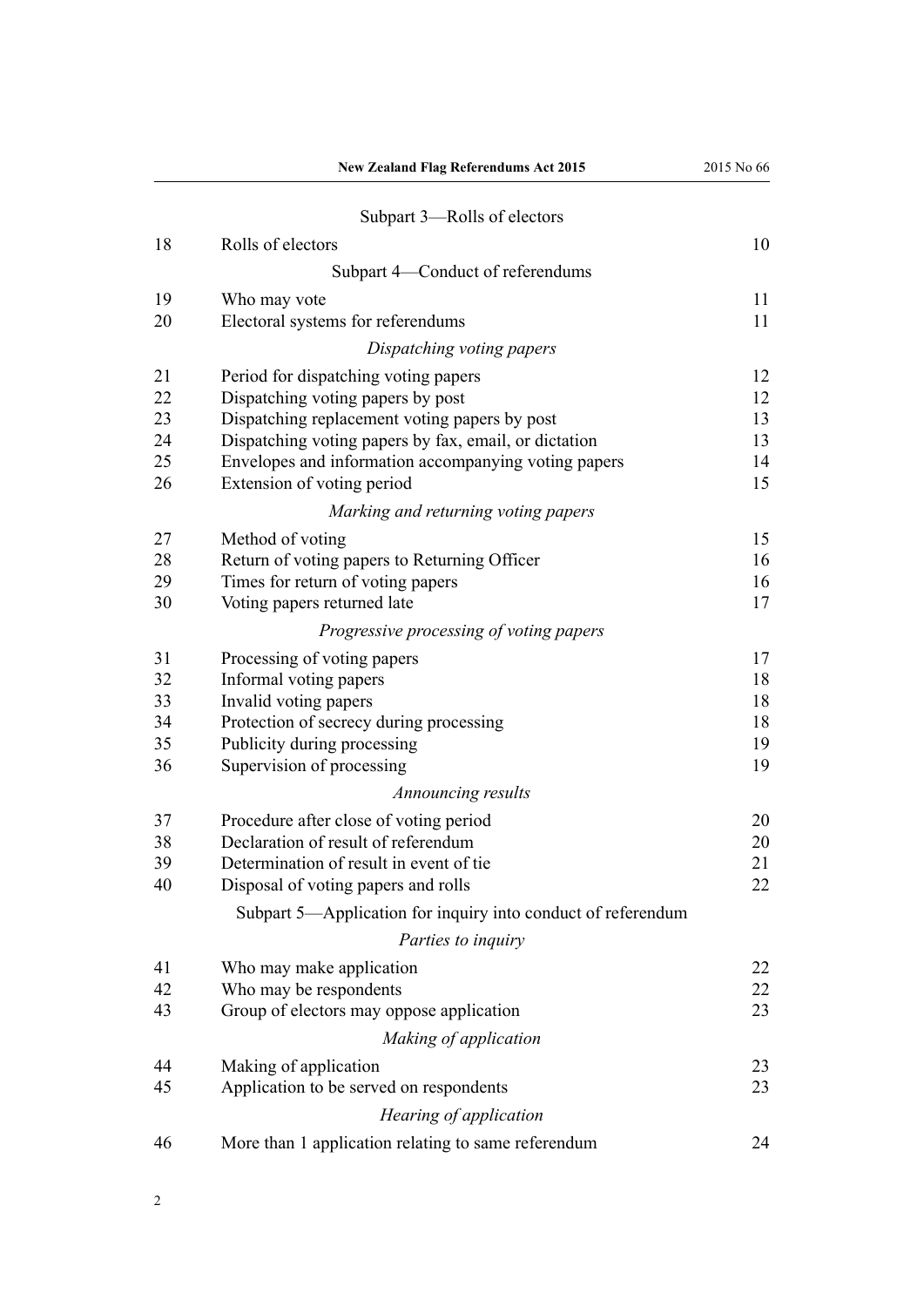| 2015 No 66 | <b>New Zealand Flag Referendums Act 2015</b>                      |    |
|------------|-------------------------------------------------------------------|----|
| 47         | Matters to be inquired into at hearing                            | 24 |
|            | Court's decision                                                  |    |
| 48         | Decision of court as to result of referendum                      | 24 |
| 49         | Fresh referendum                                                  | 24 |
|            | Subpart 6-Offences                                                |    |
| 50         | Unauthorised use or disclosure of referendum information          | 25 |
| 51         | Influencing electors generally                                    | 25 |
| 52         | Offences in relation to voting papers                             | 26 |
| 53         | Bribery by any person at any time                                 | 26 |
| 54         | Bribery by any person after voting period                         | 28 |
| 55         | Bribery by elector before or during voting period                 | 28 |
| 56         | Treating                                                          | 28 |
| 57         | Undue influence                                                   | 29 |
| 58         | Interference with voting or compromising secrecy of voting        | 30 |
| 59         | Personation                                                       | 30 |
| 60         | Offences in relation to processing                                | 31 |
| 61         | Property may be stated as vesting in Returning Officer            | 31 |
|            | Subpart 7-Advertising                                             |    |
| 62         | Interpretation                                                    | 31 |
| 63         | Meaning of referendum advertisement                               | 32 |
| 64         | Referendum advertisement to include promoter statement            | 33 |
| 65         | Failure to include promoter statement in referendum advertisement | 34 |
| 66         | Duty of Electoral Commission                                      | 34 |
| 67         | Regulated periods for purposes of Parliamentary Service Act 2000  | 34 |
|            | Part 3                                                            |    |
|            | <b>Miscellaneous provisions</b>                                   |    |
|            | Orders in Council                                                 |    |
| 68         | Regulations                                                       | 34 |
| 69         | Validation of irregularities                                      | 35 |
|            | Provisions relating to change of New Zealand flag                 |    |
| 70         | Amendments to Flags, Emblems, and Names Protection Act 1981       | 35 |
|            | The New Zealand Flag<br>5                                         | 36 |
|            | 5A<br>1902 Flag                                                   | 36 |
| 71         | Amendments to Land Transport (Driver Licensing) Rule 1999         | 37 |
|            | Validity not affected by change of New Zealand Flag<br>63A        | 37 |
| 72         | Transitional provision                                            | 38 |
|            | <b>Schedule 1</b>                                                 | 39 |
|            | Voting paper for first flag referendum                            |    |
|            | <b>Schedule 2</b>                                                 | 40 |
|            | Voting paper for second flag referendum                           |    |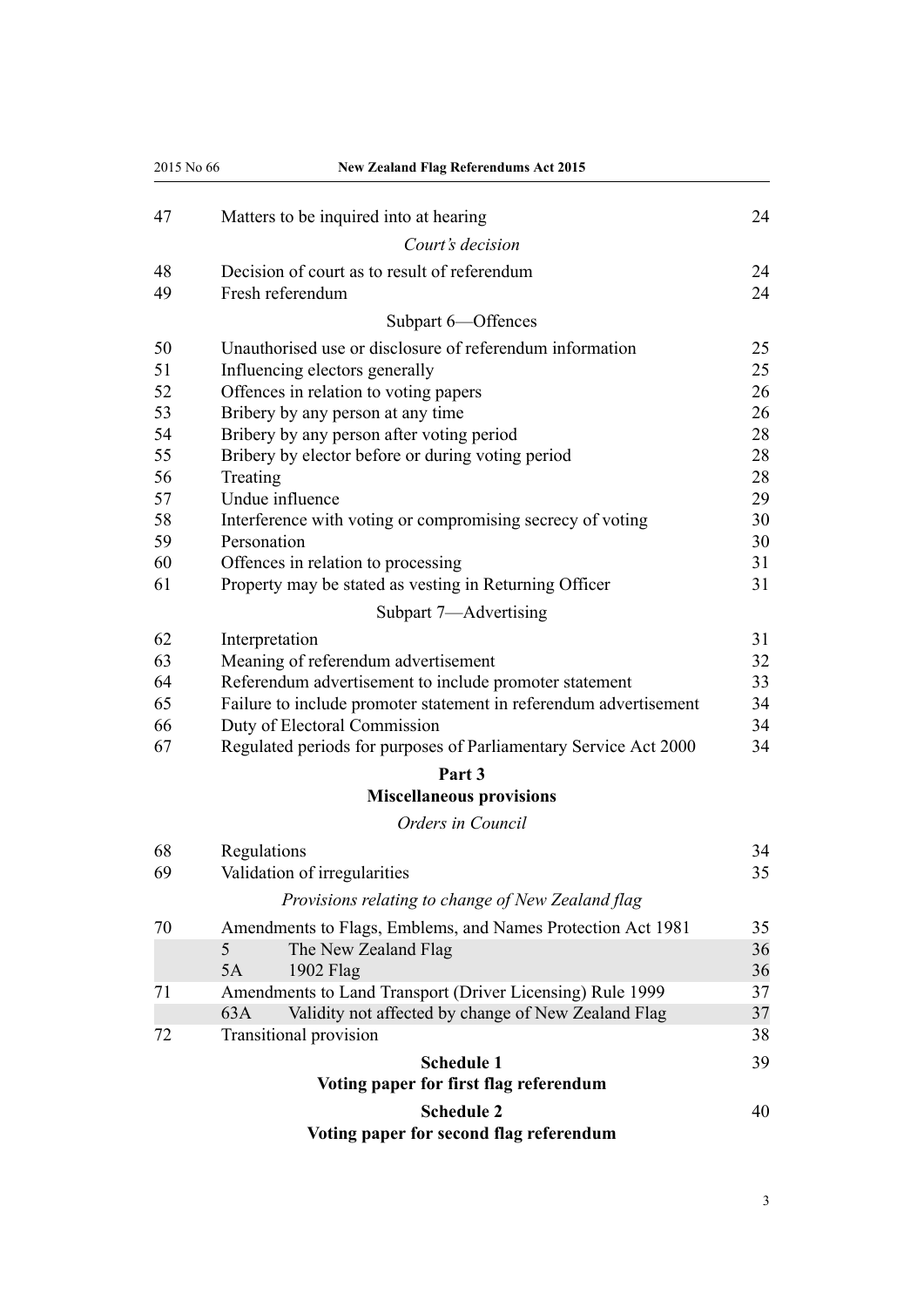<span id="page-3-0"></span>

| s 1 | <b>New Zealand Flag Referendums Act 2015</b>               | 2015 No 66 |
|-----|------------------------------------------------------------|------------|
|     | <b>Schedule 3</b><br><b>Forms</b>                          | 41         |
|     | <b>Schedule 4</b><br>Method of counting preferential votes | 46         |
|     | <b>Schedule 5</b>                                          | 50         |

# **[New Schedules 1 and 1A inserted](#page-49-0)**

#### **The Parliament of New Zealand enacts as follows:**

#### **1 Title**

This Act is the New Zealand Flag Referendums Act 2015.

#### **2 Commencement**

- (1) This Act (except [sections 70,](#page-34-0) [71,](#page-36-0) and [72](#page-37-0)) comes into force on the day after the date on which it receives the Royal assent.
- (2) If, in the second flag referendum, the alternative flag design gains a greater number of votes than the current New Zealand Flag, then [sections 70,](#page-34-0) [71,](#page-36-0) and [72](#page-37-0) commence on whichever of the following dates is earlier:
	- (a) a date set by the Governor-General by Order in Council:
	- (b) the day that is 6 months after the date on which the result of the second flag referendum is declared.
- (3) If, in the second flag referendum, the current New Zealand Flag gains a greater number of votes than the alternative flag design, then [sections 70,](#page-34-0) [71](#page-36-0), and [72](#page-37-0) do not commence.
- (4) In this section, **alternative flag design** means the alternative flag design referred to in section  $14(1)(a)$ .

# **Part 1**

# **Preliminary provisions**

#### **3 Purpose**

The purpose of this Act is to make provision for 2 postal referendums to be held to enable electors to decide whether New Zealand should have a new flag, and to provide for a change of the New Zealand flag if electors decide New Zealand should have a new flag.

#### **4 Expiry**

- (1) This Act expires and is repealed on the close of the day that is 2 years after the date on which the result of the second flag referendum is declared.
- (2) Despite subsection (1), if [section 49\(1\)](#page-23-0) (which provides for a fresh referendum to be held in the case of the court declaring a referendum void) applies in the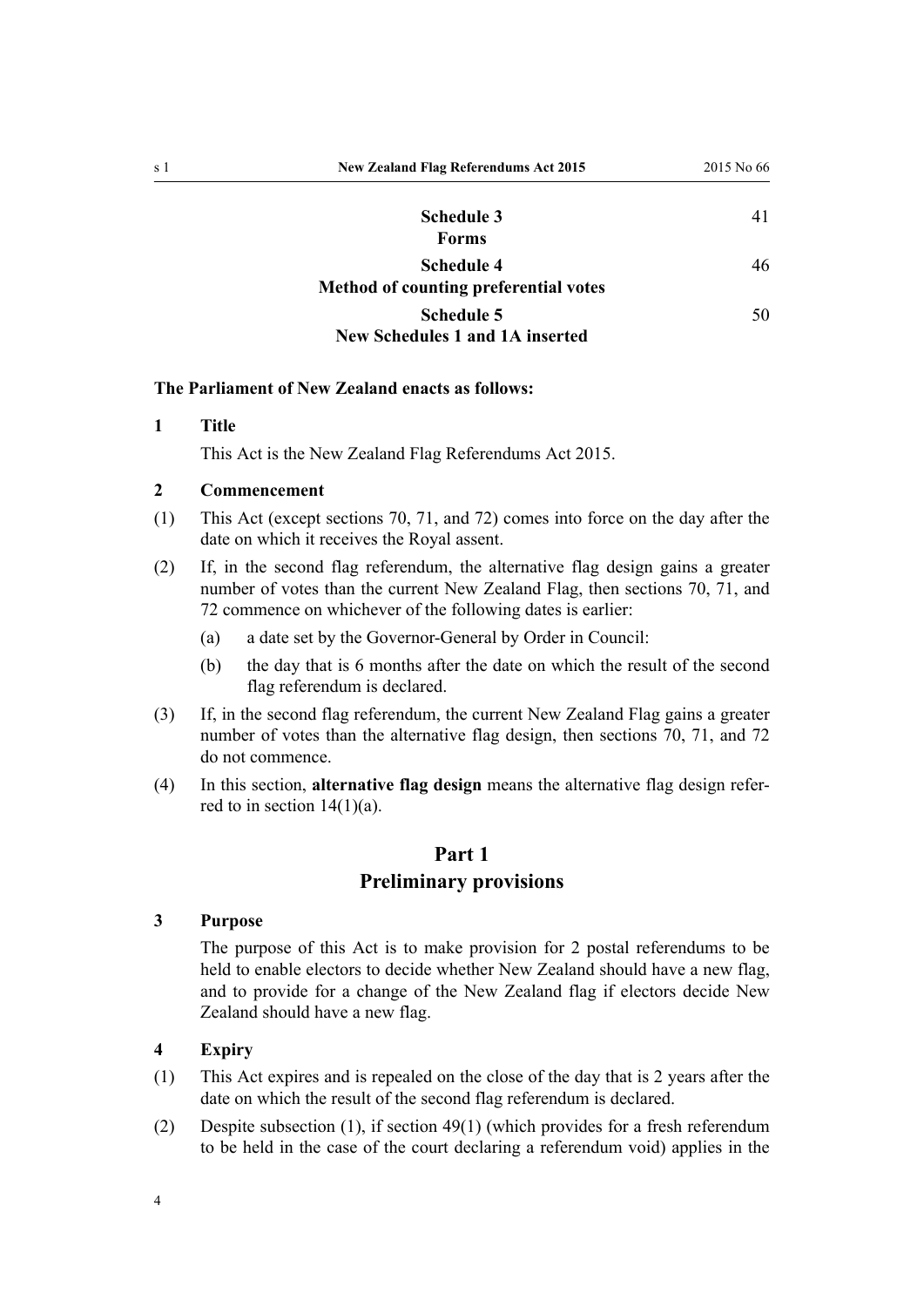<span id="page-4-0"></span>case of the second referendum, this Act expires and is repealed 2 years after the date on which the result of the fresh referendum is declared. Compare: 2010 No 139 [s 5](http://prd-lgnz-nlb.prd.pco.net.nz/pdflink.aspx?id=DLM2833520)

#### **5 Interpretation**

In this Act, unless the context otherwise requires,—

**2000 Act** means the [Referenda \(Postal Voting\) Act 2000](http://prd-lgnz-nlb.prd.pco.net.nz/pdflink.aspx?id=DLM73880)

**agency** means any department or instrument of the Executive Government of New Zealand, or any branch or division of any of those departments or instruments

**alternative flag design** means an alternative flag design prescribed under [sec](#page-7-0)[tion 13\(1\)](#page-7-0)

**Clerk of the House** means the Clerk of the House of Representatives

**current New Zealand Flag** means the flag declared by [section 5\(1\)](http://prd-lgnz-nlb.prd.pco.net.nz/pdflink.aspx?id=DLM52200) of the Flags, Emblems, and Names Protection Act 1981 to be the New Zealand Flag

**district** means a General electoral district or a Maori electoral district constituted under the [Electoral Act 1993](http://prd-lgnz-nlb.prd.pco.net.nz/pdflink.aspx?id=DLM307518)

**elector** means a person whose name lawfully appears on the referendum roll or any supplementary referendum roll

**Electoral Commission** means the Electoral Commission established by [section](http://prd-lgnz-nlb.prd.pco.net.nz/pdflink.aspx?id=DLM2997501) [4B](http://prd-lgnz-nlb.prd.pco.net.nz/pdflink.aspx?id=DLM2997501) of the Electoral Act 1993

**first flag referendum** means the referendum held under [section 10\(1\)](#page-7-0)

**First Past the Post** means the electoral system described generally in [section 7](#page-6-0)

**Internet site** means the page on the Electoral Commission Internet site maintained by the Returning Officer for the purpose of receiving voting papers returned in electronic form

**Minister** means the Minister of the Crown who is, with the authority of the Prime Minister, for the time being responsible for the administration of this Act

**official description**, in relation to a flag or flag design, means the description of that flag or flag design prescribed under [section 13\(2\)\(a\)](#page-7-0) or [14\(3\)](#page-8-0)

**option** means,—

- (a) in relation to the first flag referendum, any of the 4 alternative flag designs for which a vote may be cast:
- (b) in relation to the second flag referendum, either of the 2 options (the current New Zealand Flag and the alternative flag design referred to in [sec](#page-8-0)tion  $14(1)(a)$  for which a vote may be cast

**panel** means any panel appointed by the Minister to conduct, on behalf of the New Zealand Government, a publicity campaign or other activity in relation to a referendum or referendums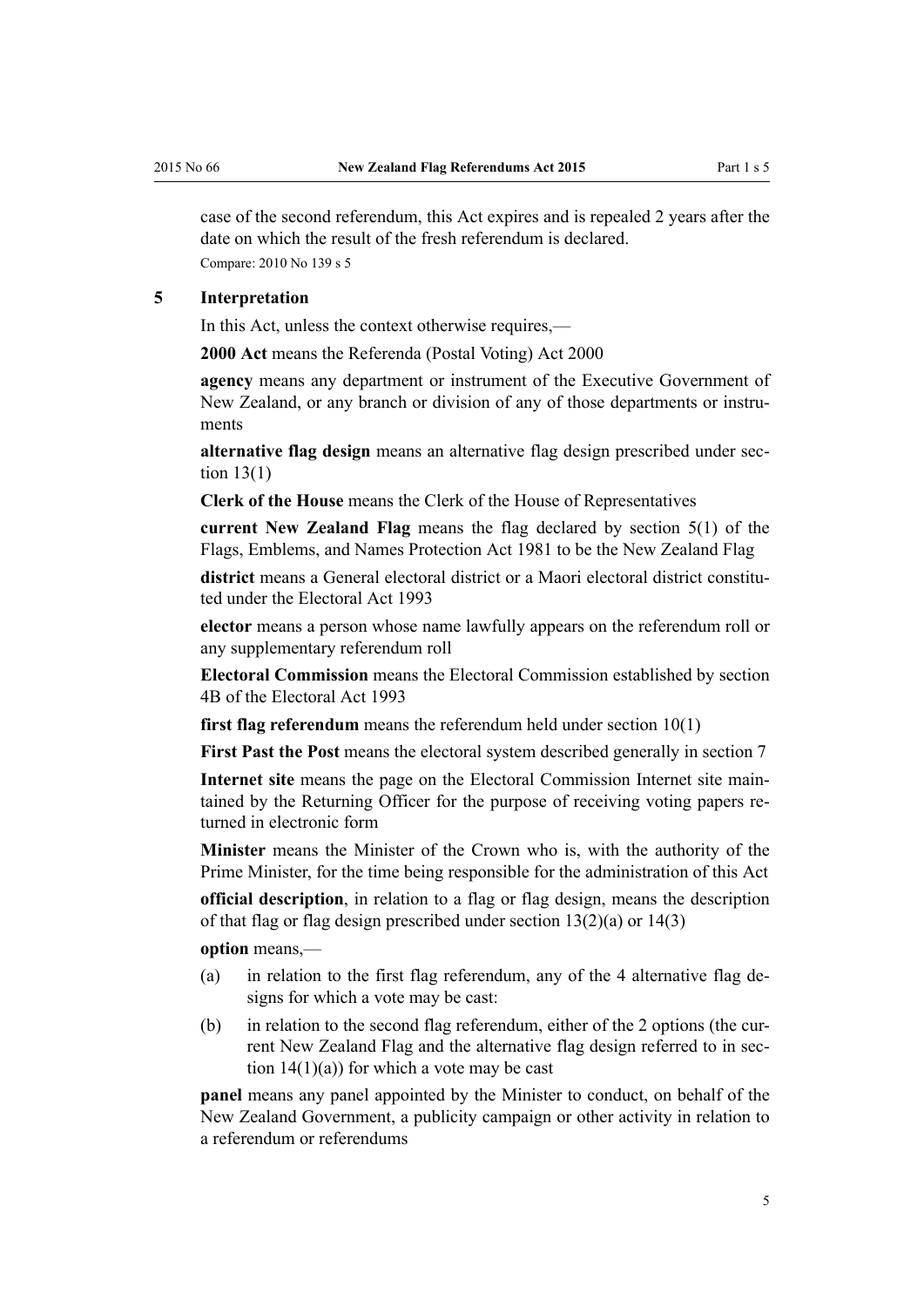**Preferential Voting** means the electoral system described generally in [sec](#page-6-0)[tion 6](#page-6-0)

**promoter** has the meaning given in [section 62](#page-30-0)

**random order**, in relation to the arrangement of options on a voting paper, means an arrangement where the order of the options is determined by the Electoral Commission randomly by lot and all voting papers use that order

**referendum** means the first flag referendum or the second flag referendum **referendum advertisement** has the meaning given in [section 63](#page-31-0)

**referendum material** means material that is prepared by a panel and presented to electors for the purpose of informing them about each of the options

**referendum roll** has the meaning given in [section 3\(1\)](http://prd-lgnz-nlb.prd.pco.net.nz/pdflink.aspx?id=DLM73887) of the 2000 Act

**referendums** means the first flag referendum and the second flag referendum **returned**, in relation to a voting paper, means—

- (a) returned to the office of the Returning Officer; or
- (b) uploaded to the Internet site

#### **Returning Officer**—

- (a) means the Returning Officer referred to in [section 15\(1\)](#page-9-0); and
- (b) includes any person acting under a delegation under [section 17\(1\)](#page-9-0)

**Returning Officer's copy of the roll** has the meaning given in [section 3\(1\)](http://prd-lgnz-nlb.prd.pco.net.nz/pdflink.aspx?id=DLM73887) of the 2000 Act

**second flag referendum** means the referendum held under [section 10\(2\)](#page-7-0)

**supplementary referendum roll** has the meaning given in [section 3\(1\)](http://prd-lgnz-nlb.prd.pco.net.nz/pdflink.aspx?id=DLM73887) of the 2000 Act and includes a partial supplementary referendum roll compiled under section  $18(3)(a)$ 

**voting paper** means,—

- (a) in relation to the first flag referendum, a voting paper in the form prescribed in [Schedule 1;](#page-38-0) and
- (b) in relation to the second flag referendum, a voting paper in the form prescribed in [Schedule 2](#page-39-0)

**voting period**, in relation to a referendum, means the period specified in [sec](#page-7-0)tion  $12(1)$ 

**working day** means a day of the week other than—

- (a) a Saturday, a Sunday, Waitangi Day, Good Friday, Easter Monday, Anzac Day, the Sovereign's birthday, and Labour Day; and
- (b) a day in the period commencing with 25 December in a year and ending with 2 January in the following year; and
- (c) if 1 January falls on a Friday, the following Monday; and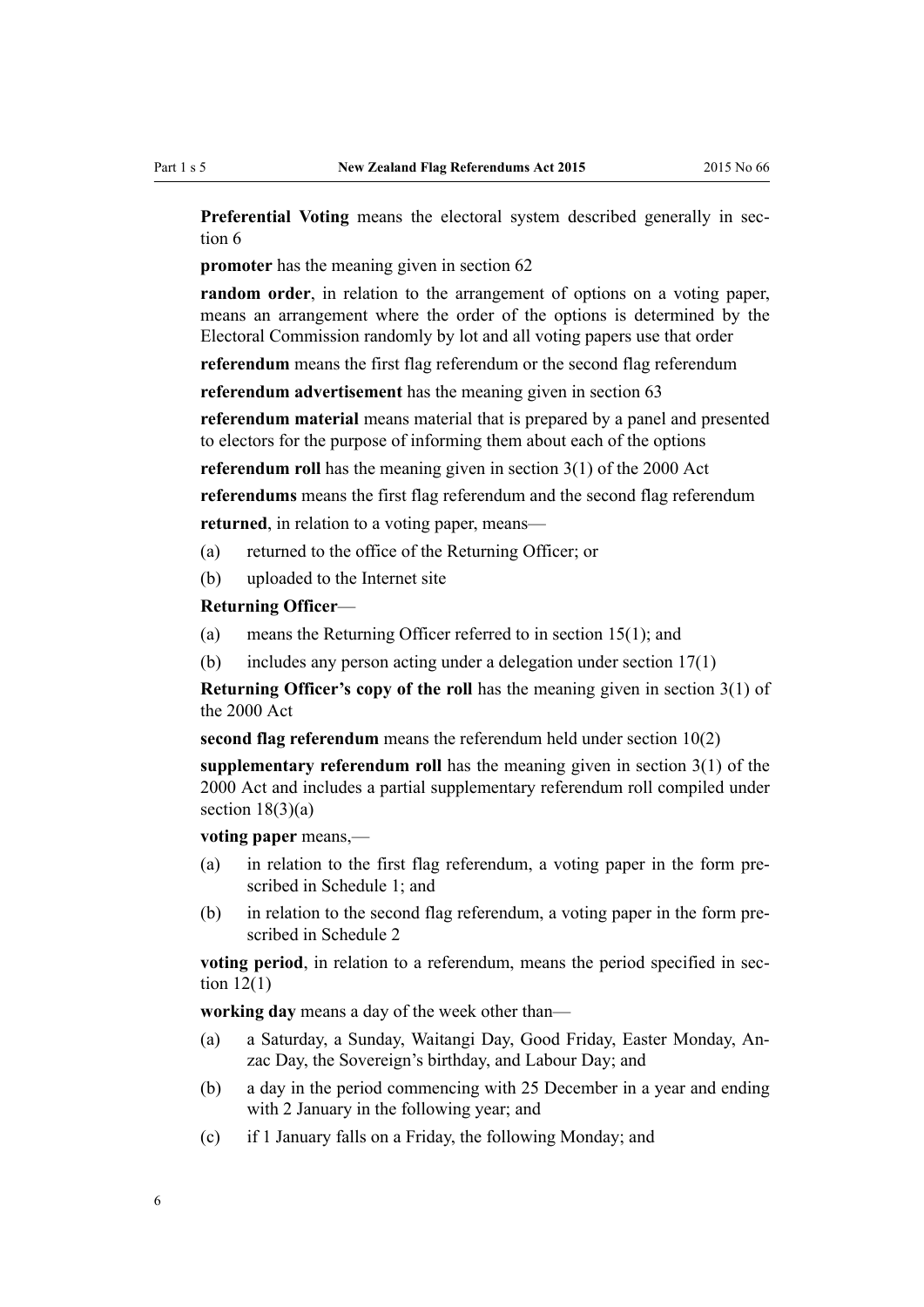- <span id="page-6-0"></span>(d) if 1 January falls on a Saturday or a Sunday, the following Monday and Tuesday; and
- (e) if Waitangi Day or Anzac Day falls on a Saturday or a Sunday, the following Monday.

Compare: 2000 No 48 [s 3;](http://prd-lgnz-nlb.prd.pco.net.nz/pdflink.aspx?id=DLM73887) 1997 No 13 [s 3](http://prd-lgnz-nlb.prd.pco.net.nz/pdflink.aspx?id=DLM408496)

#### **6 General description of Preferential Voting electoral system**

For the purposes of the first flag referendum, the Preferential Voting electoral system has the following features:

- (a) voters express a first preference for 1 option and may express second and further preferences for other options:
- (b) the first preferences are counted and, if an option's first preference votes equal or exceed the absolute majority of votes, that option is the successful option:
- (c) if no option succeeds under paragraph (b), the option with the fewest votes is excluded and that option's votes are redistributed according to voters' further preferences:
- (d) if no option succeeds under paragraph (c), the steps described in paragraph (c) are repeated until 1 option achieves an absolute majority of votes.

Compare: 2001 No 35 [s 5B\(b\)\(i\), \(iii\), \(iv\), \(v\)](http://prd-lgnz-nlb.prd.pco.net.nz/pdflink.aspx?id=DLM93435)

#### **7 General description of First Past the Post electoral system**

For the purposes of the second flag referendum, the First Past the Post electoral system has the following features:

- (a) voters may cast 1 vote for 1 option:
- (b) the option that receives the highest number of votes is the successful option.

#### **8 Application of Act to conduct outside New Zealand**

This Act applies in respect of the publication of a referendum advertisement—

- (a) in New Zealand, in any case where the promoter of the advertisement is outside New Zealand; and
- (b) outside New Zealand, in any case where the promoter of the advertisement is in New Zealand.

Compare: 2010 No 139 [s 3](http://prd-lgnz-nlb.prd.pco.net.nz/pdflink.aspx?id=DLM3382219)

#### **9 Act binds the Crown**

This Act binds the Crown.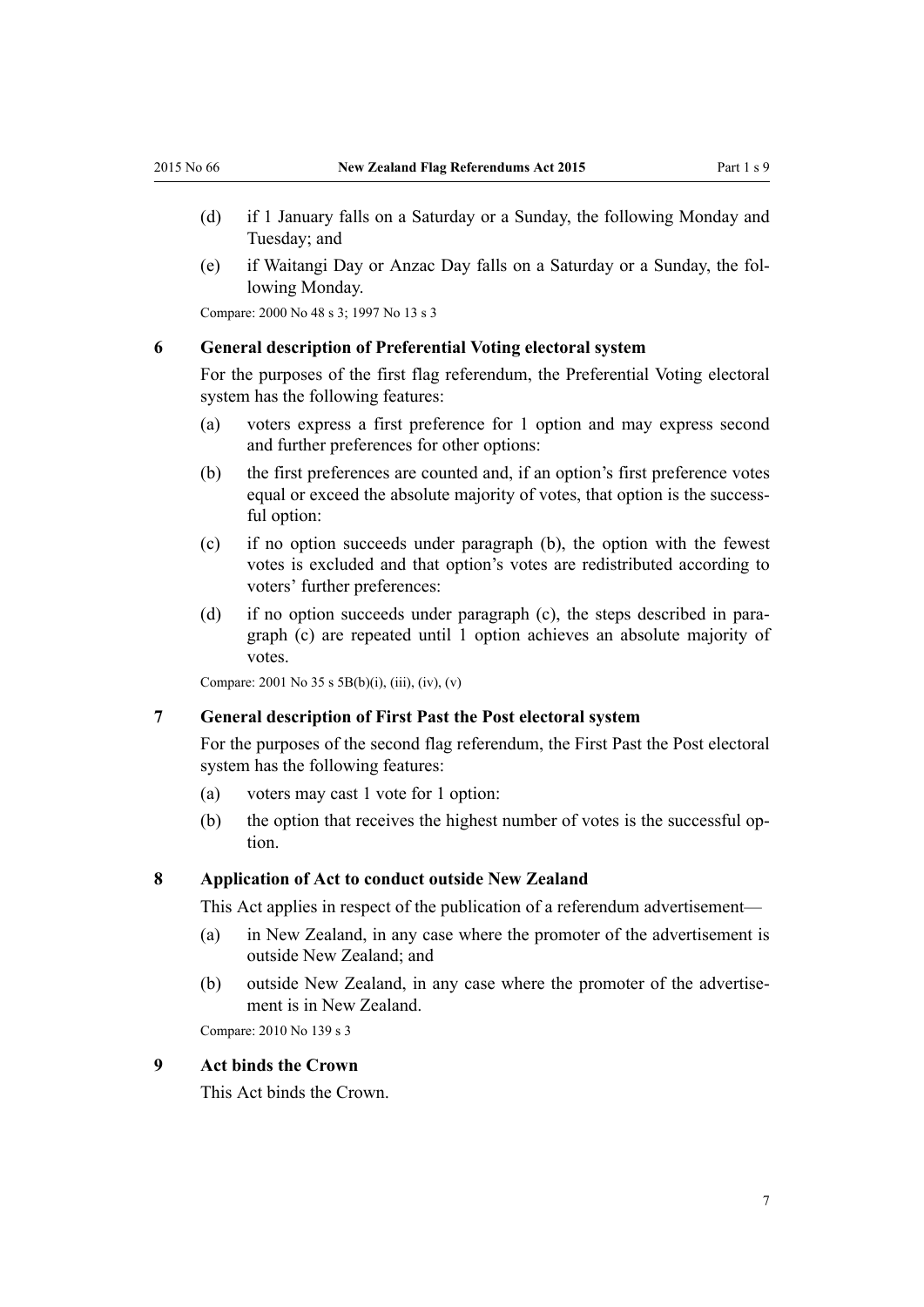## **Part 2**

#### **Provisions relating to referendums**

Subpart 1—Referendums on New Zealand flag

#### <span id="page-7-0"></span>**10 Subject of referendums**

- (1) During the voting period for the first flag referendum, a referendum of electors must be held on the question set out in the voting paper in [Schedule 1](#page-38-0).
- (2) During the voting period for the second flag referendum, a referendum of electors must be held on the question set out in the voting paper in [Schedule 2](#page-39-0).

#### **11 Appointment of dates for referendums**

The Governor-General must, by Orders in Council made on the recommendation of the Minister, as soon as practicable after the commencement of this  $Act$ .

- (a) appoint a date for the close of the first flag referendum that is at least 90 days after the day on which this Act commences; and
- (b) appoint a date for the close of the second flag referendum that is at least 90 days after the day appointed under paragraph (a).

#### **12 Voting period**

- (1) For each referendum,—
	- (a) the voting period commences at the start of the 21st day before the day appointed under section 11 for the close of that referendum; and
	- (b) the voting period closes at 7 pm on the day appointed under section 11 for the close of that referendum.
- (2) The Governor-General may, from time to time, before the commencement of the voting period for a referendum, by Order in Council,—
	- (a) revoke an Order in Council made under section 11 and appoint a later date for the close of the referendum:
	- (b) revoke any Order in Council made under [section 21\(2\)](http://prd-lgnz-nlb.prd.pco.net.nz/pdflink.aspx?id=DLM74591) of the 2000 Act as that provision applies to this Act, and appoint a later date for the closing of the referendum roll.

Compare: 2000 No 48 [s 30](http://prd-lgnz-nlb.prd.pco.net.nz/pdflink.aspx?id=DLM74603); 1997 No 13 [s 28](http://prd-lgnz-nlb.prd.pco.net.nz/pdflink.aspx?id=DLM408677)

#### **13 Alternative flag designs**

(1) The Governor-General must, by Order in Council made on the recommendation of the Minister, at least 60 days before the commencement of the voting period for the first flag referendum, prescribe 4 alternative flag designs to appear on the voting paper.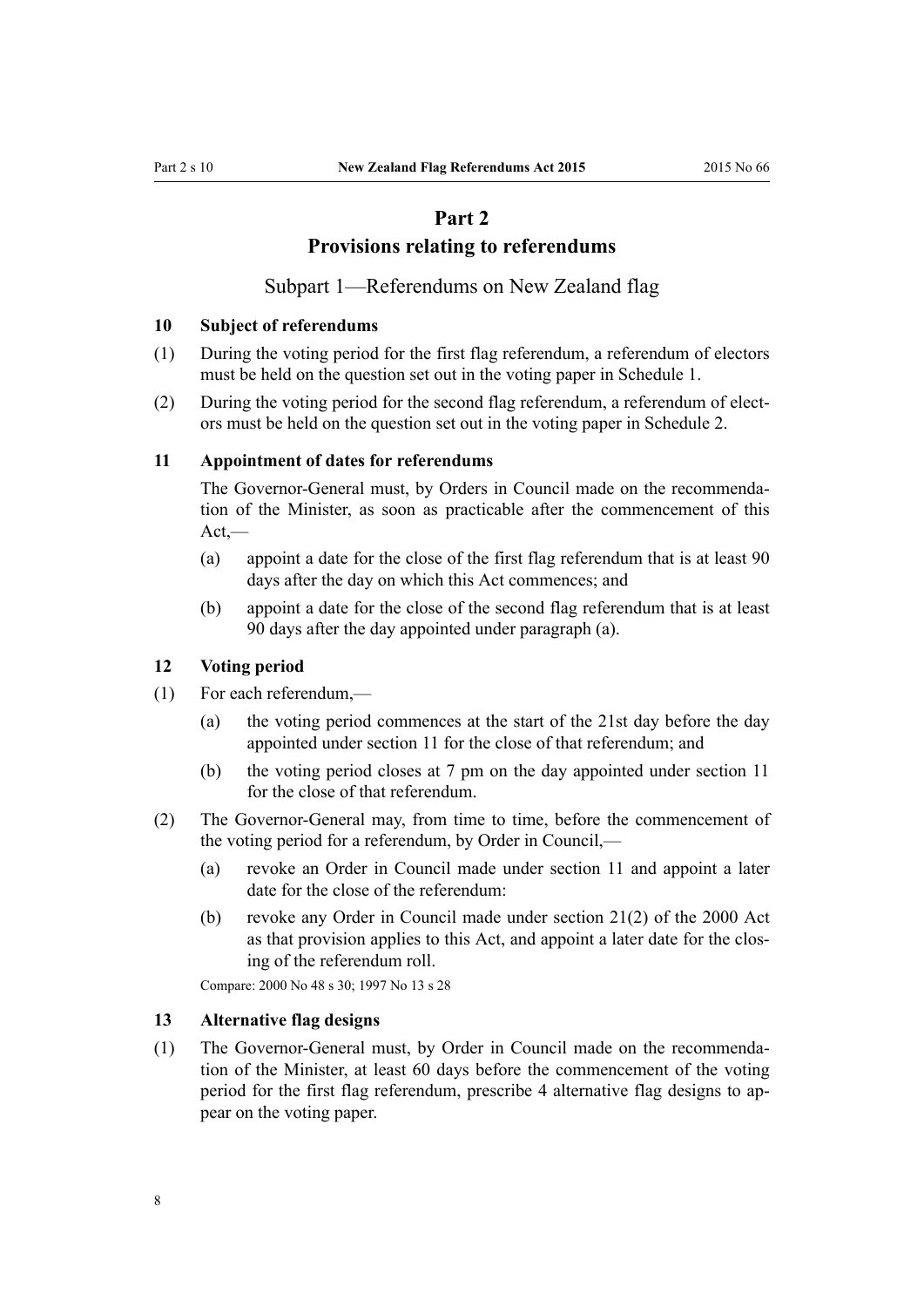- <span id="page-8-0"></span>(2) For each of the alternative flag designs prescribed, the Order in Council must include—
	- (a) an official description of the design, to be used for the purposes of dictating the relevant parts of the voting paper under section  $24(4)(c)$ ; and
	- (b) an image of the design, to be used for the purposes of subsection (3) and section 14(1); and
	- (c) the technical specifications of the design, including the colours, dimensions, and proportions of the design and of any shapes or images in it.
- (3) When producing voting papers for the first flag referendum, the Electoral Commission must ensure that the 4 alternative flag designs prescribed under subsection (1) are inserted in the spaces indicated on the form in [Schedule 1](#page-38-0).
- (4) For the purposes of subsection (3), the Electoral Commission must arrange the alternative flag designs on the voting paper in random order. Compare: SR 2001/145 [r 31\(5\)](http://prd-lgnz-nlb.prd.pco.net.nz/pdflink.aspx?id=DLM55189)

#### **14 Voting paper in second flag referendum**

- (1) When producing voting papers for the second flag referendum, the Electoral Commission must ensure that the following 2 flag designs are inserted in the spaces indicated on the form in [Schedule 2](#page-39-0):
	- (a) the alternative flag design that was successful in the first flag referendum; and
	- (b) the current New Zealand Flag.
- (2) For the purposes of subsection (1), the Electoral Commission must arrange the 2 options on the voting paper in random order.
- (3) The Governor-General must, by Order in Council made on the recommendation of the Minister, at least 28 days before the commencement of the voting period for the second flag referendum, prescribe an official description of the current New Zealand Flag, to be used for the purposes of dictating the relevant parts of the voting paper under [section 24\(4\)\(c\).](#page-12-0)
- (4) For the purposes of dictating the relevant parts of the voting paper under [sec](#page-12-0)tion  $24(4)(c)$ .
	- (a) the alternative flag design is to be described in accordance with the official description of that design; and
	- (b) the current New Zealand Flag is to be described in accordance with the official description of that flag.

Compare: SR 2001/145 [r 31\(5\)](http://prd-lgnz-nlb.prd.pco.net.nz/pdflink.aspx?id=DLM55189)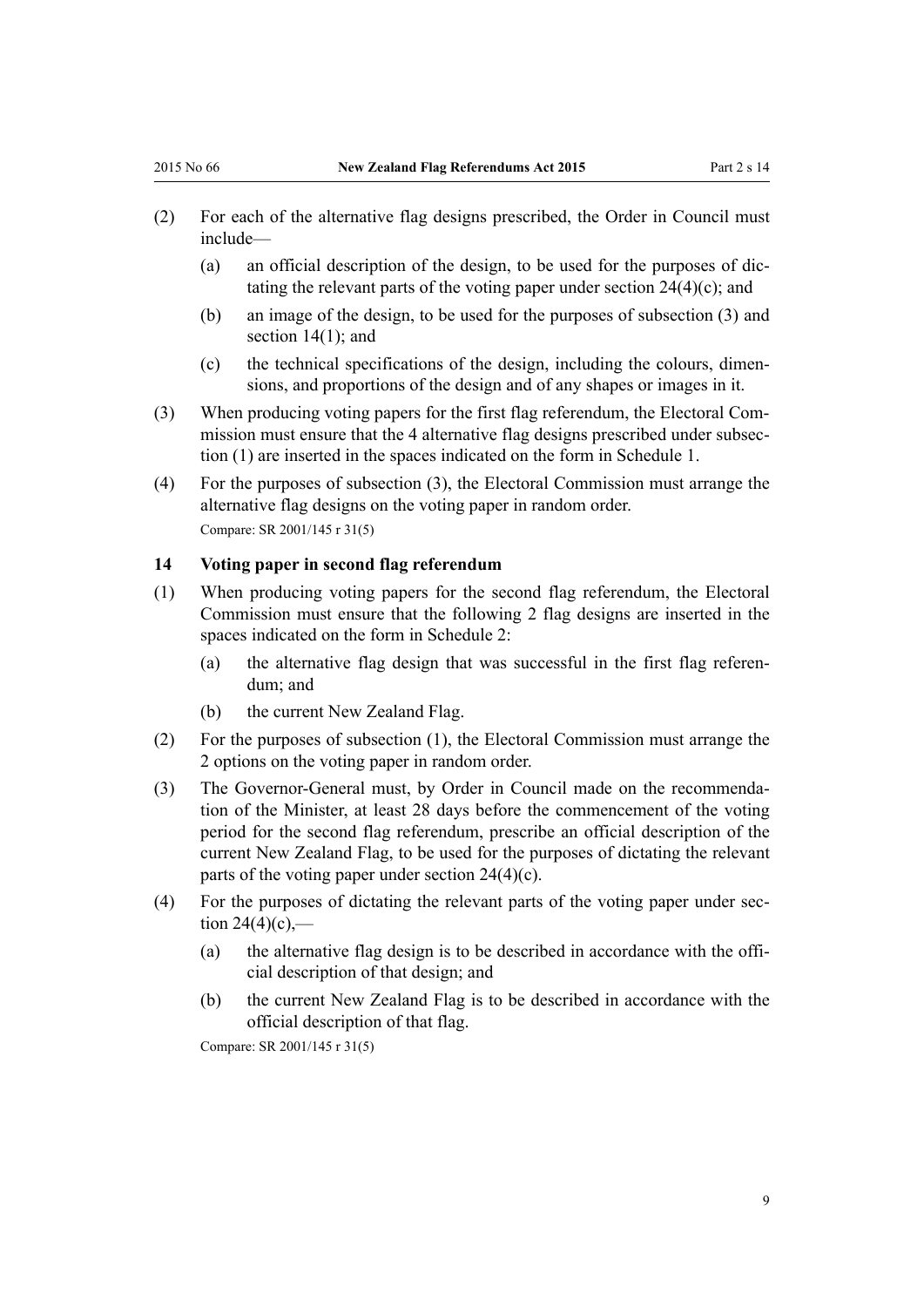#### Subpart 2—Officials

#### <span id="page-9-0"></span>**15 Returning Officer**

- (1) For each referendum, the Electoral Commission must designate an Electoral Commissioner to be the Returning Officer.
- (2) The Returning Officer is, under the direction of the Electoral Commission, charged with the duty of implementing this Act, except subpart 3 of this Part.
- (3) The Returning Officer must, as his or her first duty, make a declaration in [form 1](#page-40-0) of Schedule 3 before a Justice of the Peace or a lawyer. Compare: 2000 No 48 [s 8;](http://prd-lgnz-nlb.prd.pco.net.nz/pdflink.aspx?id=DLM74573) 1997 No 13 [s 7](http://prd-lgnz-nlb.prd.pco.net.nz/pdflink.aspx?id=DLM408652)

#### **16 Returning Officer may employ or engage persons**

- (1) The Returning Officer for a referendum may employ or engage such persons as the Returning Officer considers are required for the purposes of that referendum.
- (2) A person engaged under subsection (1) in respect of a referendum may employ or engage such other persons as the person considers are required for the purposes of that referendum.
- (3) Every person employed or engaged under subsection (1) or (2)—
	- (a) is under the direction of the Returning Officer; and
	- (b) must, as the person's first duty, make a declaration in [form 1](#page-40-0) of Schedule 3 before the Returning Officer, a Justice of the Peace, or a lawyer.

Compare: 2000 No 48 [s 9;](http://prd-lgnz-nlb.prd.pco.net.nz/pdflink.aspx?id=DLM74574) 1997 No 13 [s 8](http://prd-lgnz-nlb.prd.pco.net.nz/pdflink.aspx?id=DLM408653)

#### **17 Delegation by Returning Officer**

- (1) The Returning Officer may, either generally or particularly, delegate any of the Returning Officer's functions, powers, rights, and duties, except this power of delegation, to—
	- (a) any specified person employed or engaged under section 16; or
	- (b) persons of a specified class employed or engaged under section 16.
- (2) A delegation under this section must be made in writing, and the document must be signed by the Returning Officer.
- (3) [Section 12](http://prd-lgnz-nlb.prd.pco.net.nz/pdflink.aspx?id=DLM74577) of the 2000 Act applies to a delegation under this section. Compare: 2000 No 48 s 11; 1997 No 13 s 10

#### Subpart 3—Rolls of electors

#### **18 Rolls of electors**

(1) The following provisions of the 2000 Act apply, except to the extent specified in subsections (2) and (3), with the modifications described in this section and any other necessary modifications, to referendums conducted under this Act: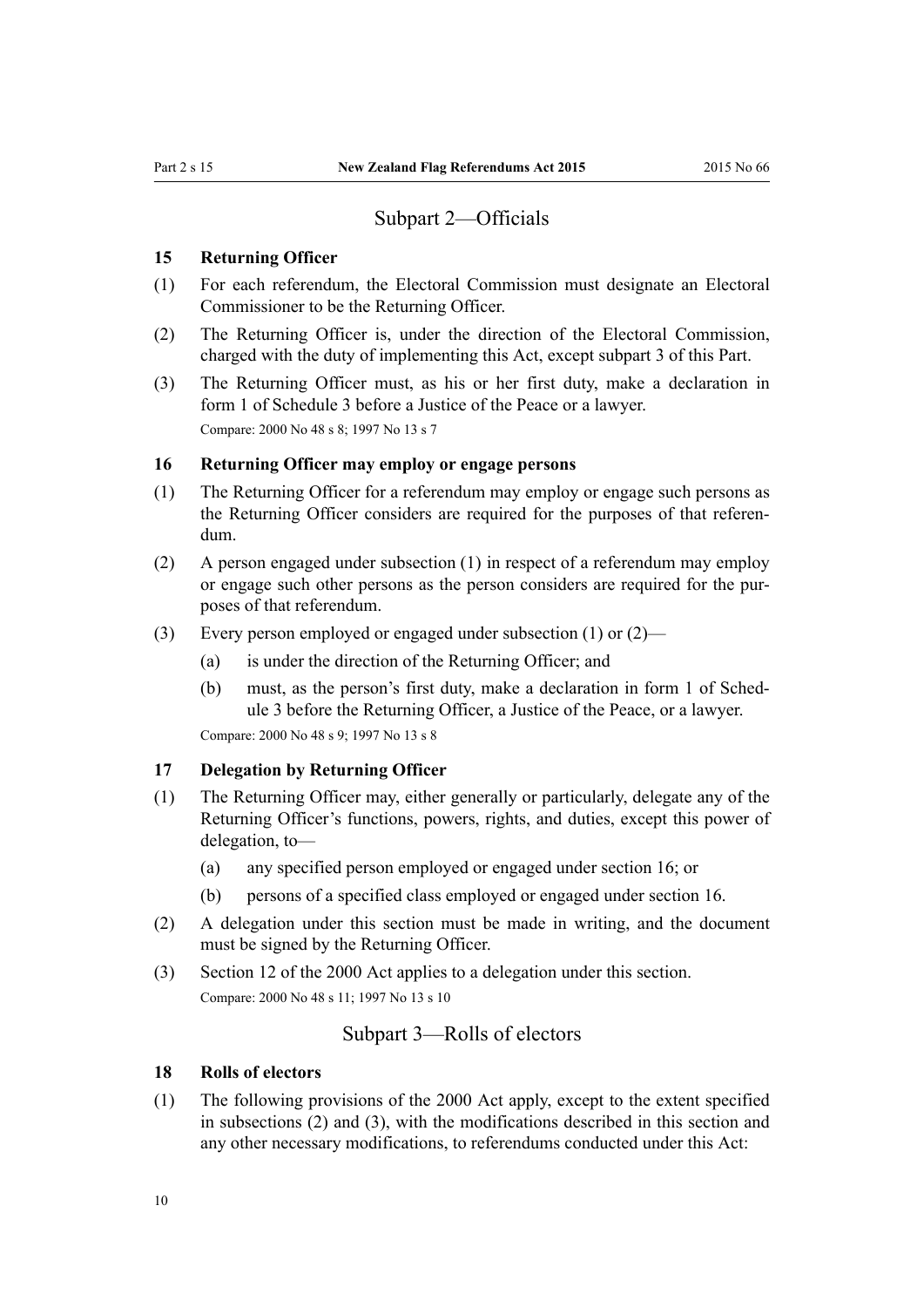- <span id="page-10-0"></span>(a) section  $10(1)$ :
- (b) [Part 4](http://prd-lgnz-nlb.prd.pco.net.nz/pdflink.aspx?id=DLM74578):
- (c) [sections 64](http://prd-lgnz-nlb.prd.pco.net.nz/pdflink.aspx?id=DLM74657) and [65](http://prd-lgnz-nlb.prd.pco.net.nz/pdflink.aspx?id=DLM74658).
- (2) [Sections 14 to 20](http://prd-lgnz-nlb.prd.pco.net.nz/pdflink.aspx?id=DLM74582) of the 2000 Act do not apply to the second flag referendum.
- (3) [Section 21\(3\)](http://prd-lgnz-nlb.prd.pco.net.nz/pdflink.aspx?id=DLM74591) of the 2000 Act does not apply, and, for the purposes of a referendum under this Act, the Electoral Commission—
	- (a) may, after the closing of the referendum rolls and before the commencement of the voting period, compile 1 or more partial supplementary referendum rolls; and
	- (b) must compile the final supplementary referendum roll as soon as practicable after the commencement of the voting period.
- (4) For the purposes of this section, all references in [Part 4](http://prd-lgnz-nlb.prd.pco.net.nz/pdflink.aspx?id=DLM74578) of the 2000 Act to the following terms, used within the meaning of that Act, must be read as references to those terms within the meaning of this Act:
	- (a) referendum:
	- (b) Returning Officer:
	- (c) supplementary referendum roll:
	- (d) voting period.
- (5) The reference in [section 19](http://prd-lgnz-nlb.prd.pco.net.nz/pdflink.aspx?id=DLM74587) of the 2000 Act to "this Act" must be read as a reference to this Act.
- (6) The reference in [section 27](http://prd-lgnz-nlb.prd.pco.net.nz/pdflink.aspx?id=DLM74599) of the 2000 Act to other provisions of that Act must be read as references to the corresponding provisions of this Act.
- (7) The references in section  $64(3)(a)$  and (b) of the 2000 Act to sections  $34(3)(b)$ ,  $35(5)$ , and  $42(2)(b)$  of that Act must be read as references to sections  $23(3)(b)$ ,  $24(5)$ , and  $31(2)(b)$  of this Act respectively.

#### Subpart 4—Conduct of referendums

#### **19 Who may vote**

Every elector is qualified to vote at a referendum. Compare: 2000 No 48 [s 29](http://prd-lgnz-nlb.prd.pco.net.nz/pdflink.aspx?id=DLM74602); 1997 No 13 [s 27](http://prd-lgnz-nlb.prd.pco.net.nz/pdflink.aspx?id=DLM408676)

#### **20 Electoral systems for referendums**

- (1) The first flag referendum is to be conducted in accordance with the Preferential Voting electoral system.
- (2) The second flag referendum is to be conducted in accordance with the First Past the Post electoral system.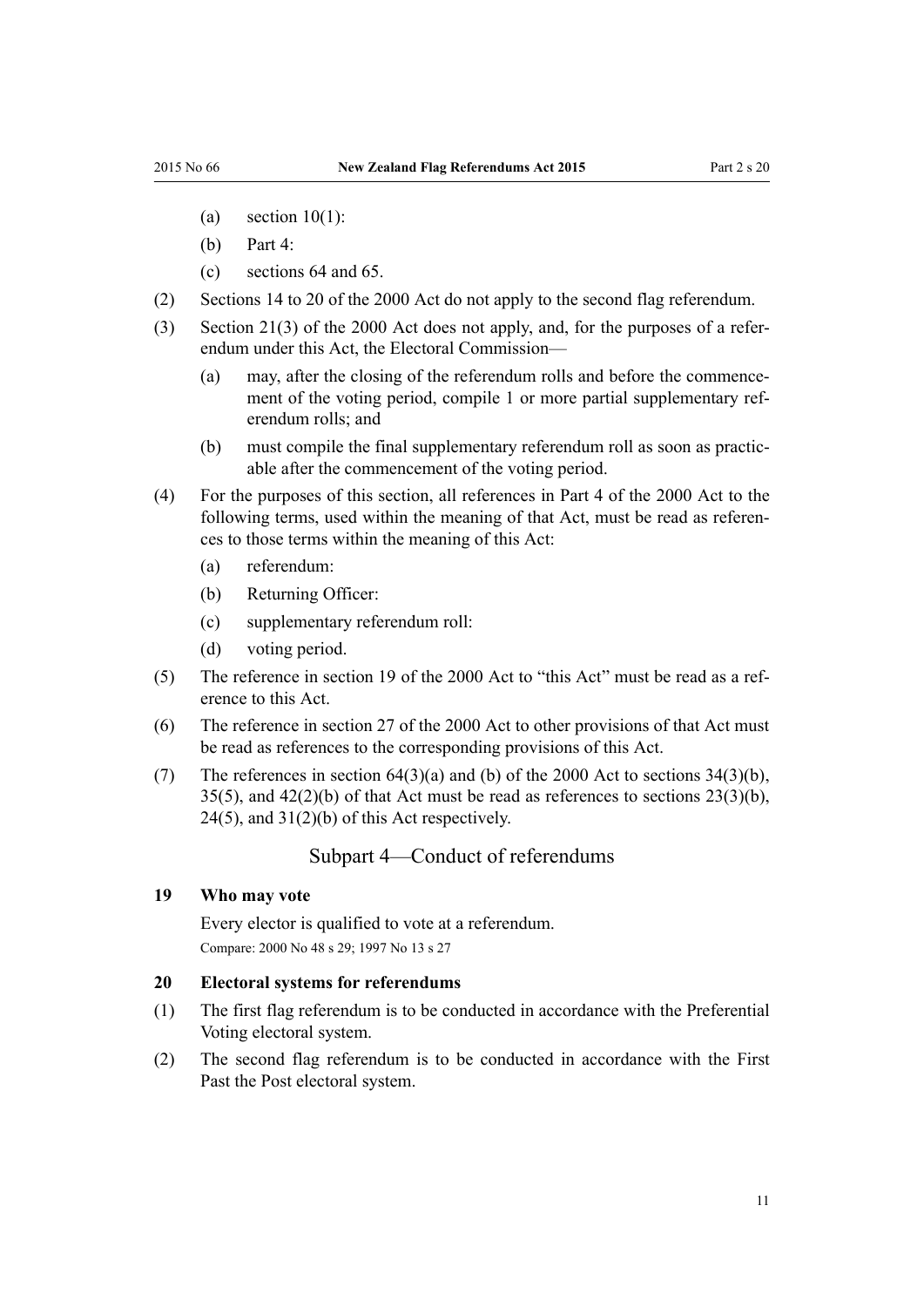#### *Dispatching voting papers*

#### <span id="page-11-0"></span>**21 Period for dispatching voting papers**

- (1) The Returning Officer may dispatch voting papers—
	- (a) before the start of the voting period only in accordance with section 22(2); and
	- (b) at any time during the voting period except the last day of the voting period.
- (2) However, in the case of electors to whom [section 24\(2\)](#page-12-0) applies, the Returning Officer may dispatch voting papers at any time during the voting period, including the last day of the voting period.
- (3) A voting paper is dispatched by the Returning Officer to an elector when,—
	- (a) if the voting paper is posted under section 22 or [23,](#page-12-0) the Returning Officer authorises New Zealand Post Limited to deliver the voting paper to the elector:
	- (b) if the voting paper is faxed under section  $24(4)(a)$ , the Returning Officer's fax machine generates a record of the transmission of the voting paper to the elector's fax number:
	- (c) if the voting paper is emailed under section  $24(4)(b)$ , the Returning Officer receives an electronic receipt of delivery of the email to the elector's email address:
	- (d) if the relevant parts of the voting paper are dictated under [section](#page-12-0)  $24(4)(c)$ , the Returning Officer is satisfied that the elector has heard every word dictated.

Compare: 2000 No 48 [ss 31,](http://prd-lgnz-nlb.prd.pco.net.nz/pdflink.aspx?id=DLM74605) [32](http://prd-lgnz-nlb.prd.pco.net.nz/pdflink.aspx?id=DLM74606); 1997 No 13 [s 29](http://prd-lgnz-nlb.prd.pco.net.nz/pdflink.aspx?id=DLM408679)

#### **22 Dispatching voting papers by post**

- (1) As soon as practicable after the commencement of the voting period for a referendum, the Returning Officer must post to each elector 1 voting paper addressed to the elector at the address shown against the elector's name on the Returning Officer's copy of the roll.
- (2) In order to carry out his or her duty under subsection (1), the Returning Officer may,—
	- (a) for voting papers addressed to electors residing in New Zealand, provide delivery authorisation to New Zealand Post Limited on the day before the first day of the voting period:
	- (b) for voting papers addressed to electors residing overseas, provide delivery authorisation to New Zealand Post Limited up to 3 working days before the first day of the voting period.

Compare: 2000 No 48 [s 33](http://prd-lgnz-nlb.prd.pco.net.nz/pdflink.aspx?id=DLM74607); 1997 No 13 [s 31](http://prd-lgnz-nlb.prd.pco.net.nz/pdflink.aspx?id=DLM408681)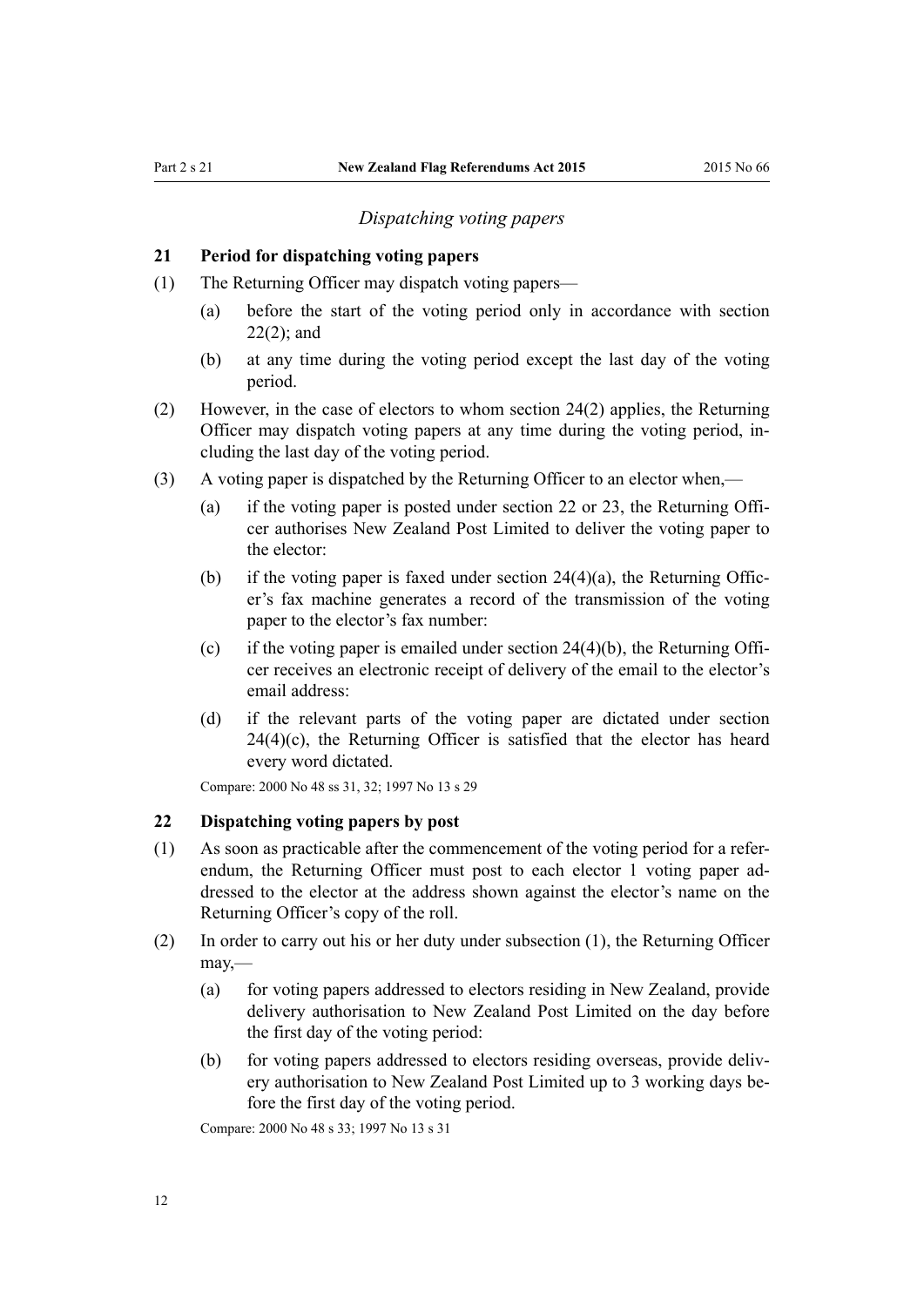#### <span id="page-12-0"></span>**23 Dispatching replacement voting papers by post**

- (1) An elector may apply to the Returning Officer for a replacement voting paper, on the grounds that he or she has—
	- (a) spoilt, destroyed, or lost his or her voting paper; or
	- (b) not received his or her voting paper.
- (2) An application must—
	- (a) be made before noon on the day that is 3 days before the last day of the voting period; and
	- (b) be made in the manner described in [regulation 4](http://prd-lgnz-nlb.prd.pco.net.nz/pdflink.aspx?id=DLM2094332) of the Referenda (Postal Voting) Regulations 2009.
- (3) If the Returning Officer is satisfied that the person is an elector, the Returning Officer must—
	- (a) post the elector 1 voting paper addressed to the elector at his or her current postal address; and
	- (b) make a mark on the Returning Officer's copy of the roll, next to the elector's name, to indicate that the Returning Officer posted a replacement voting paper to the elector; and
	- (c) provide the Electoral Commission with the name, date of birth, and current postal address of the elector, if the current postal address is different from the postal address shown on the Returning Officer's copy of the roll.

Compare: 2000 No 48 [s 34](http://prd-lgnz-nlb.prd.pco.net.nz/pdflink.aspx?id=DLM74608); 1997 No 13 [s 32](http://prd-lgnz-nlb.prd.pco.net.nz/pdflink.aspx?id=DLM408682)

#### **24 Dispatching voting papers by fax, email, or dictation**

- (1) An elector may apply to the Returning Officer to have the voting paper faxed or emailed to him or her, or to have the relevant parts of the voting paper dictated to him or her, on the grounds that he or she—
	- (a) will be, or is, during the voting period,—
		- (i) on Tokelau, Campbell Island, or Raoul Island; or
		- (ii) in the Ross Dependency; or
		- (iii) on a fishing vessel or naval vessel; or
		- (iv) in some remote location overseas; and
	- (b) will not receive, or has not received, a voting paper posted to him or her at the address shown against his or her name on the Returning Officer's copy of the roll; and
	- (c) cannot reasonably be expected, in all the circumstances, to make, or to have made, his or her own arrangements for the voting paper to be forwarded to him or her; and
	- (d) has the facility for receiving the voting paper by the method applied for.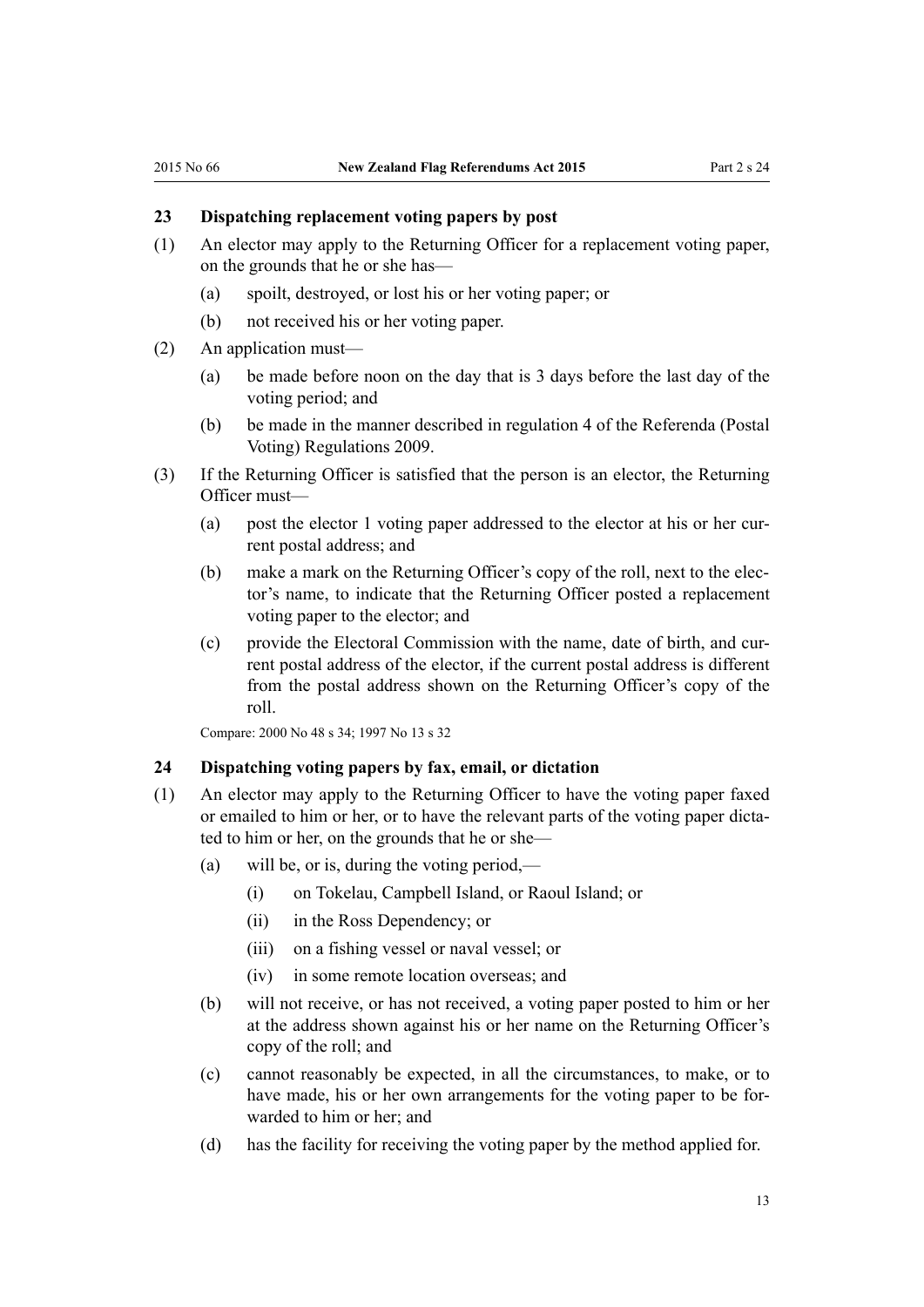- <span id="page-13-0"></span>(2) An elector may apply to the Returning Officer to have the relevant parts of the voting paper dictated to him or her on the grounds that he or she—
	- $(a)$  is blind; or
	- (b) is partially blind and is unable to mark the ballot paper without assistance; or
	- (c) has another physical disability and is unable to mark the ballot paper without assistance.
- (3) An application under this section must,—
	- (a) if made under subsection (1), be made before noon on the day before the last day of the voting period; and
	- (b) be made in the manner described in [regulation 5](http://prd-lgnz-nlb.prd.pco.net.nz/pdflink.aspx?id=DLM2094333) of the Referenda (Postal Voting) Regulations 2009, read with any necessary modifications.
- (4) If the Returning Officer is satisfied that subsection (1) or (2) applies to an elector, the Returning Officer may—
	- (a) fax the voting paper to the elector; or
	- (b) email the voting paper to the elector; or
	- (c) dictate the relevant parts of the voting paper to the elector.
- (5) The Returning Officer must make a mark on the Returning Officer's copy of the roll, next to the elector's name, to indicate that the voting paper has been faxed or emailed, or that its relevant parts have been dictated, to the elector under subsection (4).

Compare: 2000 No 48 [s 35](http://prd-lgnz-nlb.prd.pco.net.nz/pdflink.aspx?id=DLM74609); 1997 No 13 [s 33;](http://prd-lgnz-nlb.prd.pco.net.nz/pdflink.aspx?id=DLM408683) SR 1996/93 [r 23A\(1\)](http://prd-lgnz-nlb.prd.pco.net.nz/pdflink.aspx?id=DLM6141803)

#### **25 Envelopes and information accompanying voting papers**

- (1) When the Returning Officer posts a voting paper under [section 22](#page-11-0) or [23,](#page-12-0) the Returning Officer must post it with an envelope of one of the following kinds:
	- (a) a postage-paid envelope addressed to the Returning Officer, if the address shown against the elector's name on the Returning Officer's copy of the roll is an address in New Zealand; or
	- (b) an envelope addressed to the Returning Officer, if the address shown against the elector's name on the Returning Officer's copy of the roll is an address outside New Zealand.
- (2) When the Returning Officer posts under [section 22](#page-11-0) or 23, or faxes or emails under section 24, a voting paper, the Returning Officer—
	- (a) must post or fax or email with it a copy of the referendum material, if any; and
	- (b) may post or fax or email with it information, in any language or languages, on how to vote and how to return the voting paper.

Compare: 2000 No 48 [s 36](http://prd-lgnz-nlb.prd.pco.net.nz/pdflink.aspx?id=DLM74610); 1997 No 13 [s 34](http://prd-lgnz-nlb.prd.pco.net.nz/pdflink.aspx?id=DLM408684)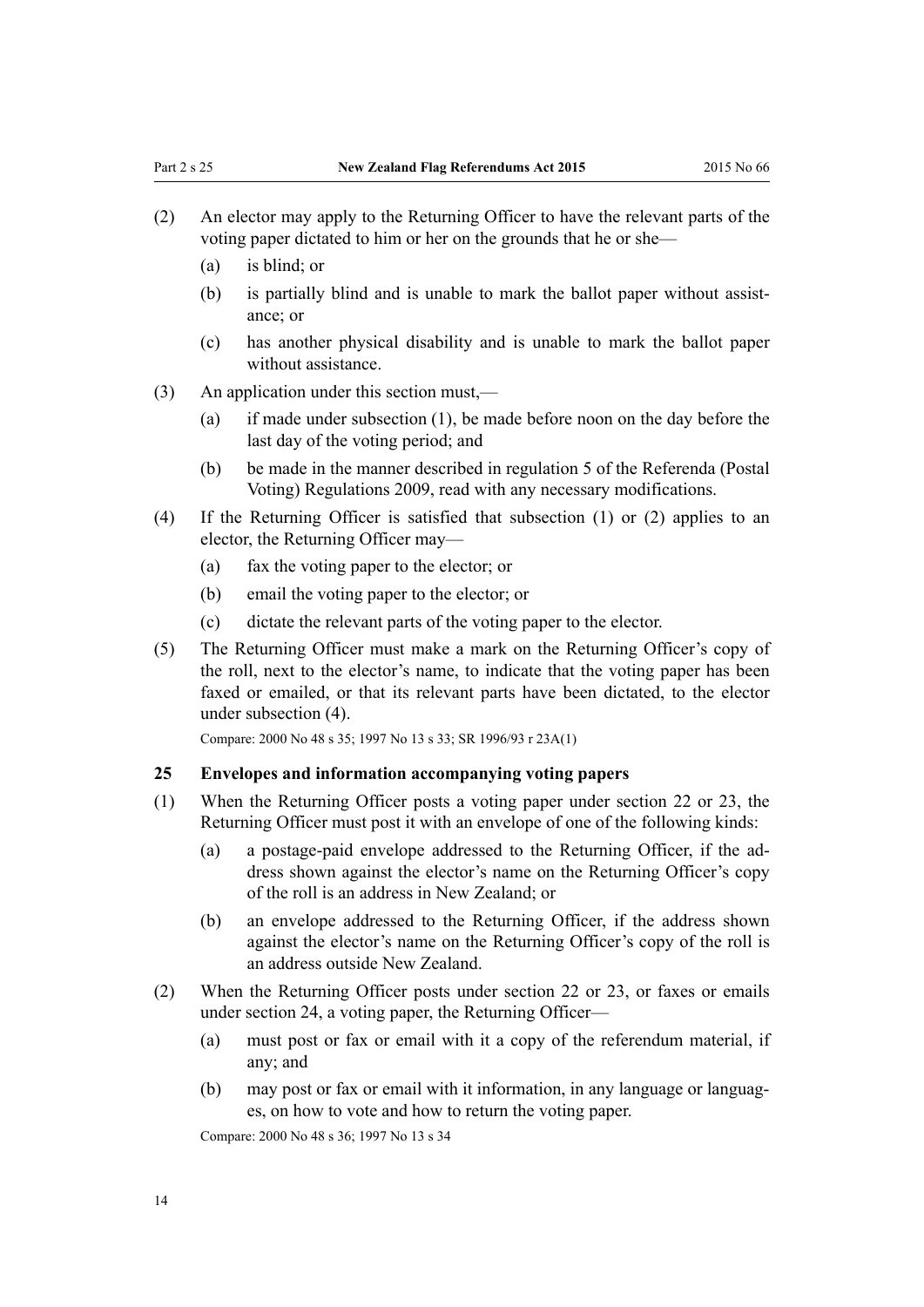# <span id="page-14-0"></span>**26 Extension of voting period**

- (1) The Returning Officer may extend the voting period if he or she is of the opinion that industrial action, natural disaster, adverse weather conditions, or any other thing has had, or will have, the effect of—
	- (a) delaying the dispatch of voting papers so much that electors have not had, or will not have, a reasonable opportunity to vote and return their voting papers before the close of the voting period; or
	- (b) delaying the return of voting papers so much that voting papers that would otherwise have been returned before the close of the voting period will not be returned by that time.
- (2) An extension may apply to—
	- (a) the whole of New Zealand; or
	- (b) an area or areas of New Zealand; or
	- (c) any or all of Tokelau, Campbell Island, Raoul Island, or the Ross Dependency.
- (3) The Returning Officer may extend the voting period as many times as he or she thinks necessary.
- (4) Each extension is to be for the period the Returning Officer thinks necessary, up to a maximum of 14 days.
- (5) As soon as practicable, the Returning Officer must give—
	- (a) public notice of every extension of the voting period; and
	- (b) such other notice of the extension as he or she thinks fit.

Compare: 2000 No 48 [s 37](http://prd-lgnz-nlb.prd.pco.net.nz/pdflink.aspx?id=DLM74611); 1997 No 13 [s 35](http://prd-lgnz-nlb.prd.pco.net.nz/pdflink.aspx?id=DLM408685)

#### *Marking and returning voting papers*

#### **27 Method of voting**

- (1) An elector voting in the first flag referendum—
	- (a) must mark the voting paper by expressing a first preference for 1 option; and
	- (b) may express second and further preferences for other options.
- (2) An elector voting in the second flag referendum must mark the voting paper with a tick in the circle corresponding to the option that the elector wishes to vote for.
- (3) The voting paper may be marked in the manner described in subsection (4) if an elector—
	- (a) is visually impaired; or
	- (b) is unable to read or write for any reason; or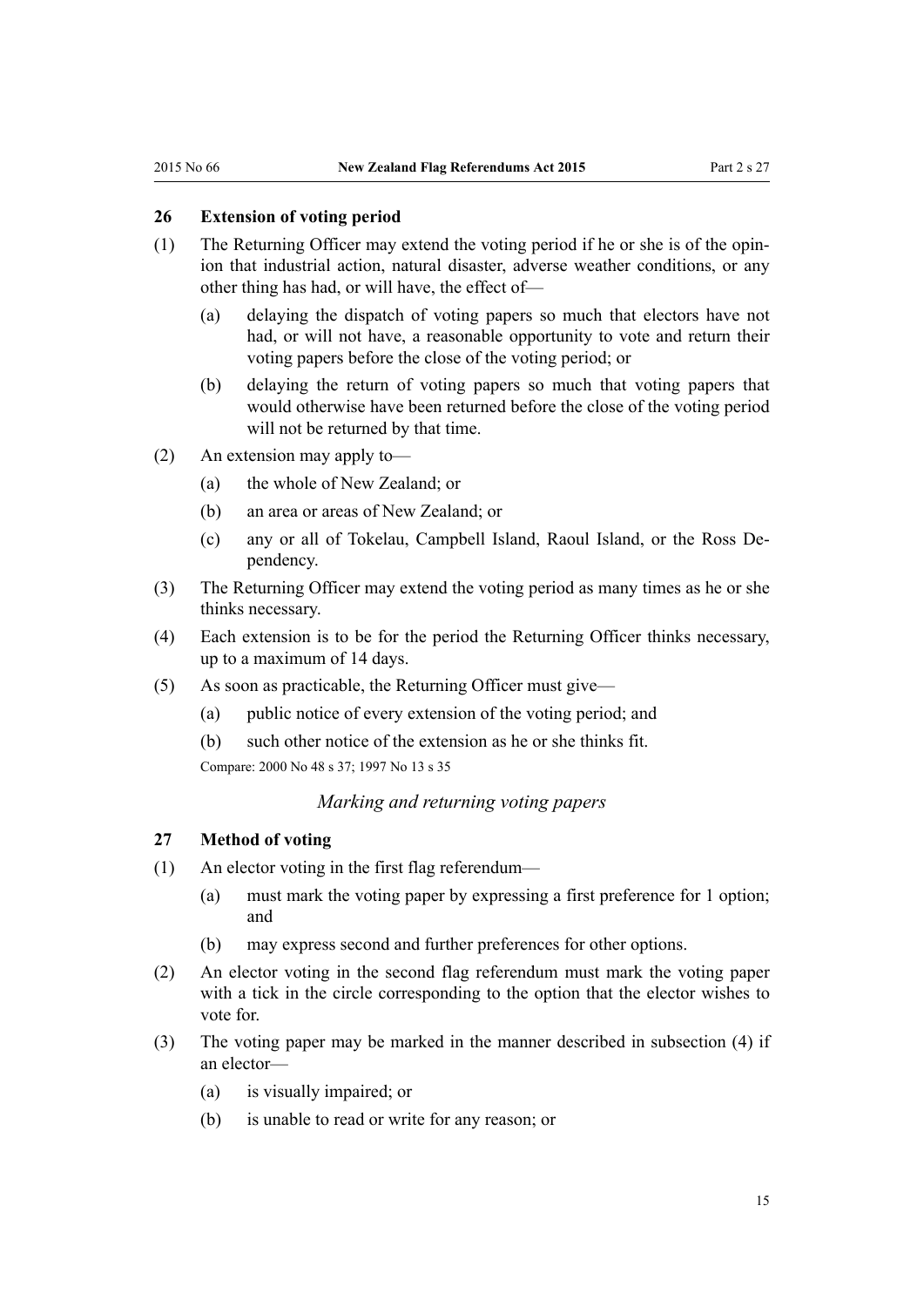- <span id="page-15-0"></span>(c) is not sufficiently familiar with any language or languages used on the voting paper to vote without assistance.
- (4) The manner is—
	- (a) by the elector, with the assistance of a person authorised by the elector; or
	- (b) by a person authorised by the elector, in accordance with the elector's instructions.
- (5) An elector to whom the Returning Officer has dictated the relevant parts of the voting paper under [section 24\(4\)\(c\)](#page-12-0) may dictate his or her vote to the Returning Officer, and the Returning Officer must mark the voting paper in accordance with the elector's instructions.

Compare: 2000 No 48 [s 38](http://prd-lgnz-nlb.prd.pco.net.nz/pdflink.aspx?id=DLM74613); 1997 No 13 [s 36](http://prd-lgnz-nlb.prd.pco.net.nz/pdflink.aspx?id=DLM408687)

#### **28 Return of voting papers to Returning Officer**

- (1) An elector to whom a voting paper was faxed under section  $24(4)(a)$  or emailed under section 24(4)(b) must, if returning the voting paper, return it to the office of the Returning Officer—
	- (a) by fax; or
	- (b) by uploading the voting paper to the Internet site; or
	- (c) by post.
- (2) An elector residing overseas who has received a voting paper by post may return it by any of the methods specified in subsection (1).
- (3) Any other elector may return the voting paper by—
	- (a) delivering it by hand to the office of the Returning Officer during normal business hours; or
	- (b) posting it to the office of the Returning Officer.
- (4) An elector to whom [section 27\(3\)](#page-14-0) applies may ask the authorised person to—
	- (a) assist the elector to return the voting paper in compliance with subsection  $(1)$ ,  $(2)$ , or  $(3)$ ; or
	- (b) return the voting paper in compliance with subsection  $(1)$ ,  $(2)$ , or  $(3)$  on behalf of the elector.
- (5) When an elector votes in accordance with [section 27\(5\),](#page-14-0) the voting paper is returned when the Returning Officer marks the voting paper. Compare: 2000 No 48 [s 39](http://prd-lgnz-nlb.prd.pco.net.nz/pdflink.aspx?id=DLM74614); 1997 No 13 [s 37](http://prd-lgnz-nlb.prd.pco.net.nz/pdflink.aspx?id=DLM408688)

#### **29 Times for return of voting papers**

- (1) A voting paper returned by post, or by hand, or by fax, or by upload to the Internet site must be returned before 7 pm on the last day of the voting period.
- (2) However, a voting paper may be returned by post after the last day of the voting period as long as—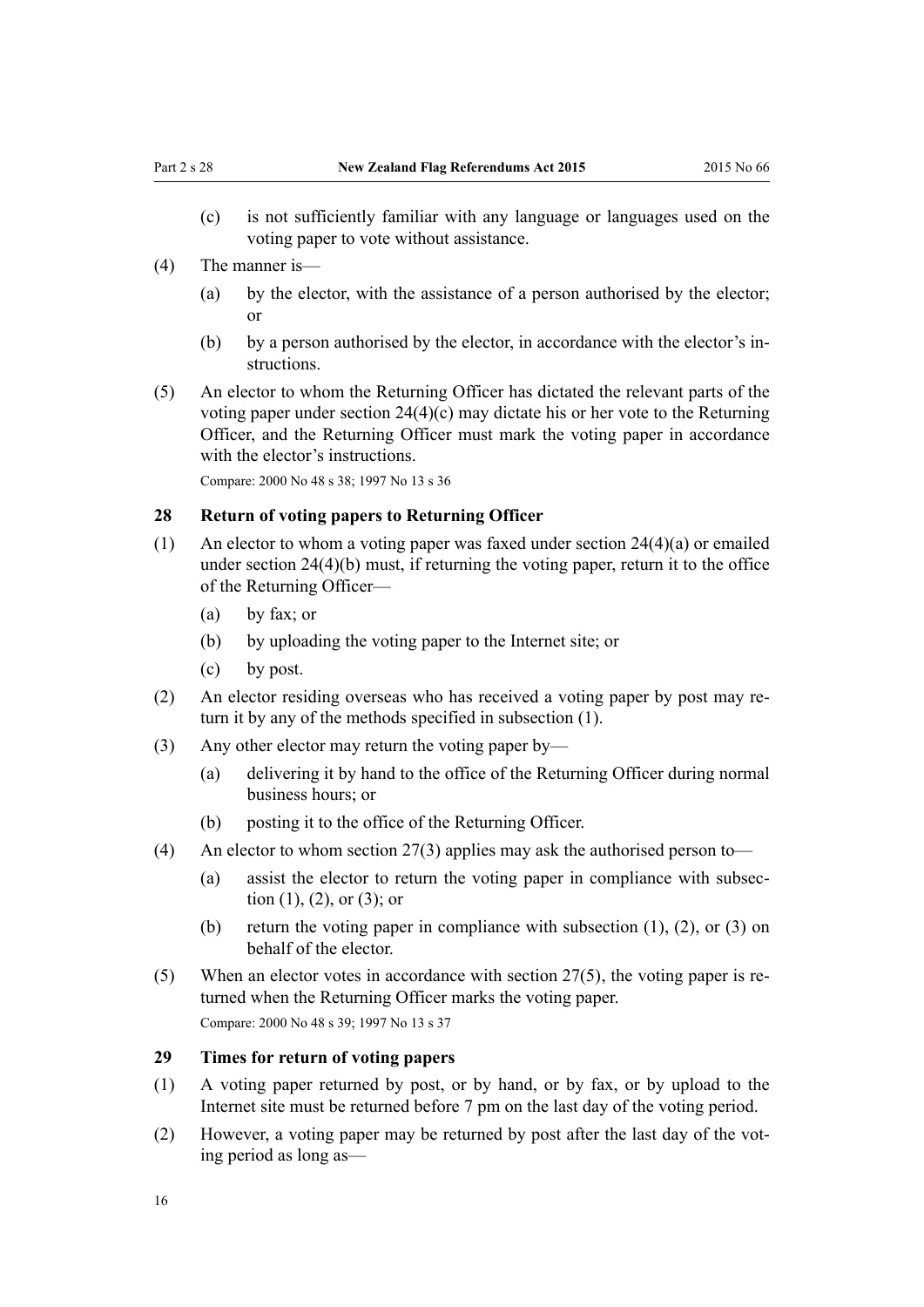- <span id="page-16-0"></span>(a) it is returned before noon on the fourth day (not including statutory holidays) after the last day of the voting period; and
- (b) it bears a postmark or date stamp, either on its envelope (if any) or on the voting paper itself, that was impressed—
	- (i) on a day during the voting period by a postal operator registered under [section 29](http://prd-lgnz-nlb.prd.pco.net.nz/pdflink.aspx?id=DLM423737) of the Postal Services Act 1998; or
	- (ii) before or on the day before the last day of the voting period, in any country other than New Zealand.
- (3) A vote cast by dictation under [section 24\(4\)\(c\)](#page-12-0) must be returned before 7 pm on the last day of the voting period (the **deadline**).
- (4) However, if an elector is voting by dictation at the deadline,—
	- (a) the elector is entitled to complete his or her vote; and
	- (b) the voting paper must be returned under [section 28\(5\)](#page-15-0).

Compare: 2000 No 48 [s 40](http://prd-lgnz-nlb.prd.pco.net.nz/pdflink.aspx?id=DLM74615); 1997 No 13 [s 38](http://prd-lgnz-nlb.prd.pco.net.nz/pdflink.aspx?id=DLM408689)

#### **30 Voting papers returned late**

If any voting papers or envelopes containing voting papers are returned, but not in accordance with [section 29,](#page-15-0) the Returning Officer must—

- (a) enclose them in 1 or more parcels; and
- (b) seal each parcel and mark it "Disallowed, received late".

Compare: 2000 No 48 [s 41](http://prd-lgnz-nlb.prd.pco.net.nz/pdflink.aspx?id=DLM74616); 1997 No 13 [s 39](http://prd-lgnz-nlb.prd.pco.net.nz/pdflink.aspx?id=DLM408690)

#### *Progressive processing of voting papers*

#### **31 Processing of voting papers**

- (1) As soon as practicable after any voting paper is returned in accordance with [section 29](#page-15-0), the Returning Officer must process it under subsection (2).
- (2) The Returning Officer must, in a manner that preserves the secrecy of the vote,—
	- (a) if the voting paper is in an envelope, extract the voting paper; and
	- (b) make a mark on the Returning Officer's copy of the roll, next to the elector's name, to indicate that the voting paper dispatched to that elector has been returned; and
	- (c) if the voting paper is valid and—
		- (i) the vote is formal, record the elector's vote as marked; or
		- (ii) the vote is informal, record the elector's vote as informal; and
	- (d) if the voting paper is invalid, record the voting paper as invalid and the reasons for its invalidity; and
	- (e) place the voting paper in secure storage under the control of the Returning Officer.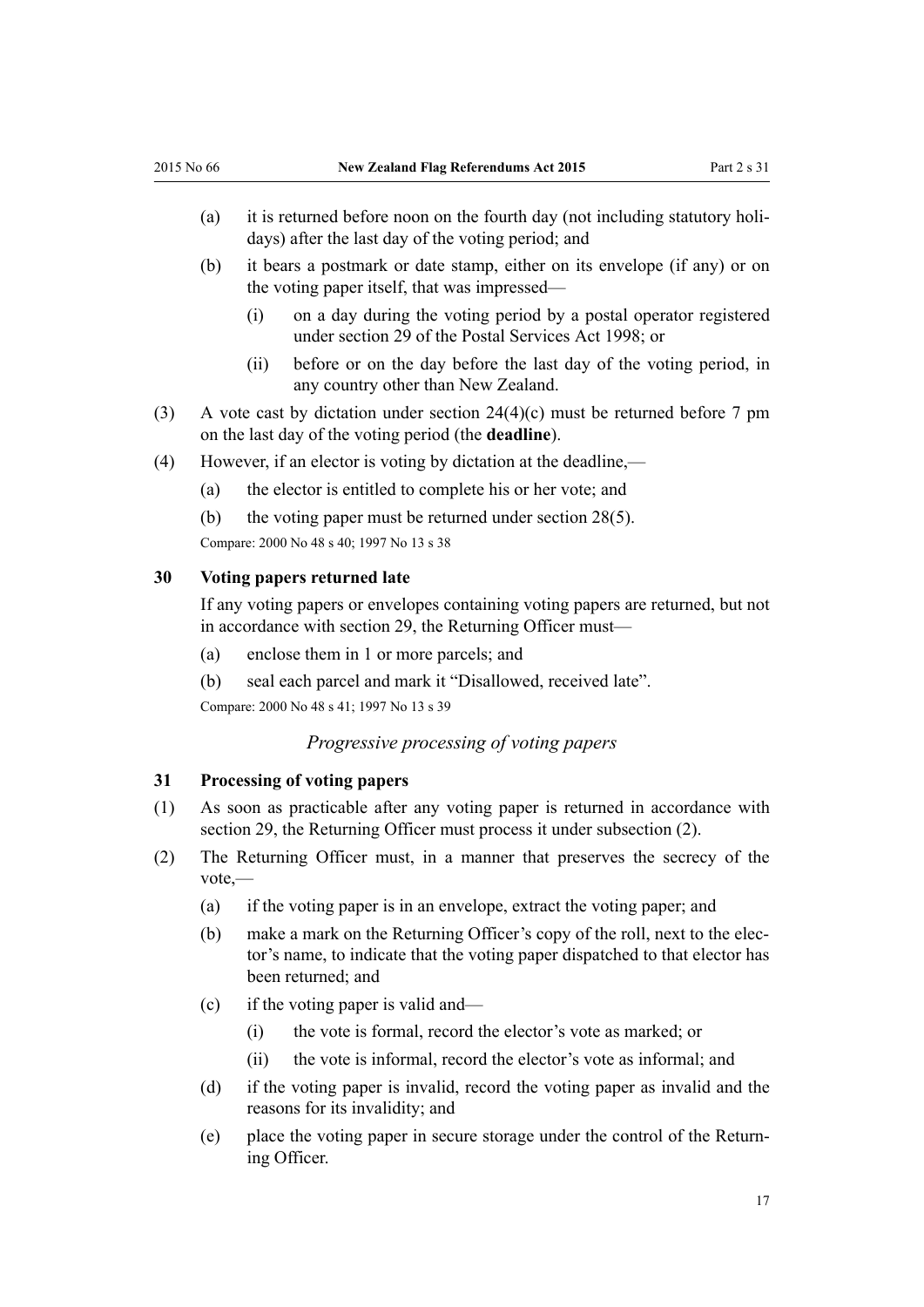<span id="page-17-0"></span>(3) The Returning Officer may carry out the duties in subsection (2) by any method and procedure he or she thinks fit, including the use of computer technology.

Compare: 2000 No 48 [s 42](http://prd-lgnz-nlb.prd.pco.net.nz/pdflink.aspx?id=DLM74618); 1997 No 13 [s 40](http://prd-lgnz-nlb.prd.pco.net.nz/pdflink.aspx?id=DLM408692)

### **32 Informal voting papers**

A voting paper is informal if the Returning Officer is satisfied,—

- (a) in the case of the first flag referendum, that the voting paper does not clearly indicate the voter's first preference; or
- (b) in the case of the second flag referendum, that the voting paper does not clearly indicate the option for which the elector wished to vote.

Compare: 2000 No 48 [s 43](http://prd-lgnz-nlb.prd.pco.net.nz/pdflink.aspx?id=DLM74619); 1997 No 13 [s 41](http://prd-lgnz-nlb.prd.pco.net.nz/pdflink.aspx?id=DLM408693)

#### **33 Invalid voting papers**

A voting paper is invalid if the Returning Officer is satisfied that the voting paper—

- (a) is a forgery or a copy; or
- (b) was dispatched by the Returning Officer to a person whose roll identifier number was supplied to the Returning Officer under [section 26](http://prd-lgnz-nlb.prd.pco.net.nz/pdflink.aspx?id=DLM74596) of the 2000 Act as it applies to this Act; or
- (c) was posted to an elector under [section 22,](#page-11-0) if—
	- (i) a voting paper was also posted under [section 23](#page-12-0) or faxed under section  $24(4)(a)$  or emailed under section  $24(4)(b)$  to the elector; or
	- (ii) the relevant parts of the voting paper were also dictated to the elector under [section 24\(4\)\(c\);](#page-12-0) or
- (d) was marked by a person other than—
	- (i) the elector intended to receive the voting paper; or
	- (ii) if section  $27(3)$  applies, a person authorised by the elector to mark the voting paper; or
	- (iii) if [section 27\(5\)](#page-14-0) applies, the Returning Officer; or
- (e) was marked in breach of [section 58\(2\)](#page-29-0) or [59\(1\);](#page-29-0) or
- (f) was not returned in accordance with [section 29](#page-15-0); or
- (g) if returned by fax, is not a true copy of the original voting paper marked by the elector; or
- (h) is damaged in such a way as to prevent it from being processed.

Compare: 2000 No 48 [s 44](http://prd-lgnz-nlb.prd.pco.net.nz/pdflink.aspx?id=DLM74620); 1997 No 13 [s 42](http://prd-lgnz-nlb.prd.pco.net.nz/pdflink.aspx?id=DLM408694)

#### **34 Protection of secrecy during processing**

(1) The Returning Officer must ensure that—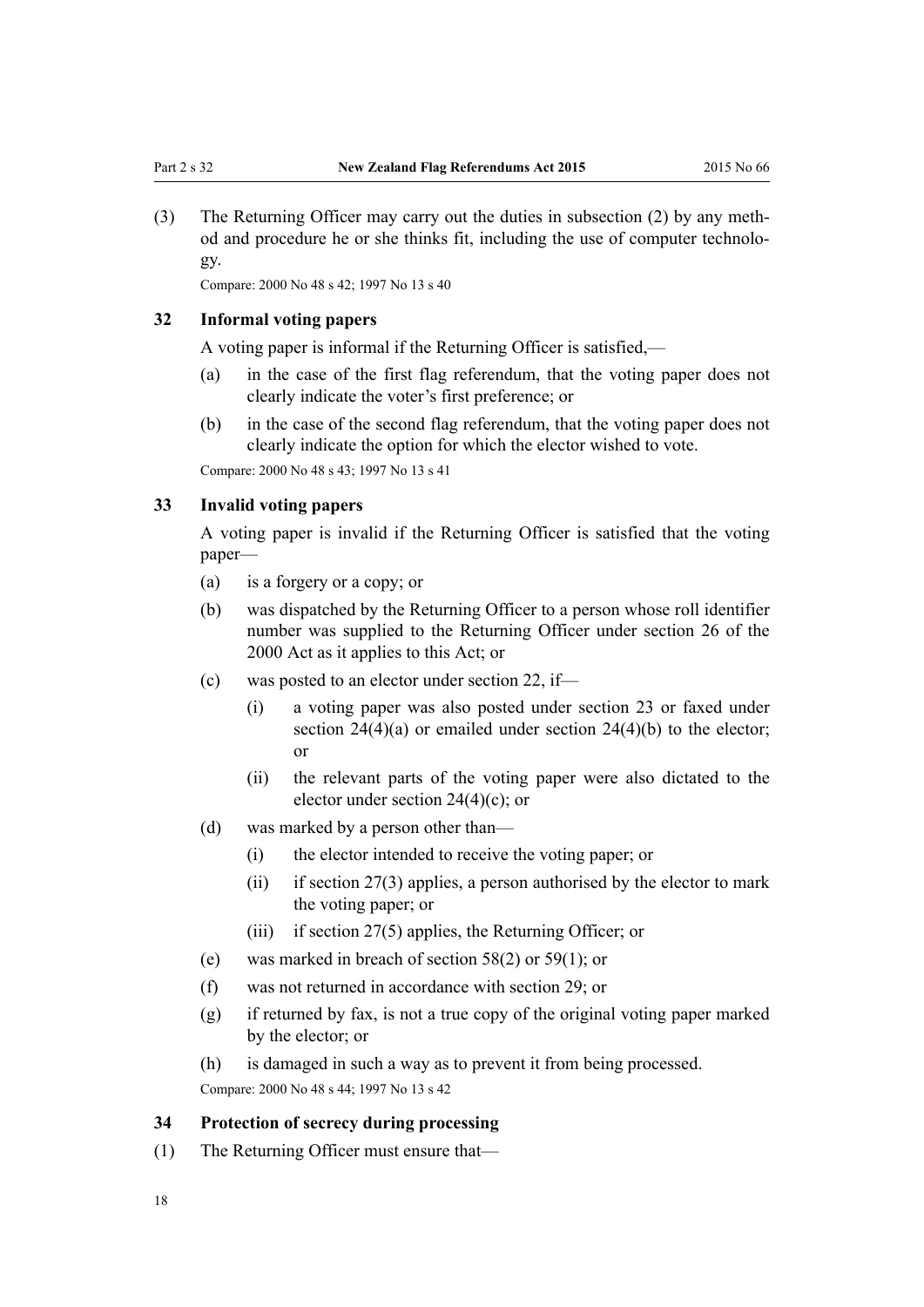- <span id="page-18-0"></span>(a) the processing of voting papers is conducted at the office of the Returning Officer or in premises authorised by the Returning Officer; and
- (b) when the office of the Returning Officer or any other premises are being used for the processing of voting papers, a sign is placed outside the office or premises stating that this is the case and that entry is prohibited without the express authorisation of the Returning Officer; and
- (c) no person, without the express authorisation of the Returning Officer, enters the office of the Returning Officer or any other premises when the sign is in place.
- (2) The Returning Officer must take all reasonable steps to ensure the safe custody of all returned voting papers until they have been sent to the Clerk of the House under [section 40](#page-21-0).
- (3) Despite section 35(1), the Returning Officer may from time to time during the voting period assess the feasibility of any method chosen to calculate the result of the referendum if the assessment does not compromise the secrecy of voting or the result of the referendum.

Compare: 2000 No 48 [s 45](http://prd-lgnz-nlb.prd.pco.net.nz/pdflink.aspx?id=DLM74621); 1997 No 13 [s 43\(1\)\(a\)–\(c\), \(2\)](http://prd-lgnz-nlb.prd.pco.net.nz/pdflink.aspx?id=DLM408695)

#### **35 Publicity during processing**

- (1) The Returning Officer must ensure that the result of voting is not calculated, whether partially or finally, before 7 pm on the last day of the voting period.
- (2) Despite subsection (1), the Returning Officer may from time to time during the voting period issue a press statement giving the total number of votes received at a date specified in the statement, but not the number of votes received for each option.

Compare: 2000 No 48 [s 46](http://prd-lgnz-nlb.prd.pco.net.nz/pdflink.aspx?id=DLM74622); 1997 No 13 [s 43\(1\)\(d\)](http://prd-lgnz-nlb.prd.pco.net.nz/pdflink.aspx?id=DLM408695)

#### **36 Supervision of processing**

(1) In this section,—

**duty** means the duty to observe the processing of voting papers

**Judge** means a person appointed under subsection (2)

**Justice** means a person appointed under subsection (3)

**place** means the place at which voting papers are processed.

- (2) After consultation with the Chief District Court Judge, the Minister must appoint as many District Court Judges or retired District Court Judges to observe the processing of voting papers as the Minister considers necessary.
- (3) The Minister may also appoint as many Justices of the Peace to observe the processing of voting papers as the Minister considers necessary.
- (4) A Justice—
	- (a) is subject, in the exercise of his or her duty, to the direction of any Judge who is present at the place; but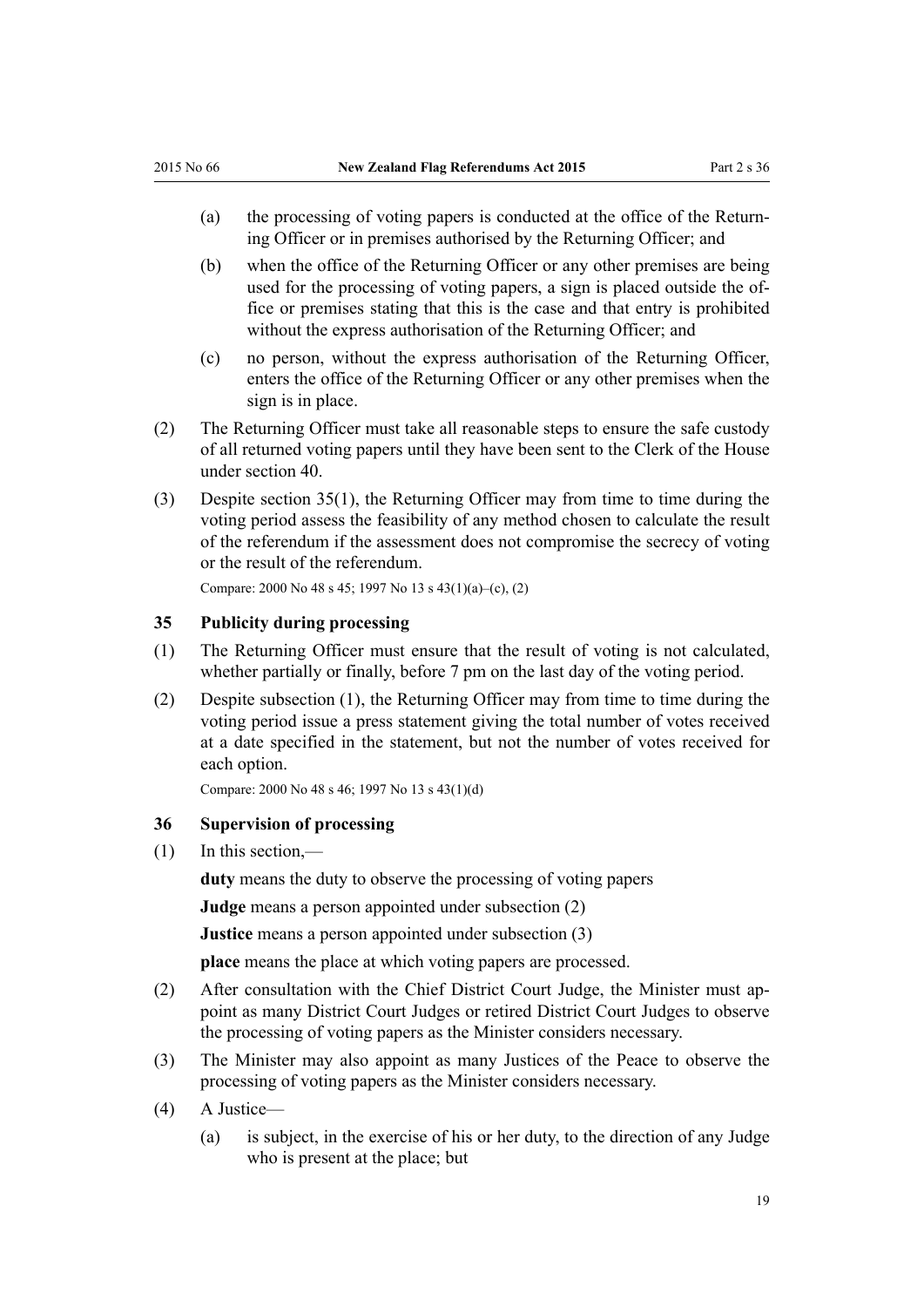- <span id="page-19-0"></span>(b) may exercise his or her duty whether or not any Judge is present at the place.
- (5) A Judge must finally determine whether any voting paper is valid or informal, if asked to do so by the Returning Officer.
- (6) A Justice must not finally determine whether any voting paper is valid or informal.
- (7) In the case of the first flag referendum, if asked to do so by the Returning Officer, a Judge must finally determine whether any voting paper is exhausted within the meaning of [clause 1](#page-45-0) of Schedule 4 for either of the following reasons:
	- (a) all of the options for which a preference was validly expressed on the voting paper have been excluded; or
	- (b) the voting paper does not clearly indicate any preference consecutive to the preference indicated for the option that was last excluded.

Compare: 2000 No 48 [s 47](http://prd-lgnz-nlb.prd.pco.net.nz/pdflink.aspx?id=DLM74623); 1997 No 13 [s 44](http://prd-lgnz-nlb.prd.pco.net.nz/pdflink.aspx?id=DLM408696)

#### *Announcing results*

#### **37 Procedure after close of voting period**

As soon as practicable after 7 pm on the last day of the voting period, the Returning Officer must,—

- (a) in the case of the first flag referendum, count, in the manner described in [Schedule 4,](#page-45-0) the votes received for each option from the voting papers processed as at 7 pm on the last day of the voting period; and
- (b) in the case of the second flag referendum, calculate the number of votes received for each option from the voting papers processed as at 7 pm on the last day of the voting period; and
- (c) issue a press statement giving the numbers; and
- (d) complete the processing of voting papers in accordance with [section 31](#page-16-0).

Compare: 2000 No 48 [s 48](http://prd-lgnz-nlb.prd.pco.net.nz/pdflink.aspx?id=DLM74633); 1997 No 13 [s 45](http://prd-lgnz-nlb.prd.pco.net.nz/pdflink.aspx?id=DLM408698)

#### **38 Declaration of result of referendum**

- (1) When all the voting papers returned in accordance with [section 29](#page-15-0) have been processed, the Returning Officer must,—
	- (a) in the case of the first flag referendum,—
		- (i) calculate the number of first preference votes received for each option; and
		- (ii) count the votes in the manner described in [Schedule 4](#page-45-0); and
		- (iii) declare the result of the referendum by giving public notice of the following: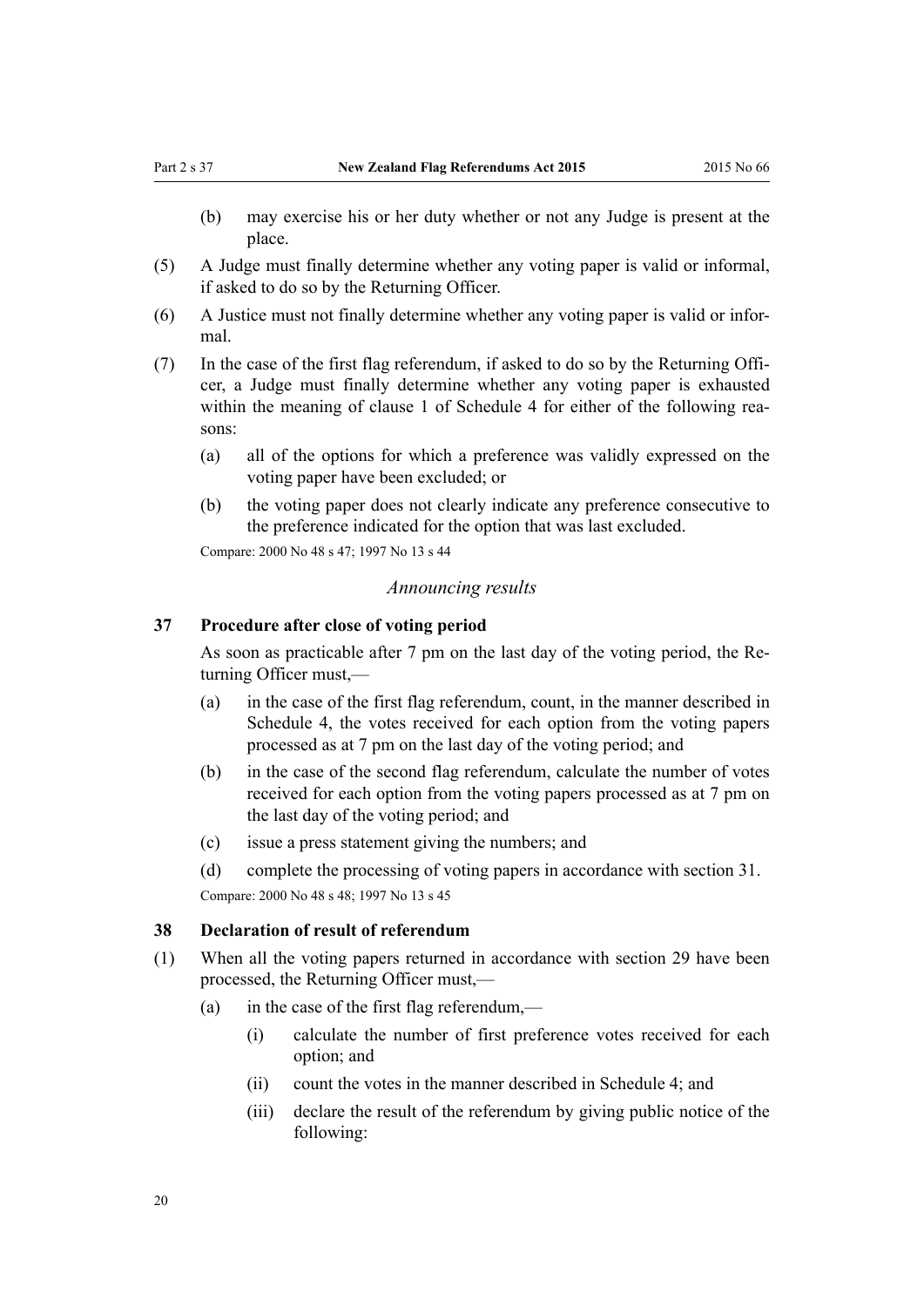- <span id="page-20-0"></span>(A) the absolute majority of votes determined at the first iteration; and
- (B) the number of first preference votes received for each option; and
- (C) the absolute majority of votes determined at each iteration at which an option was successful or excluded; and
- (D) the number of votes recorded for each option and the number of transferable votes at each iteration at which an option was excluded; and
- (E) the iteration number at which each option was excluded, where applicable; and
- (F) the number of informal voting papers; and
- (G) the outcome of the referendum; and
- (b) in the case of the second flag referendum,—
	- (i) calculate the total number of votes received for each option; and
	- (ii) declare the result of the referendum by giving public notice of it in [form 2](#page-41-0) of Schedule 3; and
	- (iii) give public notice of the following for each district:
		- (A) the number of votes received for each option; and
		- (B) the number of informal votes.
- (2) However, if there is a tie within the meaning of section 39(3), the Returning Officer must not declare the result of the referendum until the tie has been resolved under section 39(1) or (2).
- (3) In this section, **absolute majority of votes** means the number arrived at using the formula specified in [clause 3](#page-45-0) of Schedule 4.

#### **39 Determination of result in event of tie**

- (1) If there is a tie in the first flag referendum, the Electoral Commission must resolve the tie in the manner described in [clause 10](#page-46-0) of Schedule 4.
- (2) If there is a tie in the second flag referendum, the current New Zealand Flag is to be taken to have received the greatest number of votes.
- (3) In this section, **tie** means,—
	- (a) in relation to the first flag referendum, any of the circumstances described in [clause 10](#page-46-0) of Schedule 4:
	- (b) in relation to the second flag referendum, that there is an equality of votes between the 2 options.

Compare: 1993 No 87 [s 179\(6\)](http://prd-lgnz-nlb.prd.pco.net.nz/pdflink.aspx?id=DLM309893); SR 2001/145 [cl 58\(5\),](http://prd-lgnz-nlb.prd.pco.net.nz/pdflink.aspx?id=DLM55663) [Schedule 1A](http://prd-lgnz-nlb.prd.pco.net.nz/pdflink.aspx?id=DLM57125) Part 5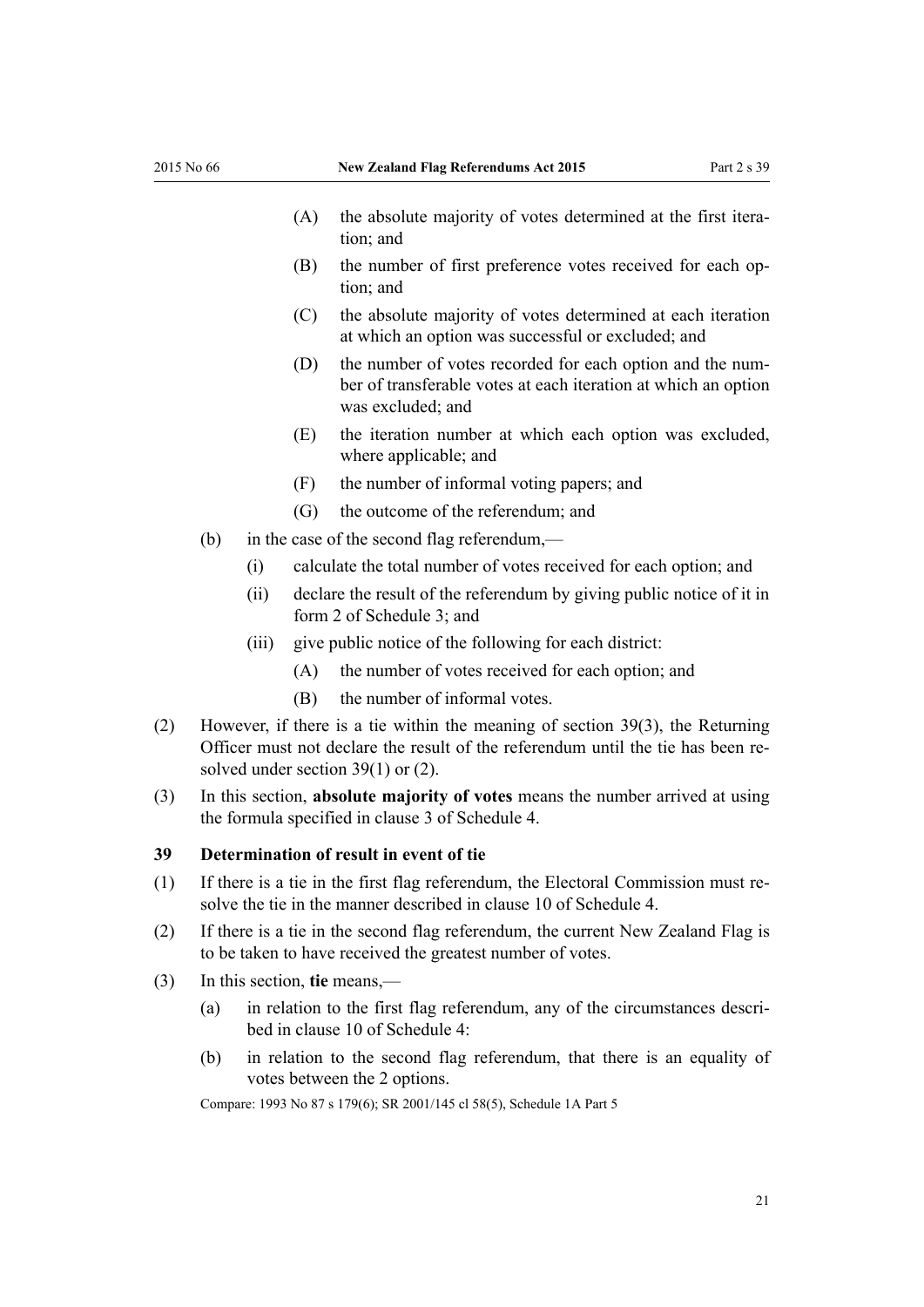#### <span id="page-21-0"></span>**40 Disposal of voting papers and rolls**

- (1) As soon as practicable after declaring the result of the referendum, the Returning Officer must—
	- (a) enclose and securely seal in 1 or more separate parcels—
		- (i) all returned voting papers, used or unused; and
		- (ii) the record of informal and invalid voting papers; and
		- (iii) the Returning Officer's copy of the roll; and
	- (b) send the parcels to the Clerk of the House.
- (2) The Clerk of the House must,—
	- (a) as soon as practicable, sign a receipt for the parcels and send it to the Returning Officer; and
	- (b) keep the parcels safely for 6 months unopened, unless a court of competent jurisdiction or the House of Representatives orders them, or any of them, to be opened; and
	- (c) ensure that at the end of 6 months the parcels are destroyed unopened in the presence of the Clerk of the House.
- (3) [Section 190](http://prd-lgnz-nlb.prd.pco.net.nz/pdflink.aspx?id=DLM310028) of the Electoral Act 1993 applies, as far as is applicable and with any necessary modifications, to everything kept by the Clerk of the House under subsection (2).

Compare: 2000 No 48 [s 50](http://prd-lgnz-nlb.prd.pco.net.nz/pdflink.aspx?id=DLM74635); 1997 No 13 [s 47](http://prd-lgnz-nlb.prd.pco.net.nz/pdflink.aspx?id=DLM408900)

#### Subpart 5—Application for inquiry into conduct of referendum

#### *Parties to inquiry*

#### **41 Who may make application**

- (1) Any group of electors may apply to the High Court for an inquiry into the conduct of a referendum or of any person connected with it on the grounds that the group is dissatisfied with the conduct of the referendum or of any person connected with the conduct of the referendum, and that that conduct could have altered the outcome of the referendum.
- (2) A group may make an application only if it has at least 200 members. Compare: 2000 No 48 [s 52](http://prd-lgnz-nlb.prd.pco.net.nz/pdflink.aspx?id=DLM74640); 1993 No 101 [s 48\(1\)](http://prd-lgnz-nlb.prd.pco.net.nz/pdflink.aspx?id=DLM318813)

#### **42 Who may be respondents**

The person complained of is a respondent to the application if the person is—

- (a) the Returning Officer; or
- (b) a person employed or engaged under [section 16;](#page-9-0) or
- (c) the Electoral Commission; or
- (d) an employee of New Zealand Post Limited; or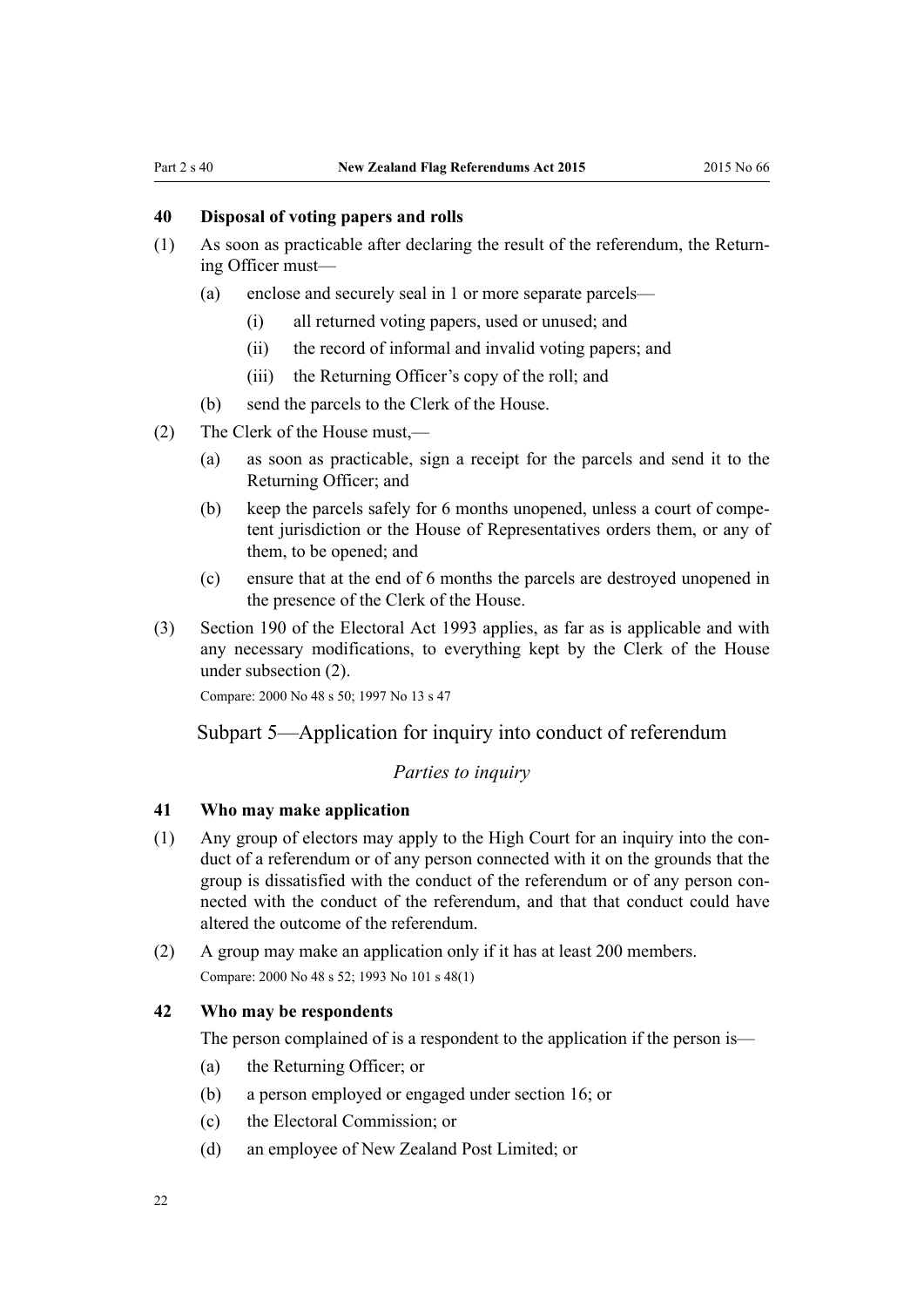<span id="page-22-0"></span>(e) a person acting under a delegation under [section 17.](#page-9-0)

Compare: 2000 No 48 [s 54](http://prd-lgnz-nlb.prd.pco.net.nz/pdflink.aspx?id=DLM74643); 1993 No 101 [s 48\(2\)](http://prd-lgnz-nlb.prd.pco.net.nz/pdflink.aspx?id=DLM318813)

#### **43 Group of electors may oppose application**

- (1) Any group of electors may file notice of its intention to oppose an application, if there is only 1, or to oppose specified applications, if there are more than 1.
- (2) A group may file such a notice only if it has at least 24 members.
- (3) The notice must—
	- (a) be in [form 3](#page-42-0) of Schedule 3; and
	- (b) be filed at least 3 working days before the day fixed for the start of the hearing.
- (4) A group filing a notice in accordance with this section becomes a respondent to the application or applications.

Compare: 2000 No 48 [s 53](http://prd-lgnz-nlb.prd.pco.net.nz/pdflink.aspx?id=DLM74642); 1993 No 101 [s 49](http://prd-lgnz-nlb.prd.pco.net.nz/pdflink.aspx?id=DLM318817)

#### *Making of application*

#### **44 Making of application**

- (1) An applicant makes its application by filing the application in the High Court in Wellington.
- (2) The application must—
	- (a) be in [form 4](#page-43-0) of Schedule 3, or in a similar form; and
	- (b) state the specific grounds on which the applicant is dissatisfied with the conduct of the referendum or of any person connected with it; and
	- (c) be made within 20 working days after the Returning Officer has declared the result of the referendum under section  $38(1)(a)(iii)$  or (b)(ii).
- (3) The Registrar of the court must send a copy of the application to the Returning Officer as soon as practicable after it is filed. Compare: 2000 No 48 [ss 55–58](http://prd-lgnz-nlb.prd.pco.net.nz/pdflink.aspx?id=DLM74645)

#### **45 Application to be served on respondents**

- (1) An application must be served on a group that becomes a respondent under section 43(4) as soon as practicable after that group files its notice.
- (2) An application that asks for an inquiry into the conduct of a person connected with the referendum must be served on the person complained of as soon as practicable after it is made.
- (3) An application must be served in a manner as close as possible to that in which a statement of claim is served.

Compare: 2000 No 48 [s 59](http://prd-lgnz-nlb.prd.pco.net.nz/pdflink.aspx?id=DLM74649); 1993 No 101 [s 48\(5\)](http://prd-lgnz-nlb.prd.pco.net.nz/pdflink.aspx?id=DLM74633)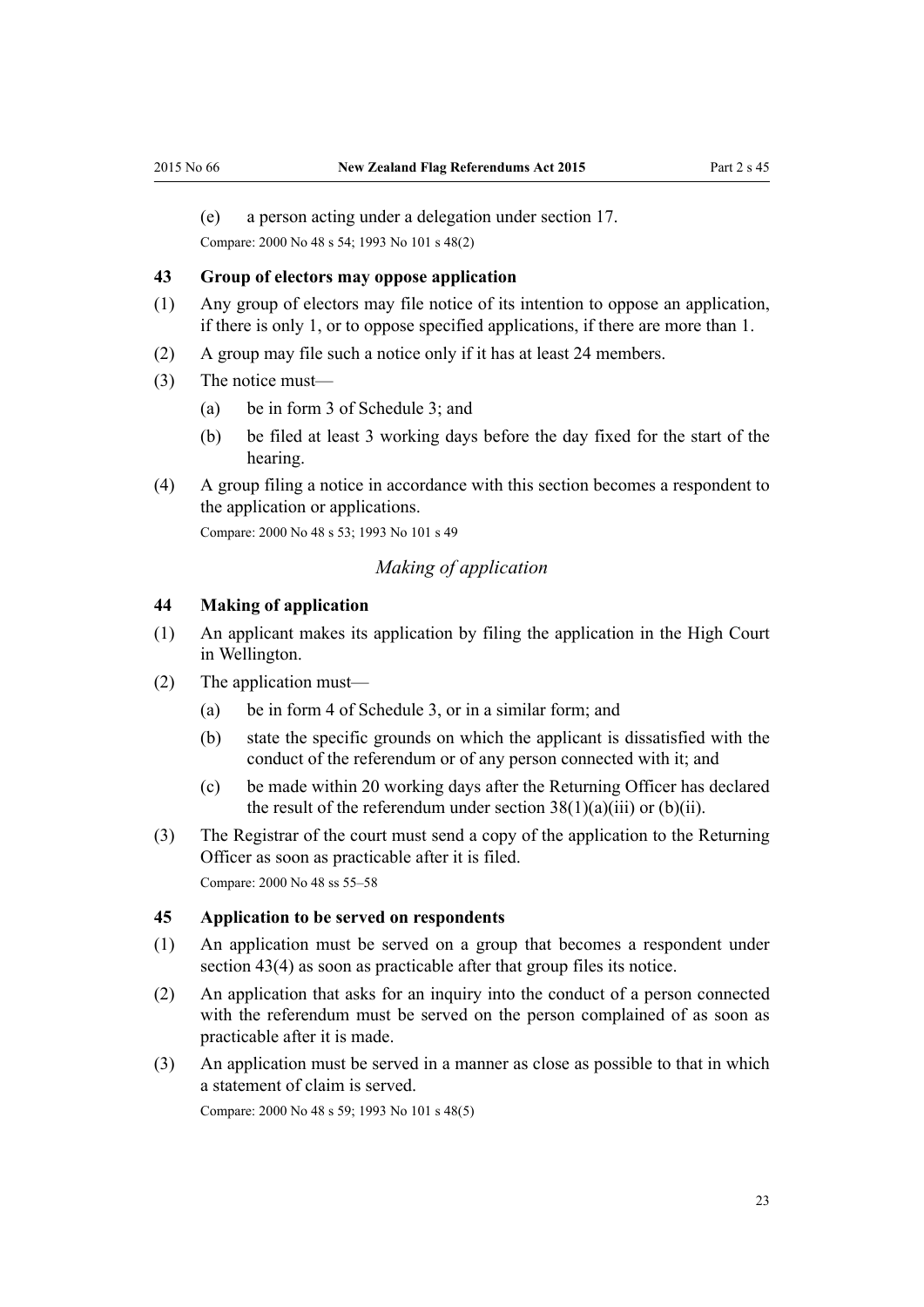#### *Hearing of application*

#### <span id="page-23-0"></span>**46 More than 1 application relating to same referendum**

Where 2 or more applications are filed that relate to the same referendum, all those applications must be dealt with as 1 application.

#### **47 Matters to be inquired into at hearing**

- (1) At the hearing, the court has jurisdiction to inquire into and adjudicate on any matter relating to the application in any manner that the court thinks fit.
- (2) The court may, on any terms and conditions it considers just, give leave for grounds other than those stated in the application to be inquired into.
- (3) Evidence may be given to prove that the total number of valid votes recorded for each of the options on the voting paper was other than that declared, without any applicant having to state that as a ground of dissatisfaction or the court having to give leave for the ground to be inquired into.
- (4) The provisions of the [Electoral Act 1993](http://prd-lgnz-nlb.prd.pco.net.nz/pdflink.aspx?id=DLM307518) specified in subsection (5), as far as they are applicable and with the necessary modifications, apply to a hearing of an application for an inquiry under this subpart or an incidental matter.
- (5) The provisions of the [Electoral Act 1993](http://prd-lgnz-nlb.prd.pco.net.nz/pdflink.aspx?id=DLM307518) referred to in subsection (4) are [sec](http://prd-lgnz-nlb.prd.pco.net.nz/pdflink.aspx?id=DLM310434)[tions 232](http://prd-lgnz-nlb.prd.pco.net.nz/pdflink.aspx?id=DLM310434), [235](http://prd-lgnz-nlb.prd.pco.net.nz/pdflink.aspx?id=DLM310438), [236\(1\), \(2\), and \(4\) to \(7\)](http://prd-lgnz-nlb.prd.pco.net.nz/pdflink.aspx?id=DLM310439), [240,](http://prd-lgnz-nlb.prd.pco.net.nz/pdflink.aspx?id=DLM310443) [241,](http://prd-lgnz-nlb.prd.pco.net.nz/pdflink.aspx?id=DLM310444) [242](http://prd-lgnz-nlb.prd.pco.net.nz/pdflink.aspx?id=DLM310445), [247 to 255](http://prd-lgnz-nlb.prd.pco.net.nz/pdflink.aspx?id=DLM310451), [256\(1\)\(a\)](http://prd-lgnz-nlb.prd.pco.net.nz/pdflink.aspx?id=DLM310463) [and \(b\)](http://prd-lgnz-nlb.prd.pco.net.nz/pdflink.aspx?id=DLM310463), and [257.](http://prd-lgnz-nlb.prd.pco.net.nz/pdflink.aspx?id=DLM310464)

Compare: 2000 No 48 [s 60](http://prd-lgnz-nlb.prd.pco.net.nz/pdflink.aspx?id=DLM74651); 1993 No 101 [s 48\(3\)](http://prd-lgnz-nlb.prd.pco.net.nz/pdflink.aspx?id=DLM318813)

#### *Court's decision*

#### **48 Decision of court as to result of referendum**

At the end of a hearing, the court must—

- (a) determine the total number of valid votes recorded for each option; or
- (b) determine whether the referendum is void because of some irregularity that in the court's opinion materially affected the outcome of the referendum.

Compare: 2000 No 48 [s 61](http://prd-lgnz-nlb.prd.pco.net.nz/pdflink.aspx?id=DLM74653); 1993 No 101 [s 50](http://prd-lgnz-nlb.prd.pco.net.nz/pdflink.aspx?id=DLM318819)

#### **49 Fresh referendum**

- (1) If the court declares a referendum void under section 48(b), a fresh referendum must be held in the manner specified by this Act.
- (2) The Registrar of the court must notify the Returning Officer that the referendum has been declared void.
- (3) Despite [section 12](#page-7-0), the voting period for the fresh referendum must commence at the start of the 21st day before the day appointed for the close of the voting period under subsection (4) and no later than 30 working days after the date on which the Returning Officer is notified under subsection (2).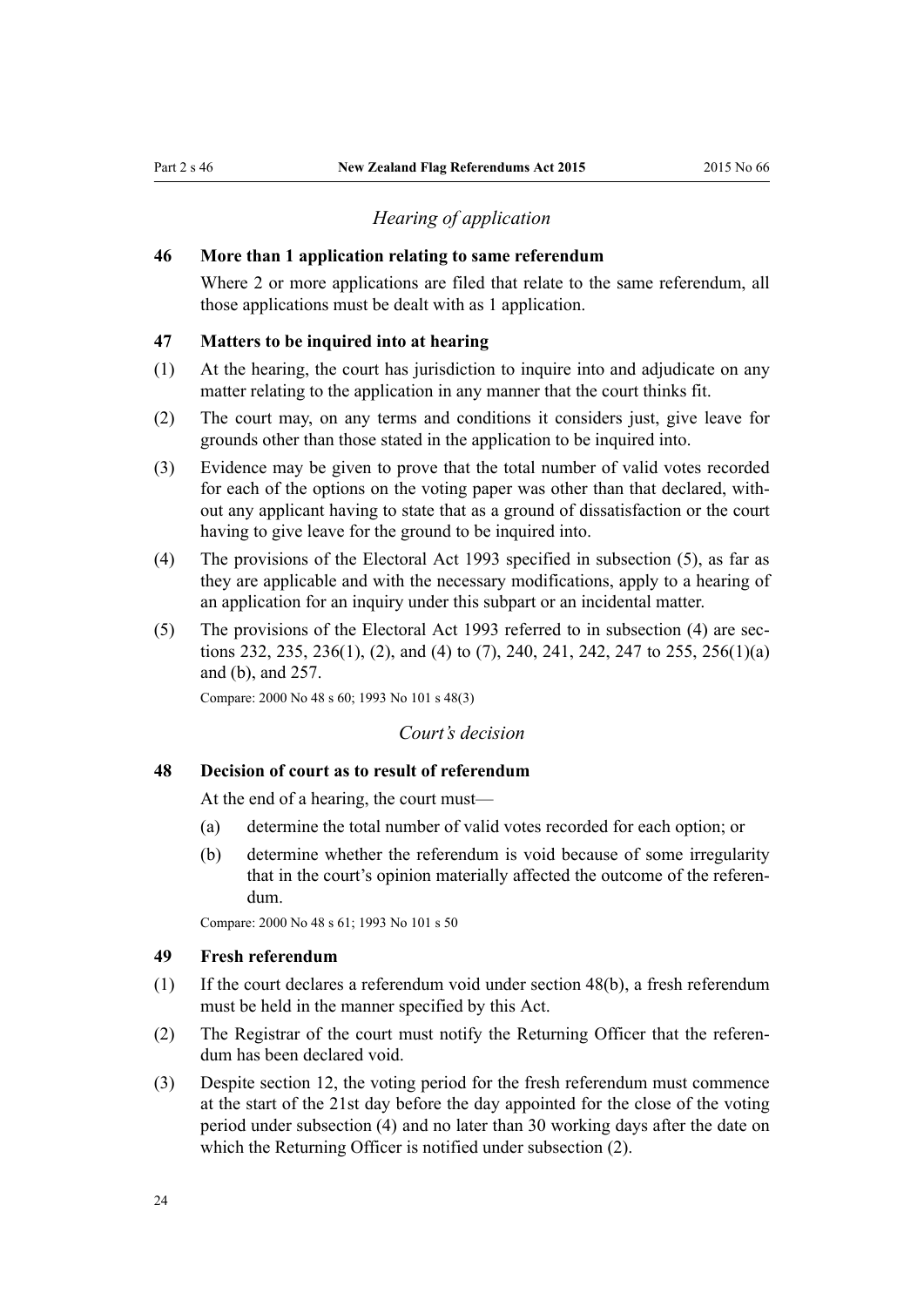- <span id="page-24-0"></span>(4) The voting period for a fresh referendum closes at 7 pm on a day to be appointed by the Returning Officer by notice in the *Gazette*.
- (5) At the fresh referendum, the same roll of electors must be used as was used at the voided referendum.

Compare: 2000 No 48 [s 62](http://prd-lgnz-nlb.prd.pco.net.nz/pdflink.aspx?id=DLM74654); 1993 No 101 [s 51](http://prd-lgnz-nlb.prd.pco.net.nz/pdflink.aspx?id=DLM318822)

#### Subpart 6—Offences

#### **50 Unauthorised use or disclosure of referendum information**

- (1) An official who uses or discloses information, acquired in connection with a referendum in his or her capacity as an official, knowing that the use or disclosure is not required or permitted for the performance of his or her official duty commits an offence against this section and is guilty of a corrupt practice for the purposes of the [Electoral Act 1993](http://prd-lgnz-nlb.prd.pco.net.nz/pdflink.aspx?id=DLM307518).
- (2) In this section, **official** means any of the following persons:
	- (a) the Returning Officer:
	- (b) any person employed or engaged under [section 16](#page-9-0):
	- (c) the Electoral Commission:
	- (d) any employee of New Zealand Post Limited:
	- (e) any person acting under a delegation under [section 17](#page-9-0).

Compare: 2000 No 48 [s 63](http://prd-lgnz-nlb.prd.pco.net.nz/pdflink.aspx?id=DLM74656); 1997 No 13 [s 49](http://prd-lgnz-nlb.prd.pco.net.nz/pdflink.aspx?id=DLM408905)

#### **51 Influencing electors generally**

- (1) This section applies to any person who, at any time during the 3 days immediately before the commencement of a voting period or during a voting period, prints or distributes or delivers to any person anything—
	- (a) that is or purports to be an imitation of the voting paper, together with any direction or indication as to the option for which any person should or should not vote; or
	- (b) that is or purports to be an imitation of the voting paper and that has on it any matter likely to influence any vote.
- (2) Every such person commits an offence and is liable on conviction to a fine not exceeding \$5,000.
- (3) Nothing in this section applies to anything said or done, for the purposes of a referendum, by—
	- (a) the Returning Officer; or
	- (b) a panel; or
	- (c) a person employed or engaged under [section 16;](#page-9-0) or
	- (d) a person acting under a delegation under [section 17.](#page-9-0)

Compare: 2000 No 48 [s 66](http://prd-lgnz-nlb.prd.pco.net.nz/pdflink.aspx?id=DLM74659); 1997 No 13 [s 52](http://prd-lgnz-nlb.prd.pco.net.nz/pdflink.aspx?id=DLM408908)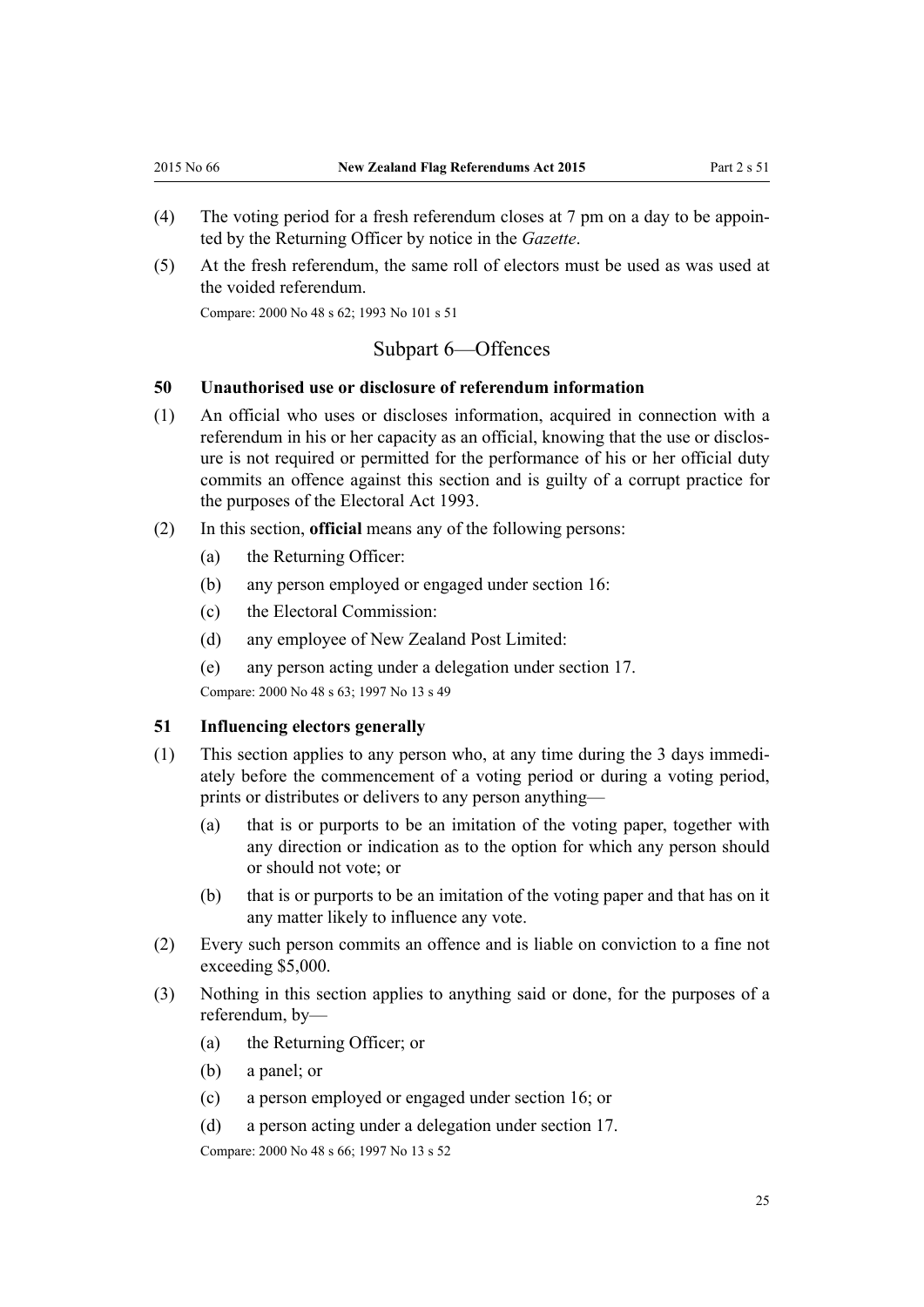#### <span id="page-25-0"></span>**52 Offences in relation to voting papers**

- (1) Every person commits an offence who—
	- (a) forges, or counterfeits, or fraudulently defaces, or fraudulently destroys a voting paper or an envelope containing a voting paper; or
	- (b) supplies a voting paper to any person knowing that the person is not the person intended to receive the voting paper; or
	- (c) dictates the relevant parts of the voting paper to a person, knowing that the person is not the person to whom the parts were intended to be dictated; or
	- (d) without due authority, destroys, takes, or interferes with a voting paper or an envelope containing a voting paper that—
		- (i) is in use for the purposes of the referendum; or
		- (ii) is kept after the declaration of the result as a record of the referendum.
- (2) Every person who commits an offence against this section is liable on conviction,—
	- (a) if the Returning Officer, or any person employed or engaged under [sec](#page-9-0)[tion 16,](#page-9-0) or any person acting under a delegation under section 17, to imprisonment for a term not exceeding 2 years:
	- (b) if any other person, to imprisonment for a term not exceeding 6 months.
- (3) Every person who commits an offence against this section is guilty of a corrupt practice for the purposes of the Electoral Act 1993, except that the maximum term of imprisonment to which the person is liable is the term specified in subsection (2) instead of the term specified in [section 224\(1\)\(a\)](http://prd-lgnz-nlb.prd.pco.net.nz/pdflink.aspx?id=DLM310419) of that Act. Compare: 2000 No 48 [s 68](http://prd-lgnz-nlb.prd.pco.net.nz/pdflink.aspx?id=DLM74661); 1997 No 13 [s 54](http://prd-lgnz-nlb.prd.pco.net.nz/pdflink.aspx?id=DLM408910)

#### **53 Bribery by any person at any time**

- (1) In this section,—
	- (a) **elector** includes a person who claims to have a right to vote at a referendum:
	- (b) references to giving money include the following actions in relation to any money or valuable consideration:
		- (i) giving it; or
		- (ii) lending it; or
		- (iii) agreeing to give or lend it; or
		- (iv) offering it; or
		- (v) promising it; or
		- (vi) promising to get, or to try to get, it: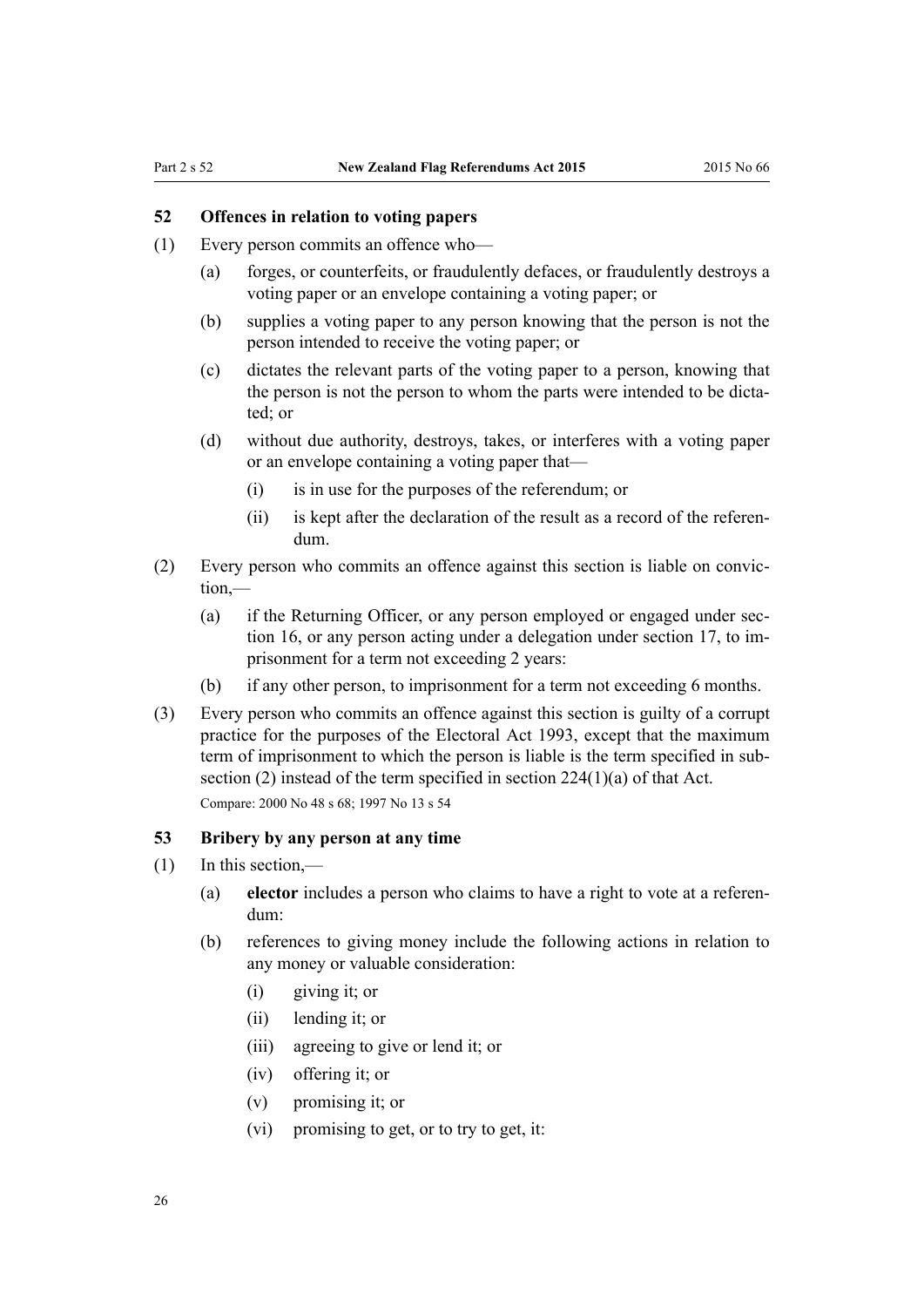- (c) references to getting any office include the following actions in relation to any office, place, or employment:
	- (i) giving it; or
	- (ii) getting it; or
	- (iii) agreeing to give or get it; or
	- (iv) offering it; or
	- (v) promising it; or
	- (vi) promising to get, or to try to get, it.
- (2) This section does not apply to money paid, or agreed to be paid, for or on account of any legal expenses incurred in good faith at or in relation to a referendum.
- (3) Every person commits the offence of bribery who—
	- (a) gives any money to, or gets any office for, an elector in order to induce the elector to vote or refrain from voting at the referendum; or
	- (b) gives any money to, or gets any office for, a person, on behalf of an elector, in order to induce the elector to vote or refrain from voting at the referendum; or
	- (c) gives any money to, or gets any office for, a person in order to induce an elector to vote or refrain from voting at the referendum; or
	- (d) corruptly does an act described in any of paragraphs (a) to (c) on account of an elector having voted or refrained from voting at the referendum; or
	- (e) makes a gift to, or gets an office for, a person in order to induce that person to get, or try to get, the vote of any elector at the referendum.
- (4) A person commits the offence described in subsection (3) whether he or she does an act described there—
	- (a) directly or indirectly:
	- (b) on his or her own or through another person.
- (5) Every person commits the offence of bribery who—
	- (a) offers or pays or causes to be paid any money to, or for the use of, any other person intending that the money or part of it will be expended in bribery at a referendum; or
	- (b) knowingly pays or causes to be paid any money to any person in discharge or repayment of any money wholly or partly expended in bribery at a referendum.
- (6) Every person who commits the offence of bribery is guilty of a corrupt practice for the purposes of the [Electoral Act 1993](http://prd-lgnz-nlb.prd.pco.net.nz/pdflink.aspx?id=DLM307518).

Compare: 2000 No 48 [s 69](http://prd-lgnz-nlb.prd.pco.net.nz/pdflink.aspx?id=DLM74662); 1997 No 13 [ss 55\(1\), \(4\), \(5\),](http://prd-lgnz-nlb.prd.pco.net.nz/pdflink.aspx?id=DLM408911) [56](http://prd-lgnz-nlb.prd.pco.net.nz/pdflink.aspx?id=DLM408912)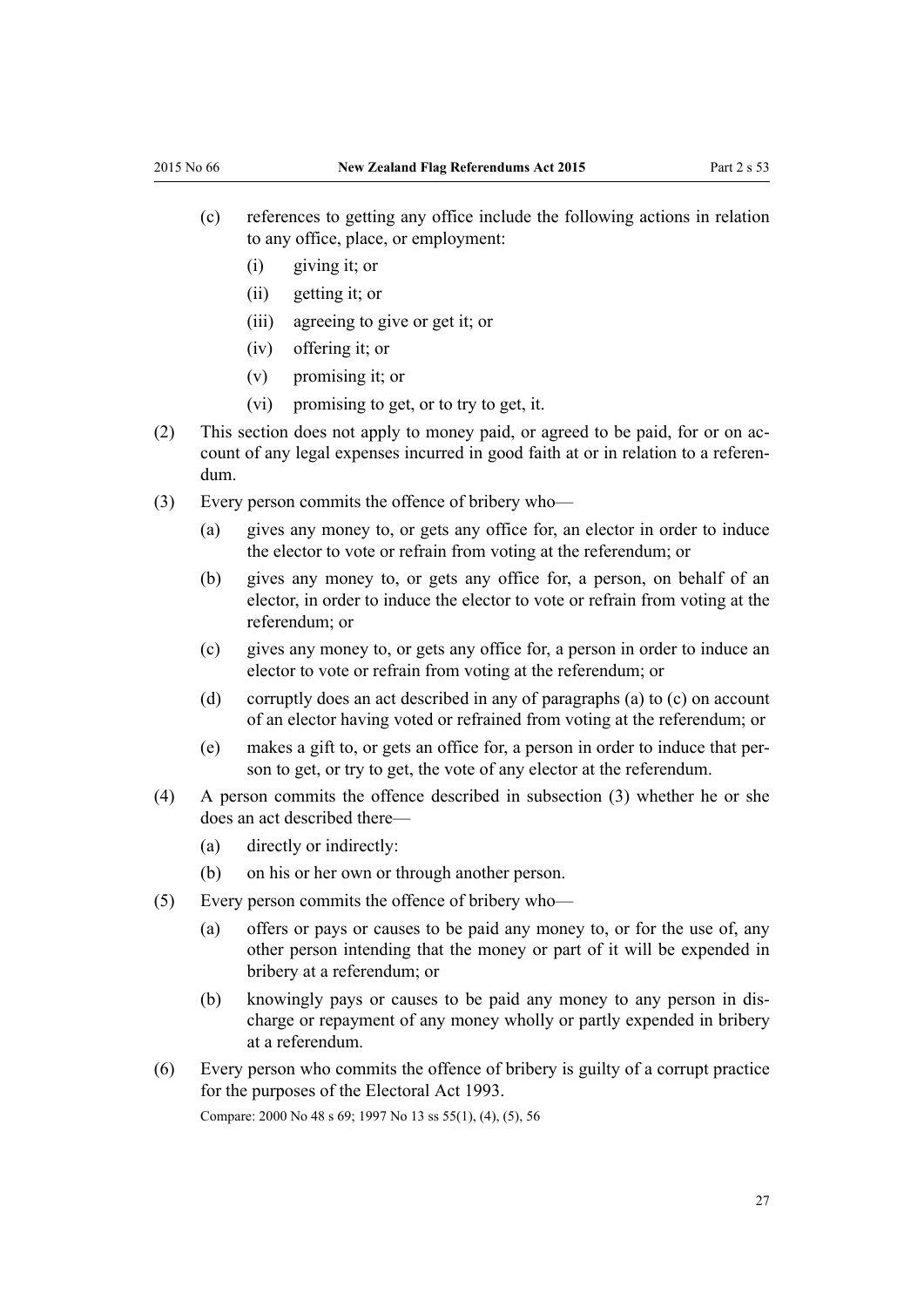#### <span id="page-27-0"></span>**54 Bribery by any person after voting period**

- (1) Every person commits the offence of bribery if, after the voting period, he or she receives any money or valuable consideration on account of—
	- (a) any person having voted or refrained from voting at the referendum; or
	- (b) any person having induced any other person to vote or refrain from voting at the referendum.
- (2) A person commits the offence described in subsection (1) whether he or she does an act described there—
	- (a) directly or indirectly:
	- (b) on his or her own or through another person.
- (3) Every person who commits the offence of bribery is guilty of a corrupt practice for the purposes of the [Electoral Act 1993](http://prd-lgnz-nlb.prd.pco.net.nz/pdflink.aspx?id=DLM307518).

Compare: 2000 No 48 [s 70](http://prd-lgnz-nlb.prd.pco.net.nz/pdflink.aspx?id=DLM74663); 1997 No 13 [s 55\(4\), \(5\)](http://prd-lgnz-nlb.prd.pco.net.nz/pdflink.aspx?id=DLM408911)

#### **55 Bribery by elector before or during voting period**

- (1) In this section, **elector** includes a person who claims to have a right to vote at a referendum.
- (2) An elector commits the offence of bribery if he or she receives, or agrees to receive, or contracts for, any money, gift, loan, valuable consideration, office, place, or employment for himself or herself, or for any other person, for—
	- (a) voting or agreeing to vote at the referendum; or
	- (b) refraining or agreeing to refrain from voting at the referendum.
- (3) An elector commits the offence described in subsection (2) whether he or she does an act described there—
	- (a) before or during the voting period:
	- (b) directly or indirectly:
	- (c) on his or her own or through another person.
- (4) Every person who commits the offence of bribery is guilty of a corrupt practice for the purposes of the [Electoral Act 1993](http://prd-lgnz-nlb.prd.pco.net.nz/pdflink.aspx?id=DLM307518).

Compare: 2000 No 48 [s 71](http://prd-lgnz-nlb.prd.pco.net.nz/pdflink.aspx?id=DLM74664); 1997 No 13 [ss 55\(3\), \(5\),](http://prd-lgnz-nlb.prd.pco.net.nz/pdflink.aspx?id=DLM408911) [56](http://prd-lgnz-nlb.prd.pco.net.nz/pdflink.aspx?id=DLM408912)

#### **56 Treating**

- (1) Every person commits the offence of treating who corruptly gives or provides, or pays wholly or partly the cost of giving or providing, any food, drink, entertainment, or provision to or for any person—
	- (a) for the purpose of corruptly influencing that person or any other person to vote or refrain from voting at a referendum; or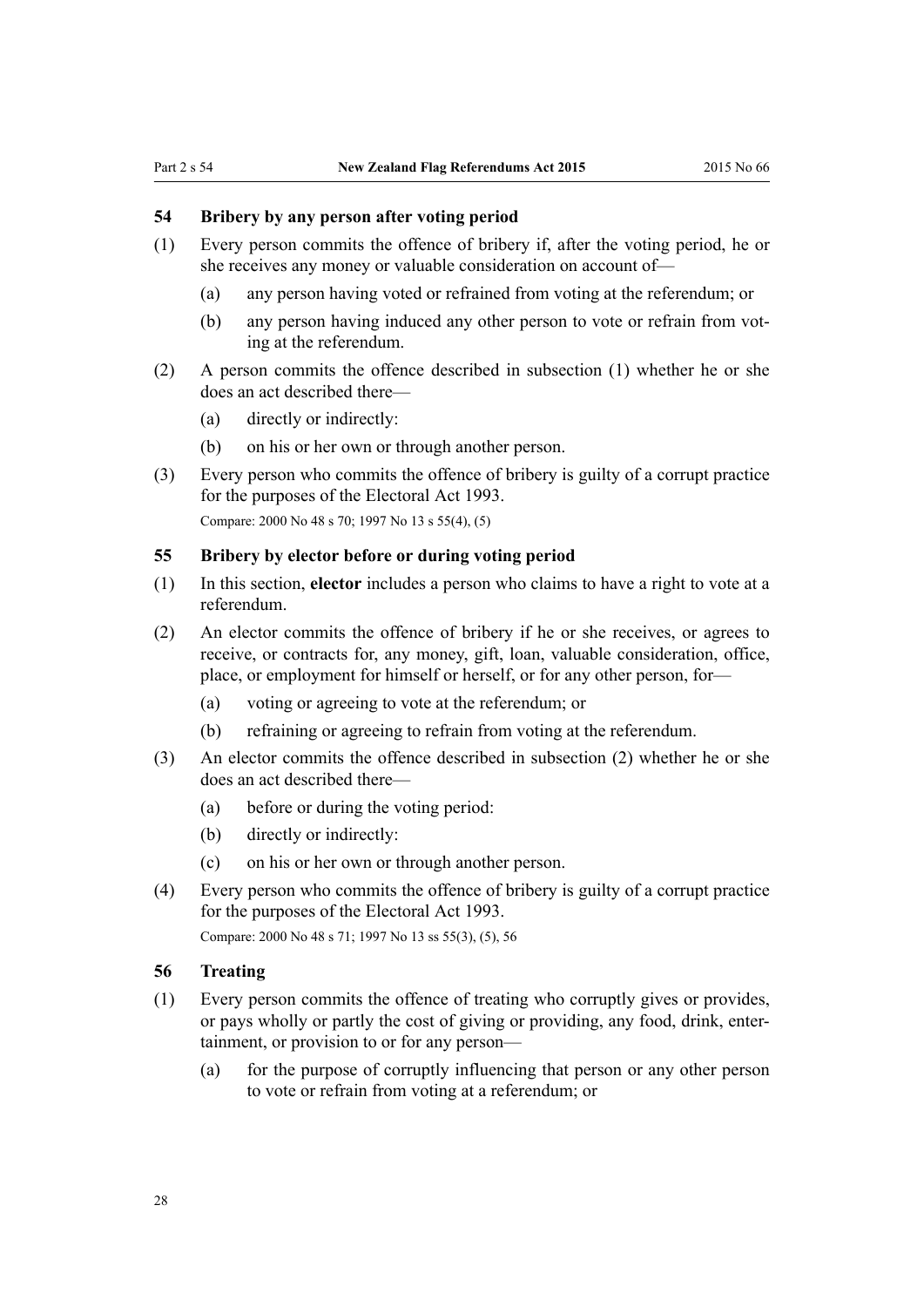- <span id="page-28-0"></span>(b) on account of that person or any other person having voted or refrained from voting, or being about to vote or refrain from voting, at a referendum.
- (2) A person commits the offence described in subsection (1) whether he or she does an act described there—
	- (a) before, during, or after the voting period:
	- (b) directly or indirectly:
	- (c) on his or her own or through another person.
- (3) Every person who is the holder of a licence for the retail sale of alcohol (within the meaning of the [Sale and Supply of Alcohol Act 2012](http://prd-lgnz-nlb.prd.pco.net.nz/pdflink.aspx?id=DLM3339302)) commits the offence of treating who, before or during the voting period, knowingly supplies any food, drink, entertainment, or provision—
	- (a) to any person when the supply is demanded for the purpose of treating; or
	- (b) to any persons, whether electors or not, for the purpose of getting votes for any response, and without receiving payment for it at the time when it is supplied.
- (4) Every elector who corruptly accepts or takes any such food, drink, entertainment, or provision also commits the offence of treating.
- (5) Every person who commits the offence of treating is guilty of a corrupt practice for the purposes of the [Electoral Act 1993](http://prd-lgnz-nlb.prd.pco.net.nz/pdflink.aspx?id=DLM307518).

Compare: 2000 No 48 [s 72](http://prd-lgnz-nlb.prd.pco.net.nz/pdflink.aspx?id=DLM74666); 1997 No 13 [s 57](http://prd-lgnz-nlb.prd.pco.net.nz/pdflink.aspx?id=DLM408914)

#### **57 Undue influence**

- (1) Every person commits the offence of undue influence who makes use of, or threatens to make use of, any force, violence, or restraint upon or against any person—
	- (a) in order to induce or compel that person to vote for any response; or
	- (b) on account of that person having voted for any response; or
	- (c) on account of that person having voted or refrained from voting at a referendum.
- (2) A person commits the offence described in subsection (1) whether he or she does an act described there—
	- (a) directly or indirectly:
	- (b) on his or her own or through another person.
- (3) Every person commits the offence of undue influence who, by abduction, duress, or any fraudulent device or means,—
	- (a) impedes or prevents the free exercise of the vote of any elector at a referendum; or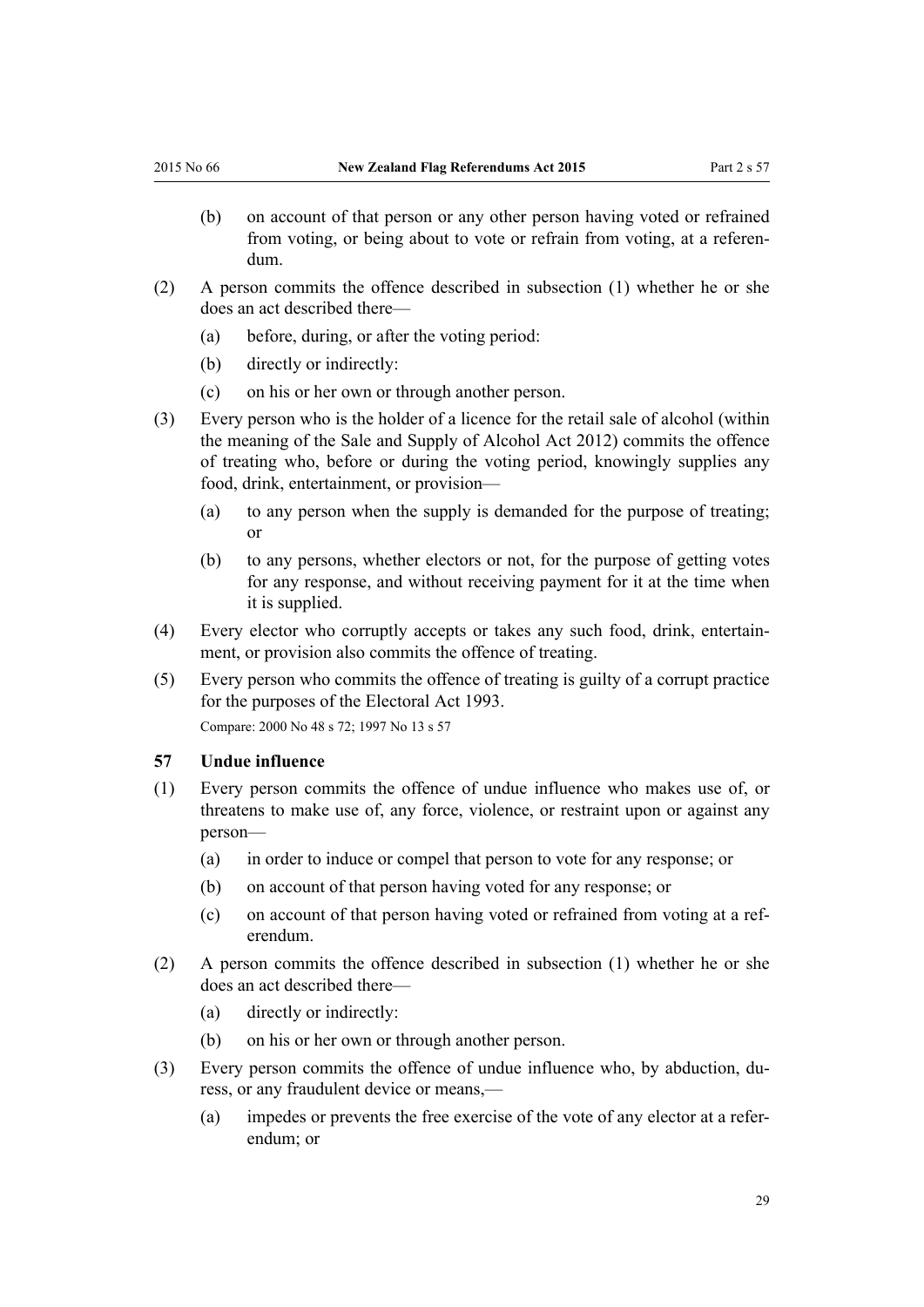- <span id="page-29-0"></span>(b) compels, induces, or prevails upon any elector either to vote or to refrain from voting at a referendum.
- (4) Every person who commits the offence of undue influence is guilty of a corrupt practice for the purposes of the [Electoral Act 1993.](http://prd-lgnz-nlb.prd.pco.net.nz/pdflink.aspx?id=DLM307518) Compare: 2000 No 48 [s 73](http://prd-lgnz-nlb.prd.pco.net.nz/pdflink.aspx?id=DLM74667); 1997 No 13 [s 58](http://prd-lgnz-nlb.prd.pco.net.nz/pdflink.aspx?id=DLM408915)

#### **58 Interference with voting or compromising secrecy of voting**

- (1) Every person commits an offence and is liable on conviction to a fine not exceeding \$1,000 who—
	- (a) is present in accordance with [section 27\(4\)](#page-14-0) when a voter votes; and
	- (b) communicates at any time to any person any information obtained about the response for which the voter is about to vote or has voted.
- (2) Every person commits an offence and is liable on conviction to a fine not exceeding \$5,000—
	- $(a)$  who—
		- (i) is authorised by a voter to mark the voting paper under [section](#page-14-0)  $27(4)(b)$ ; or
		- (ii) is the Returning Officer or a person acting under a delegation under section  $17(1)$  and marks a voting paper under section  $27(5)$ ; and
	- (b) who does not mark the voting paper in accordance with the voter's instructions.
- (3) Every person who, except for a lawful purpose, interferes with or attempts to interfere with a voter marking his or her voting paper at the referendum commits an offence and is liable on conviction to a fine not exceeding \$5,000. Compare: 2000 No 48 [s 74](http://prd-lgnz-nlb.prd.pco.net.nz/pdflink.aspx?id=DLM74668); 1997 No 13 [s 59](http://prd-lgnz-nlb.prd.pco.net.nz/pdflink.aspx?id=DLM408916)

#### **59 Personation**

- (1) Every person commits the offence of personation who—
	- (a) marks any voting paper knowing that he or she is not the person intended to receive the voting paper; or
	- (b) dictates a vote knowing that he or she is not the person to whom the relevant parts of the voting paper were intended to be dictated; or
	- (c) having returned a voting paper, returns another voting paper with the intention of returning an additional valid voting paper, whether or not any voting paper he or she returns is valid.
- (2) If the Returning Officer believes that any person has committed an offence against this section, the Returning Officer must report the facts on which that belief is based to the New Zealand Police.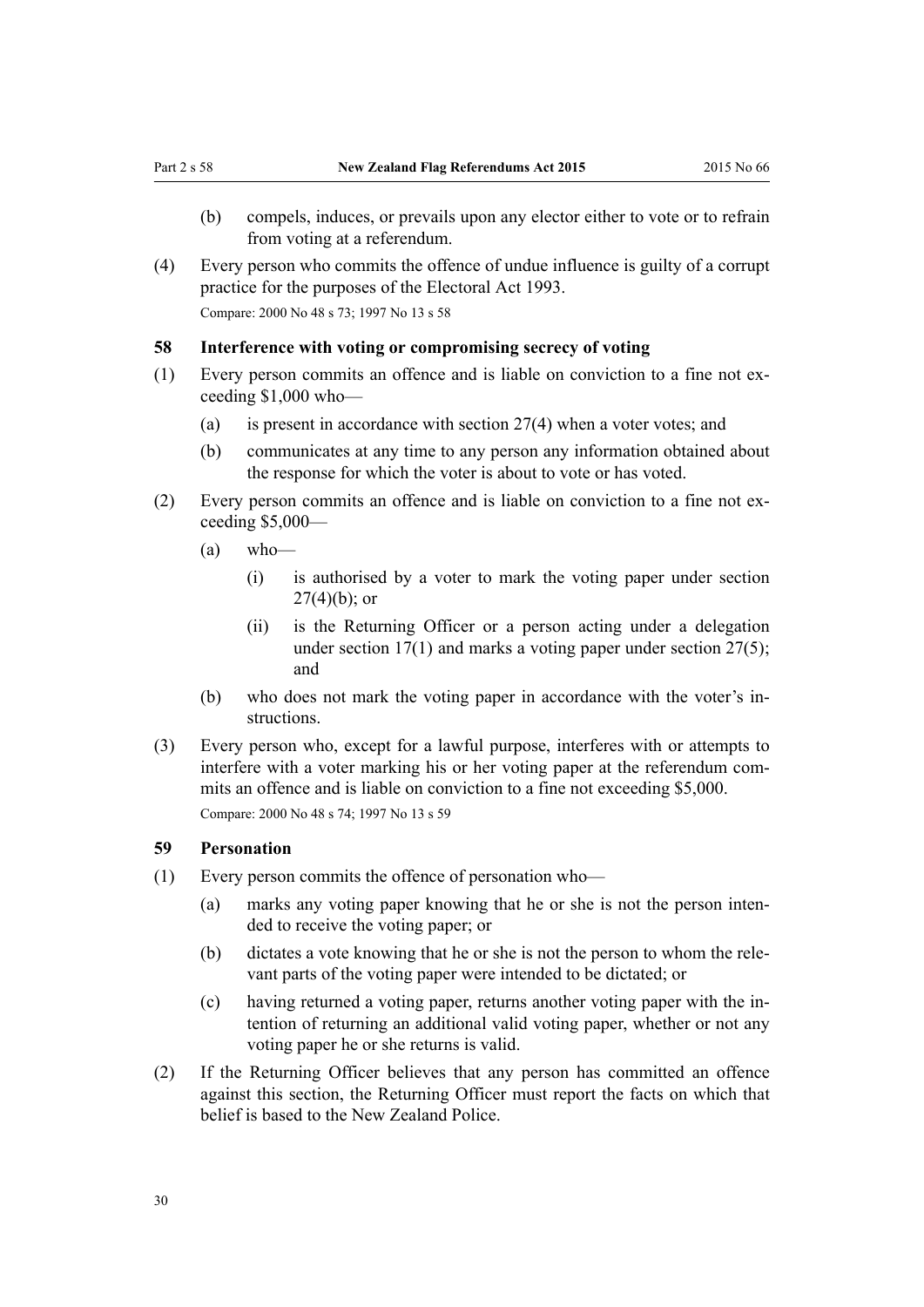<span id="page-30-0"></span>(3) Every person who commits, or aids, abets, counsels, or procures the commission of, the offence of personation is guilty of a corrupt practice for the purposes of the [Electoral Act 1993](http://prd-lgnz-nlb.prd.pco.net.nz/pdflink.aspx?id=DLM307518).

Compare: 2000 No 48 [s 75](http://prd-lgnz-nlb.prd.pco.net.nz/pdflink.aspx?id=DLM74669); 1997 No 13 [s 60](http://prd-lgnz-nlb.prd.pco.net.nz/pdflink.aspx?id=DLM408917)

#### **60 Offences in relation to processing**

- (1) Every person who, without the express authorisation of the Returning Officer, enters the office of the Returning Officer or any other premises when the sign referred to in [section 34\(1\)\(b\)](#page-17-0) is in place commits an offence and is liable on conviction to a fine not exceeding \$2,000.
- (2) If the Returning Officer, or a person acting under a delegation under [section](#page-9-0)  $17(1)$ , fails to take all reasonable steps as required by section  $34(2)$ , with the result that any returned voting paper is removed from his or her custody, he or she commits an offence and is liable on conviction to a fine not exceeding \$2,000.
- (3) Every person commits an offence who is present at the processing of voting papers and—
	- (a) fails to maintain and aid in maintaining the secrecy of the voting; or
	- (b) communicates any information obtained at the processing of voting papers about the response for which any vote is given in any particular voting paper.
- (4) Every person who commits an offence against subsection (3) is guilty of a corrupt practice for the purposes of the [Electoral Act 1993](http://prd-lgnz-nlb.prd.pco.net.nz/pdflink.aspx?id=DLM307518). Compare: 2000 No 48 [s 76](http://prd-lgnz-nlb.prd.pco.net.nz/pdflink.aspx?id=DLM74670); 1997 No 13 [s 61](http://prd-lgnz-nlb.prd.pco.net.nz/pdflink.aspx?id=DLM408918)

#### **61 Property may be stated as vesting in Returning Officer**

In any prosecution for an offence in relation to any voting paper or any envelope containing any voting paper, the property in the voting paper or envelope may be stated as vesting in the Returning Officer.

Compare: 2000 No 48 [s 77](http://prd-lgnz-nlb.prd.pco.net.nz/pdflink.aspx?id=DLM74672); 1997 No 13 [s 62](http://prd-lgnz-nlb.prd.pco.net.nz/pdflink.aspx?id=DLM408920)

#### Subpart 7—Advertising

#### **62 Interpretation**

In this subpart, unless the context otherwise requires,—

#### **address** means,—

- (a) in relation to an individual,—
	- (i) the full street address of the place where that individual usually lives: or
	- (ii) the full street address of any other place where that individual can usually be contacted between the hours of 9 am and 5 pm on any working day: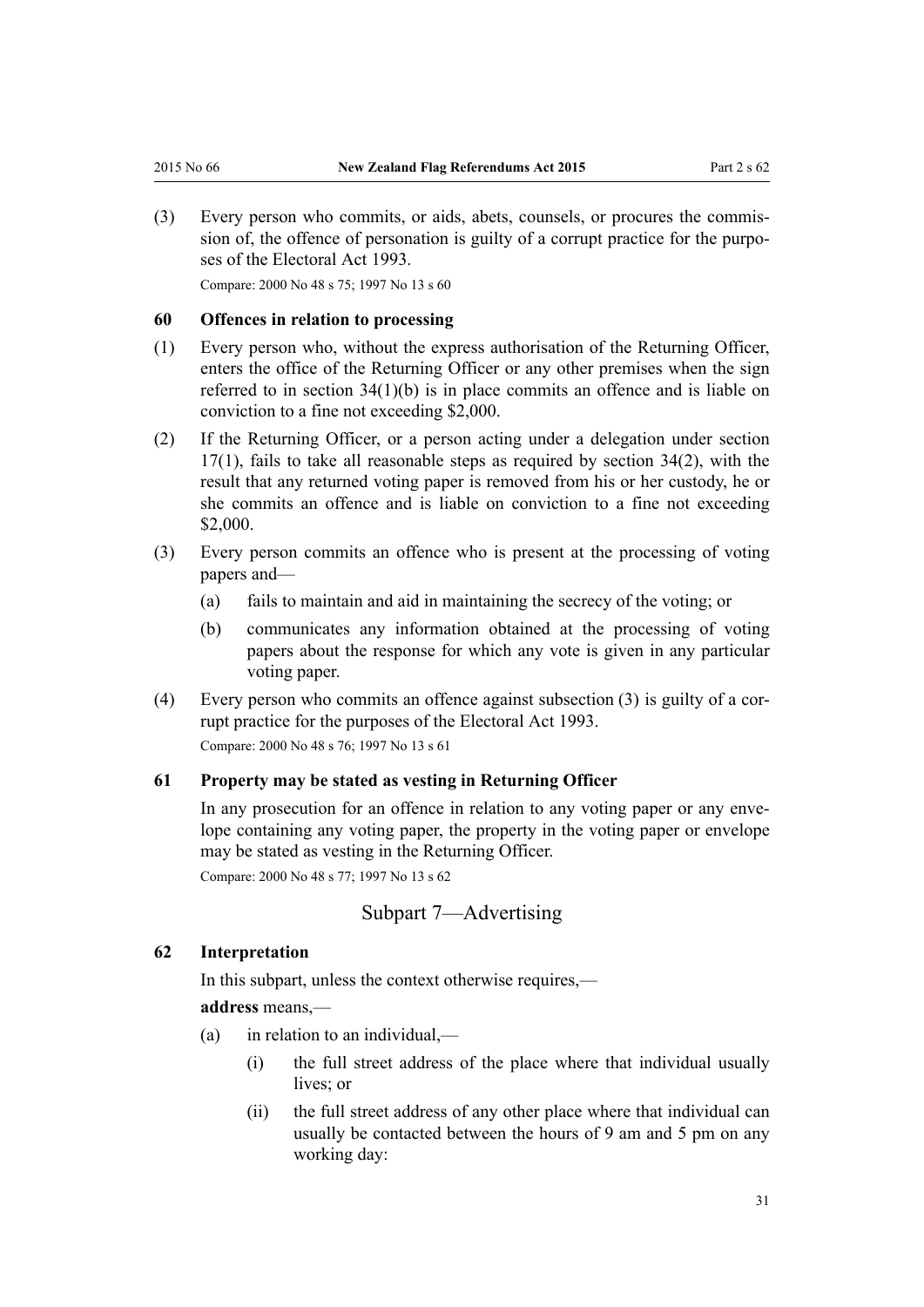- <span id="page-31-0"></span>(b) in relation to a body corporate or unincorporated,—
	- (i) the full street address of the body's principal place of business; or
	- (ii) the full street address of the body's head office

**promoter** means a person who initiates or instigates a referendum advertisement

**referendum advertisement** has the meaning given in section 63. Compare: 2010 No 139 s 30

#### **63 Meaning of referendum advertisement**

- (1) In this subpart, **referendum advertisement** means an advertisement that—
	- (a) may reasonably be regarded as encouraging or persuading electors—
		- (i) to vote in a particular way in a referendum; or
		- (ii) not to vote in a particular way in a referendum; and
	- (b) is published, at any time from the date of the commencement of this Act until the close of the voting period for the second flag referendum, by—
		- (i) broadcasting on the radio or television; or
		- (ii) displaying on a billboard (including an electronic billboard); or
		- (iii) printing in a newspaper, magazine, or journal; or
		- (iv) printing in a professionally printed brochure, pamphlet, flyer, handbill, or poster for the purpose of distribution.
- (2) However, none of the following is a referendum advertisement:
	- (a) an advertisement that—
		- (i) is published, or caused or permitted to be published, by a panel, an agency, or the Electoral Commission; and
		- (ii) relates to electoral matters or the conduct or subject matter of 1 or both of the referendums; and
		- (iii) contains—
			- (A) a statement indicating that the advertisement has been authorised by the panel, agency, or Electoral Commission, as the case may be; or
			- (B) a symbol indicating that the advertisement has been authorised by the panel, agency, or Electoral Commission, as the case may be:
	- (b) the editorial content of—
		- (i) a periodical:
		- (ii) a radio or television programme:
	- (c) any display of, or visual representation or description of, the current New Zealand Flag or any alternative flag design, or any associated sym-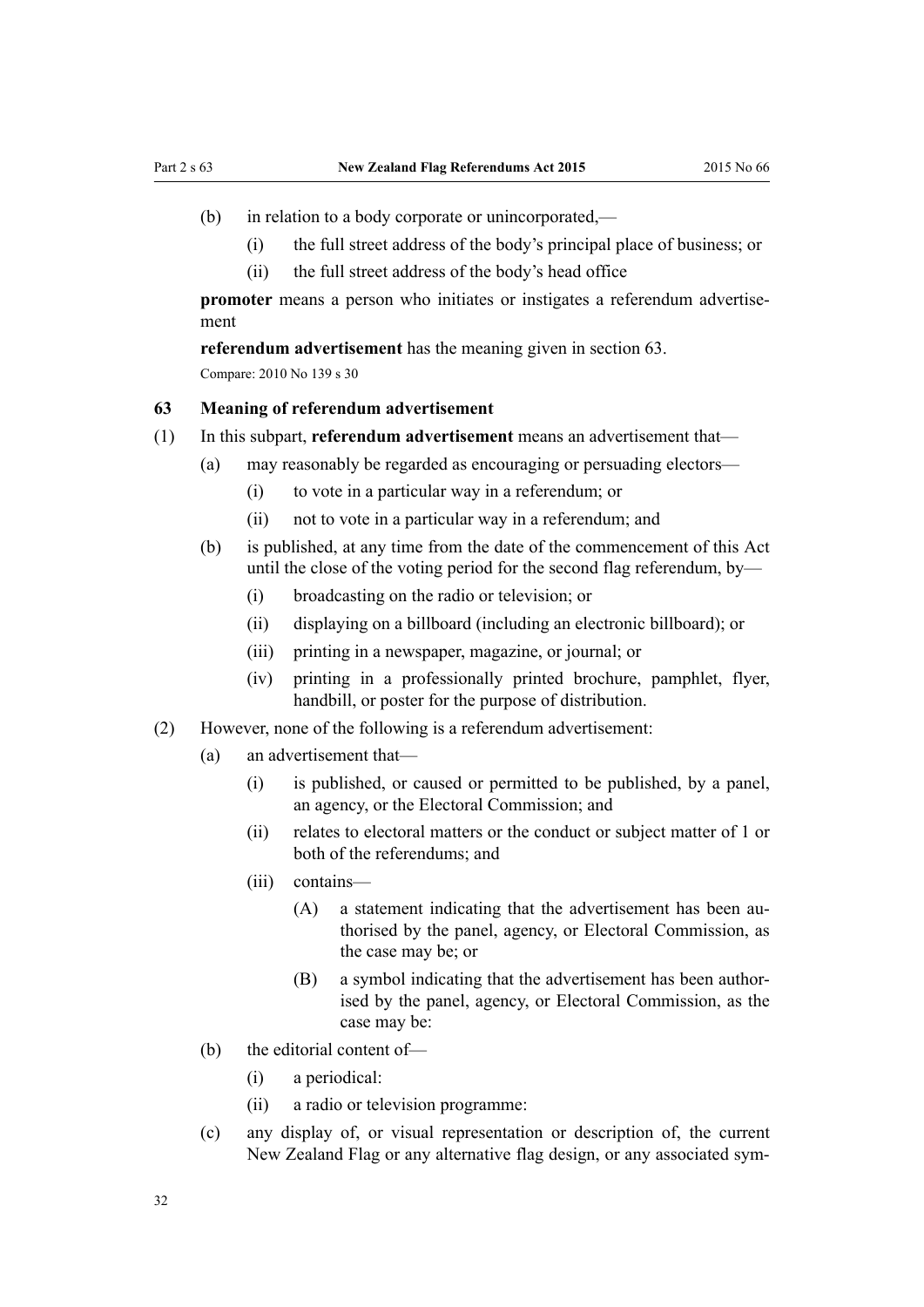<span id="page-32-0"></span>bol, that is published without further promotional words or images relating to voting in a referendum:

- (d) any transmission (whether live or not) of proceedings in the House of Representatives:
- (e) any publication on the Internet.
- (3) Subsection (2)(e) is for the avoidance of doubt.
- (4) In this section,—

**distribution** includes—

- (a) displaying in or leaving at a public place:
- (b) delivering to an address:
- (c) sending by post or otherwise:
- (d) circulating

**periodical** means a newspaper, magazine, or journal that—

- (a) was established for purposes unrelated to the conduct of either or both of the referendums; and
- (b) since its establishment—
	- (i) has been published at regular intervals; and
	- (ii) has been generally available to members of the public

#### **professionally printed** means—

- (a) printed by a person or group whose core business is or includes printing; or
- (b) printed under a contract or arrangement for money or other consideration; or
- (c) printed in a volume clearly designed to encourage or persuade a significant proportion of electors to vote or not to vote in a particular way at a referendum.

Compare: 2010 No 139 [s 31](http://prd-lgnz-nlb.prd.pco.net.nz/pdflink.aspx?id=DLM2833601)

#### **64 Referendum advertisement to include promoter statement**

- (1) A person may publish or cause or permit to be published a referendum advertisement only if the advertisement includes a promoter statement.
- (2) A promoter statement must state the name and address of the promoter of the referendum advertisement.
- (3) If the promoter is a body corporate or unincorporated, the promoter statement must, in addition to the name and address of the body provided under subsection (2), include the name of a member of the body who is the duly authorised representative of the promoter.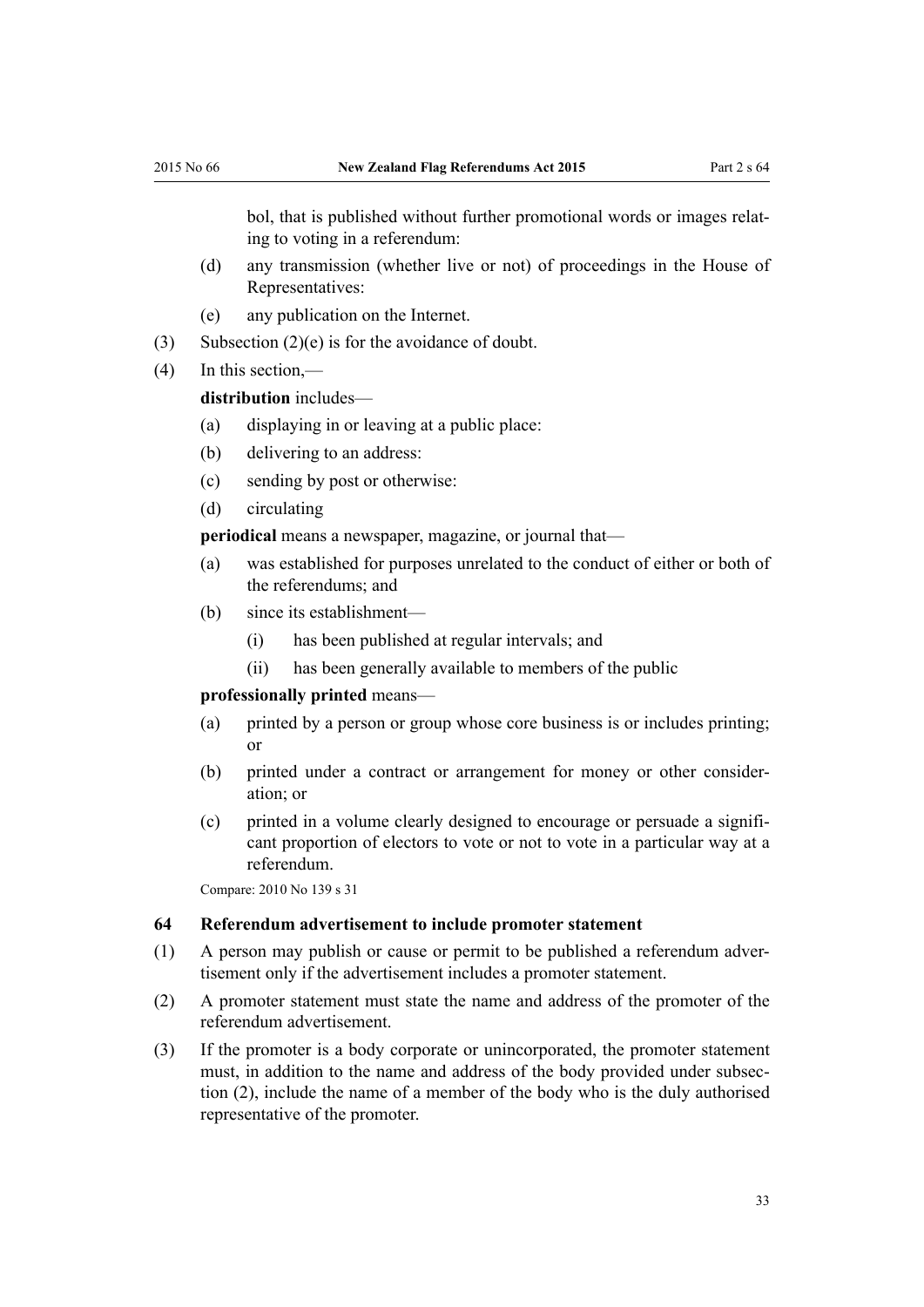- <span id="page-33-0"></span>(4) If the referendum advertisement is in a visual form, the promoter statement must clearly appear in the advertisement.
- (5) If the referendum advertisement is broadcast on the radio, the promoter statement when stated must be no less audible than the other content of the advertisement.

Compare: 2010 No 139 [s 42\(1\), \(2\), \(4\), \(5\), \(6\)](http://prd-lgnz-nlb.prd.pco.net.nz/pdflink.aspx?id=DLM3382241)

#### **65 Failure to include promoter statement in referendum advertisement**

Every person who, in contravention of section 64, fails to include a promoter statement in a referendum advertisement is guilty of an offence and is liable on conviction to a fine not exceeding \$40,000.

Compare: 2010 No 139 [ss 66\(c\)](http://prd-lgnz-nlb.prd.pco.net.nz/pdflink.aspx?id=DLM2833628), [71\(2\)](http://prd-lgnz-nlb.prd.pco.net.nz/pdflink.aspx?id=DLM3382260)

#### **66 Duty of Electoral Commission**

- (1) If the Electoral Commission believes that any person has committed an offence under section 65, it must report the facts on which that belief is based to the New Zealand Police.
- (2) Subsection (1) does not apply if the Electoral Commission considers that the effect of the offence is so inconsequential that there is no public interest in reporting those facts to the New Zealand Police. Compare: 2010 No 139 [s 73](http://prd-lgnz-nlb.prd.pco.net.nz/pdflink.aspx?id=DLM2833631)

#### **67 Regulated periods for purposes of Parliamentary Service Act 2000**

For the purposes of the [Parliamentary Service Act 2000](http://prd-lgnz-nlb.prd.pco.net.nz/pdflink.aspx?id=DLM55839),—

- (a) the regulated period for the first flag referendum—
	- (i) begins on the date on which this Act commences; and
	- (ii) ends with the close of the day appointed under [section 11\(a\)](http://prd-lgnz-nlb.prd.pco.net.nz/pdflink.aspx?id=DLM55889) of this Act for the close of that referendum; and
- (b) the regulated period for the second flag referendum—
	- (i) begins on the date on which this Act commences; and
	- (ii) ends with the close of the day appointed under [section 11\(b\)](http://prd-lgnz-nlb.prd.pco.net.nz/pdflink.aspx?id=DLM55889) of this Act for the close of that referendum.

# **Part 3 Miscellaneous provisions**

#### *Orders in Council*

#### **68 Regulations**

The Governor-General may from time to time, by Order in Council, make regulations for all or any of the following purposes: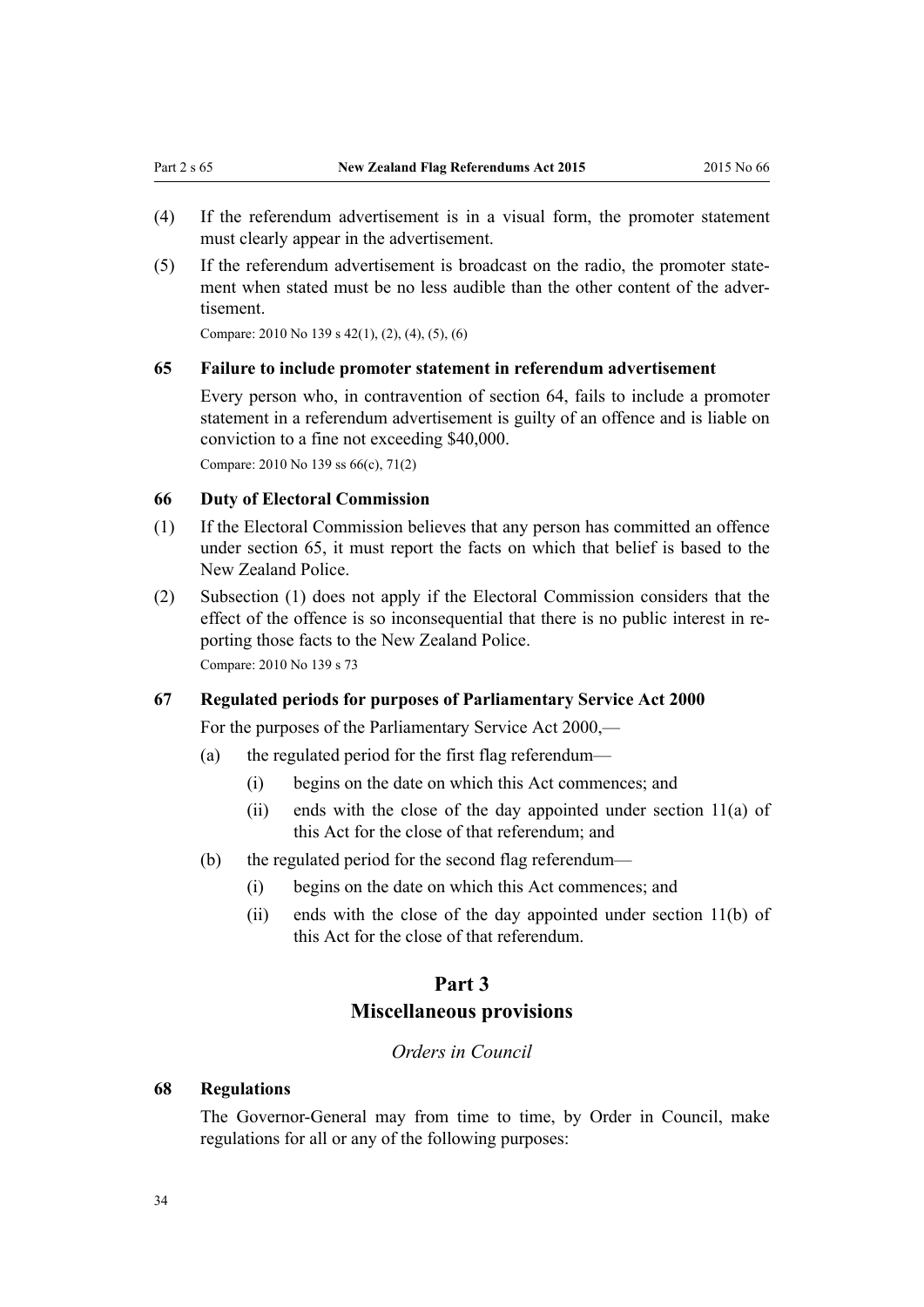- <span id="page-34-0"></span>(a) prescribing forms for the purposes of this Act:
- (b) applying, with or without modifications, for the purposes of this Act, any other provisions of the [Electoral Act 1993](http://prd-lgnz-nlb.prd.pco.net.nz/pdflink.aspx?id=DLM307518) and any regulations made under that Act:
- (c) applying, with or without modifications, for the purposes of this Act, any other provisions of the 2000 Act and any regulations made under that Act:
- (d) providing for such other matters as are contemplated by or necessary for giving full effect to the provisions of this Act and for its due administration.

Compare: 2000 No 48 [s 80](http://prd-lgnz-nlb.prd.pco.net.nz/pdflink.aspx?id=DLM74676)

#### **69 Validation of irregularities**

- (1) In the circumstances described in subsection (2), the Governor-General may, by Order in Council, do any of the things described in subsection (3).
- (2) The circumstances are—
	- (a) if anything is omitted to be done at the time required by or under this Act; or
	- (b) if anything cannot be done at the time required by or under this Act; or
	- (c) if anything is done before or after the time required by or under this Act; or
	- (d) if anything is otherwise irregularly done in matter of form; or
	- (e) if sufficient provision for something that needs to be done is not made by or under this Act.
- (3) The things are—
	- (a) at any time before or after the time within which the thing is required to be done, to extend that time; or
	- (b) to validate anything done before or after the time required; or
	- (c) to validate anything irregularly done in matter of form; or
	- (d) to make such other provision for the case as the Governor-General thinks fit.

Compare: 2000 No 48 [s 78](http://prd-lgnz-nlb.prd.pco.net.nz/pdflink.aspx?id=DLM74674); 1997 No 13 [s 63](http://prd-lgnz-nlb.prd.pco.net.nz/pdflink.aspx?id=DLM408922)

#### *Provisions relating to change of New Zealand flag*

#### **70 Amendments to Flags, Emblems, and Names Protection Act 1981**

- (1) This section amends the [Flags, Emblems, and Names Protection Act 1981.](http://prd-lgnz-nlb.prd.pco.net.nz/pdflink.aspx?id=DLM51357)
- (2) In the Long Title, replace "**to declare the New Zealand Ensign to be the New Zealand Flag**" with "**to prescribe the New Zealand Flag**".
- (3) In section 2, insert in its appropriate alphabetical order: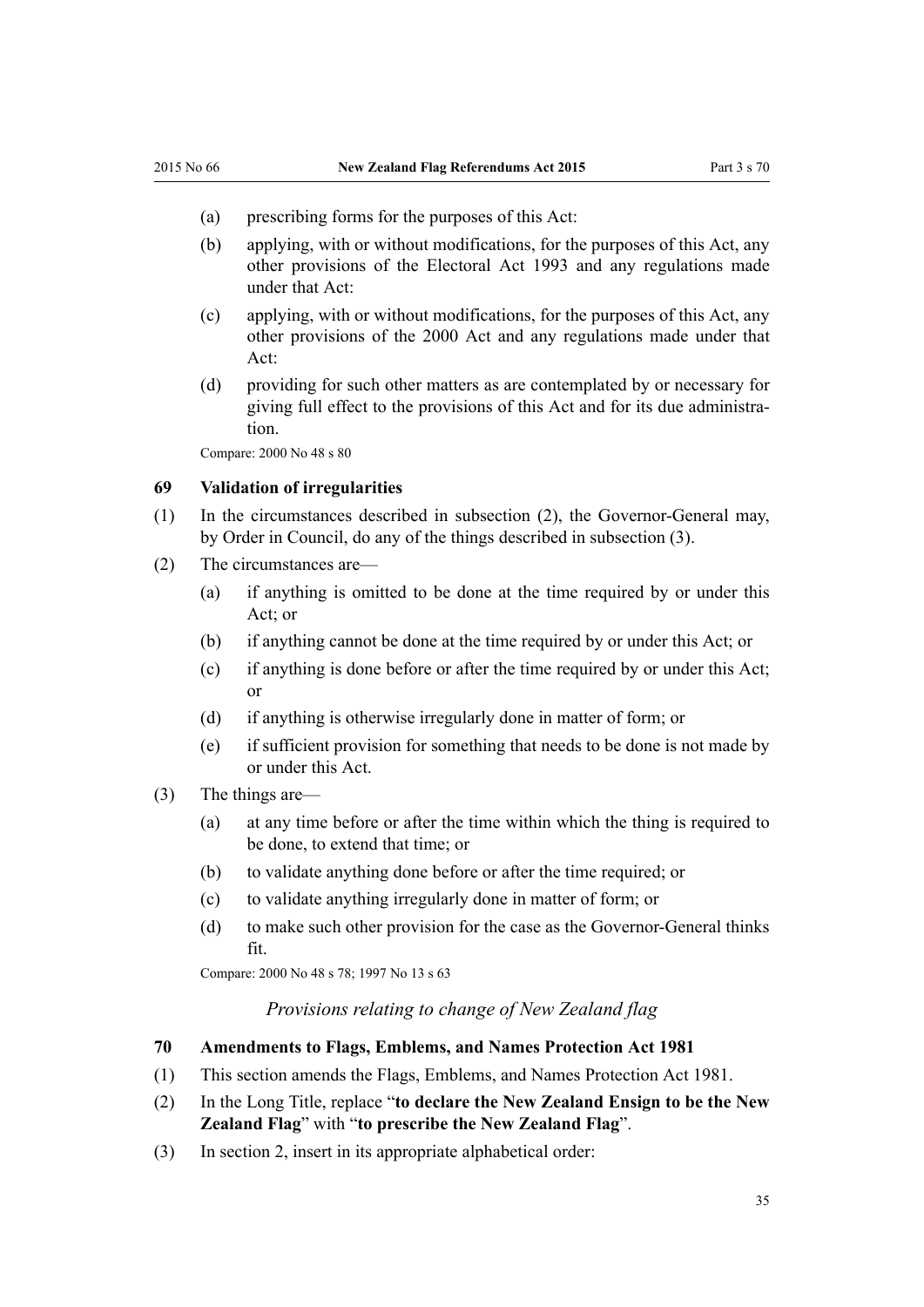#### **1902 Flag** means the flag depicted in Schedule 1A

<span id="page-35-0"></span>(4) Replace [section 5](http://prd-lgnz-nlb.prd.pco.net.nz/pdflink.aspx?id=DLM52200) with:

#### **5 The New Zealand Flag**

- (1) The flag described in Part 1 of Schedule 1, being the flag depicted in Part 2 of Schedule 1, is declared to be the New Zealand Flag.
- (2) The New Zealand Flag is the symbol of the Realm, Government, and people of New Zealand.
- (3) The New Zealand Flag—
	- (a) is the national flag of New Zealand for general use on land within New Zealand and, where appropriate for international purposes, overseas; and
	- (b) is the proper national colours to be worn by all New Zealand Government ships, and by such other New Zealand ships as may for the time being be authorised to wear the New Zealand Flag by or under the Ship Registration Act 1992.

Compare: 1952 No 49 s 5(1), (2); Flags Act 1953 s 3(1) (Aust)

#### **5A 1902 Flag**

- (1) The 1902 Flag is recognised as a flag of historical significance to the Realm, Government, and people of New Zealand.
- (2) Any person or body (other than a government department) may use the 1902 Flag, except where required by law to use the New Zealand Flag or another specified flag for a particular purpose.
- (5) In the heading to [section 9](http://prd-lgnz-nlb.prd.pco.net.nz/pdflink.aspx?id=DLM52207), replace "**alternative flags**" with "**New Zealand White Ensign and New Zealand Red Ensign**".
- (6) In the heading to [section 10](http://prd-lgnz-nlb.prd.pco.net.nz/pdflink.aspx?id=DLM52209), replace "**flying of New Zealand Flag**" with "**flying of flags**".
- (7) Replace section  $10(1)(c)$  with:
	- (c) without derogating from the general design depicted in Part 2 of Schedule 1, the sizes, dimensions, proportions, and colours of the New Zealand Flag—
		- (i) in a degree of detail greater than that provided in Part 1 of Schedule 1; or
		- (ii) to be used for specific purposes, circumstances, or events:
	- (d) the days or occasions on which and the times during which the 1902 Flag, or any other flag of historical or national significance, may be flown:
	- (e) the manner in which the 1902 Flag, or any other flag of historical or national significance, is to be flown, including the precedence that such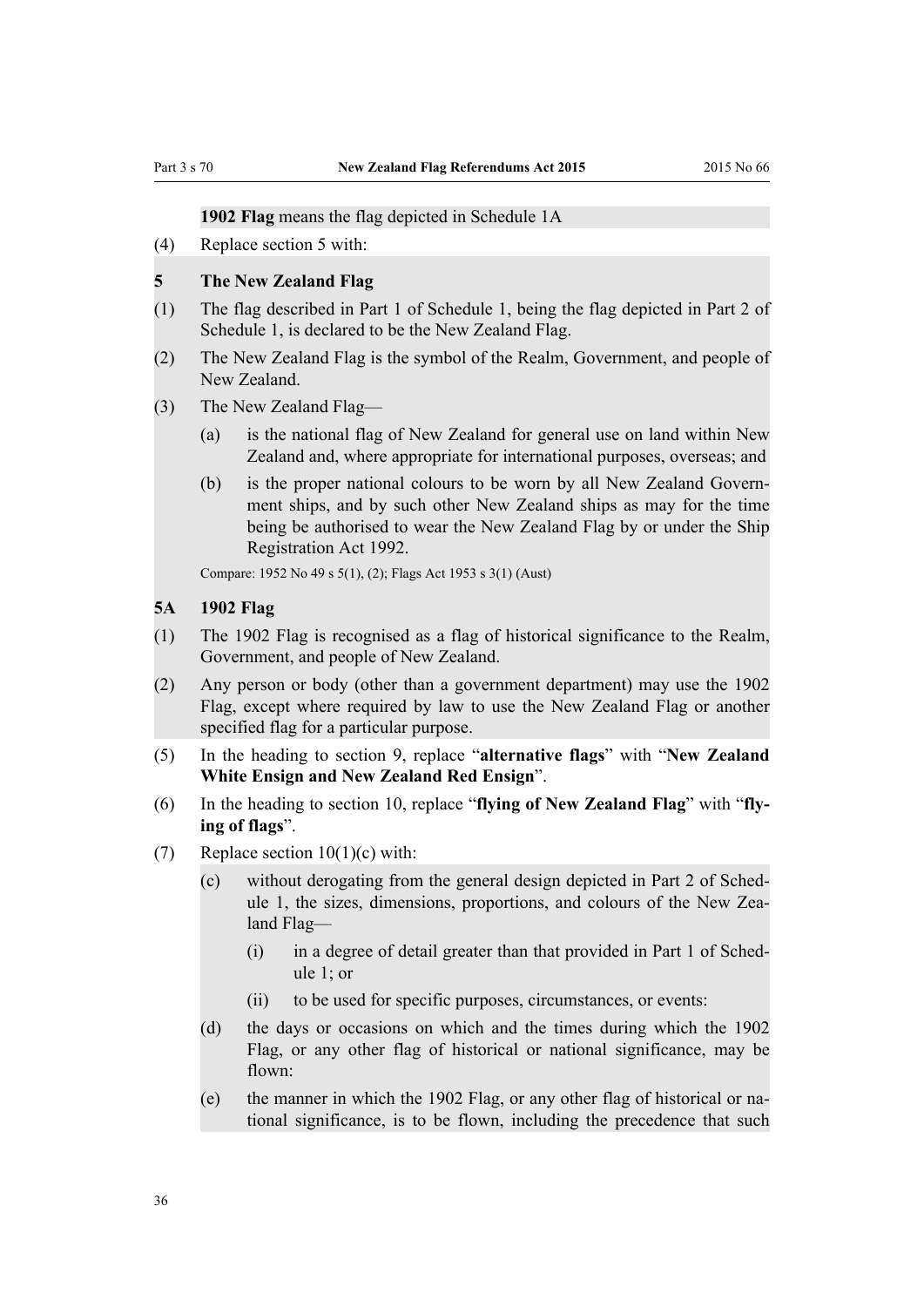flag is to be accorded in relation to other specified flags or classes of flags.

- <span id="page-36-0"></span>(8) Replace [section 10\(2\) and \(3\)](http://prd-lgnz-nlb.prd.pco.net.nz/pdflink.aspx?id=DLM52209) with:
- (2) The Minister may, either in any notice issued under subsection (1) or otherwise, set out for general information and guidance rules of conduct and the etiquette to be followed in the flying or other use of any of the following:
	- (a) the New Zealand Flag:
	- (b) the 1902 Flag:
	- (c) any other flag of historical or national significance.
- (3) Any rules set out under subsection (2) do not have the force of law.
- (4) A notice or other prescription made under subsection (1) or rules set out under subsection (2) do not alter or affect the unique status of the New Zealand Flag as the symbol of the Realm, Government, and people of New Zealand.
- (9) In [section 11\(2\),](http://prd-lgnz-nlb.prd.pco.net.nz/pdflink.aspx?id=DLM52211) replace "Schedule 1" with "Part 2 of Schedule 1".
- (10) Replace [Schedule 1](http://prd-lgnz-nlb.prd.pco.net.nz/pdflink.aspx?id=DLM52255) with the new Schedules 1 and 1A set out in Schedule 5 of this Act.
- (11) In Schedule 1 (as substituted by this Act),—
	- (a) in Part 1, in the space indicated by the words "[*Insert description*]", insert in place of those words the technical specifications of the flag design that gained the greatest number of votes in the second flag referendum, as those specifications were first prescribed under section 13(2)(c); and
	- (b) in Part 2, in the space indicated by the words "[*Insert image*]", insert in place of those words the image of the flag design that gained the greatest number of votes in the second flag referendum, as that image was first prescribed under section 13(2)(b).
- (12) In [Schedule 2](http://prd-lgnz-nlb.prd.pco.net.nz/pdflink.aspx?id=DLM52257), repeal Part A.

#### **71 Amendments to Land Transport (Driver Licensing) Rule 1999**

- (1) This section amends the [Land Transport \(Driver Licensing\) Rule 1999.](http://prd-lgnz-nlb.prd.pco.net.nz/pdflink.aspx?id=DLM280561)
- (2) After [clause 63](http://prd-lgnz-nlb.prd.pco.net.nz/pdflink.aspx?id=DLM281581), insert:

#### **63A Validity not affected by change of New Zealand Flag**

- (1) For the purposes of clauses 62(g) and 63(2)(b), **New Zealand Flag** means the flag that, at the time the licence was issued or at any time within the 6 months immediately before the licence was issued, was declared under the Flags, Emblems, and Names Protection Act 1981 to be the New Zealand Flag.
- (2) The validity of a driver licence is not affected by a change of the New Zealand Flag that occurs at any time during the period of validity of the licence.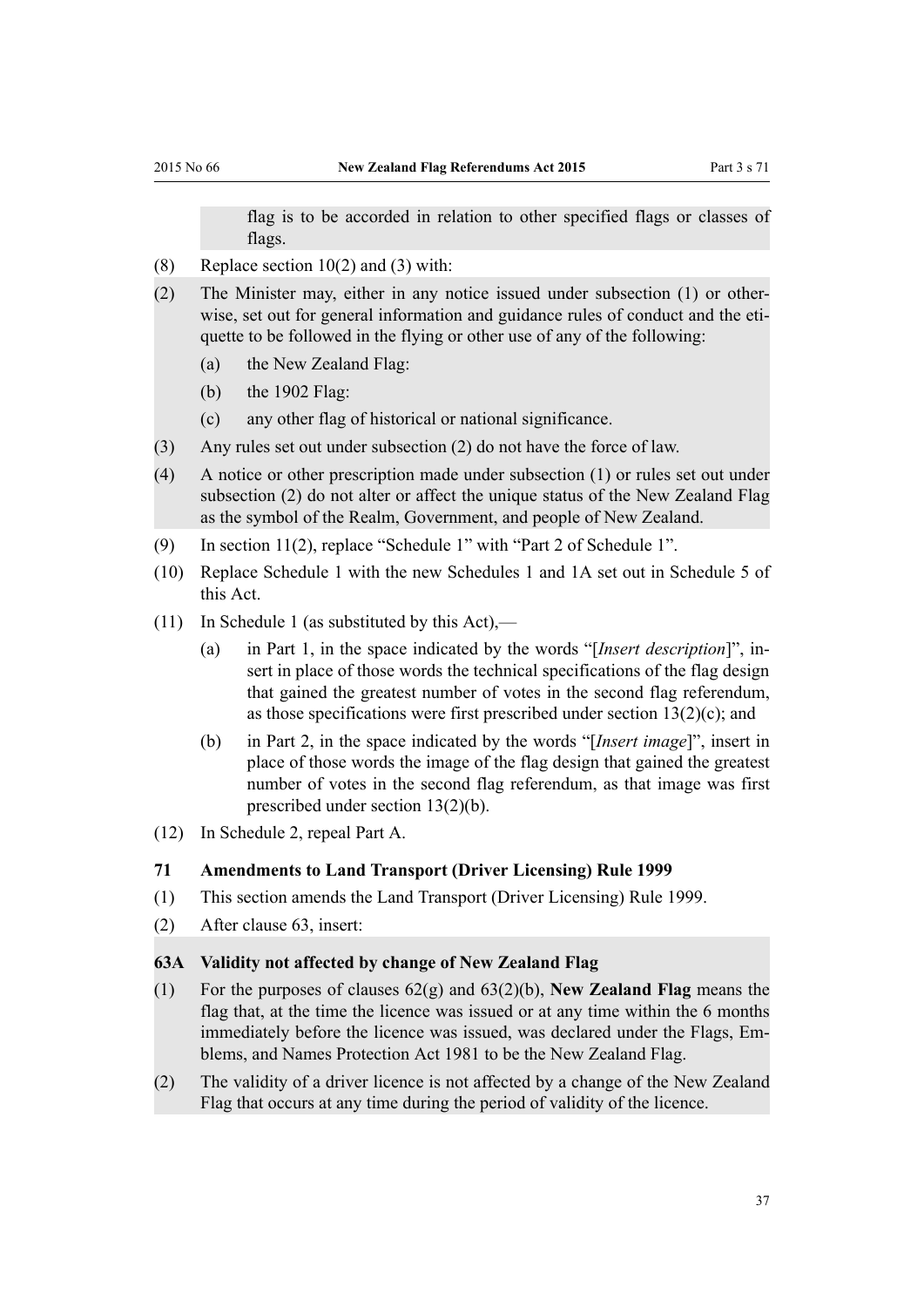## <span id="page-37-0"></span>**72 Transitional provision**

For the purposes of [section 58\(2\)](http://prd-lgnz-nlb.prd.pco.net.nz/pdflink.aspx?id=DLM276623) of the Ship Registration Act 1992, until the day that is 6 months after the date on which this provision commences, the 1902 Flag may be flown as the New Zealand Flag.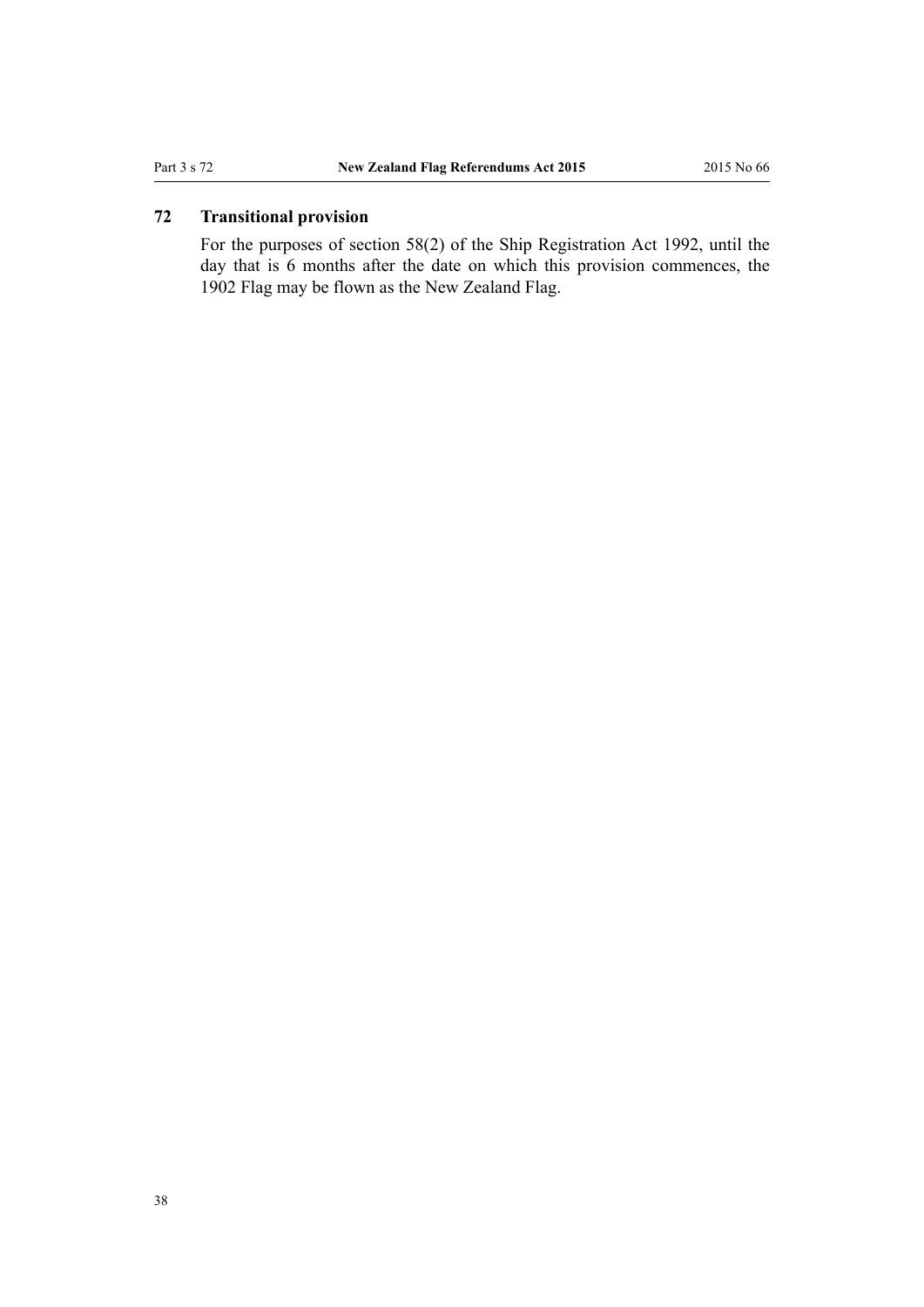# <span id="page-38-0"></span>**Schedule 1 Voting paper for first flag referendum**

[s 10\(1\)](#page-7-0)

| Voting Paper for the 1st Referendum on the New Zealand Flag |                                                                                                                        |                 |                 |                 |
|-------------------------------------------------------------|------------------------------------------------------------------------------------------------------------------------|-----------------|-----------------|-----------------|
| <b>INSERT</b><br><b>QR CODE</b>                             | QUESTION:<br>If the New Zealand flag changes, which flag would you prefer?<br>Rank flags using the instructions above. |                 |                 |                 |
| and NO.                                                     | <b>Option A</b>                                                                                                        | <b>Option B</b> | <b>Option C</b> | <b>Option D</b> |
| <b>WRITE</b><br><b>NUMBER(S)</b><br><b>HERE</b>             |                                                                                                                        |                 |                 |                 |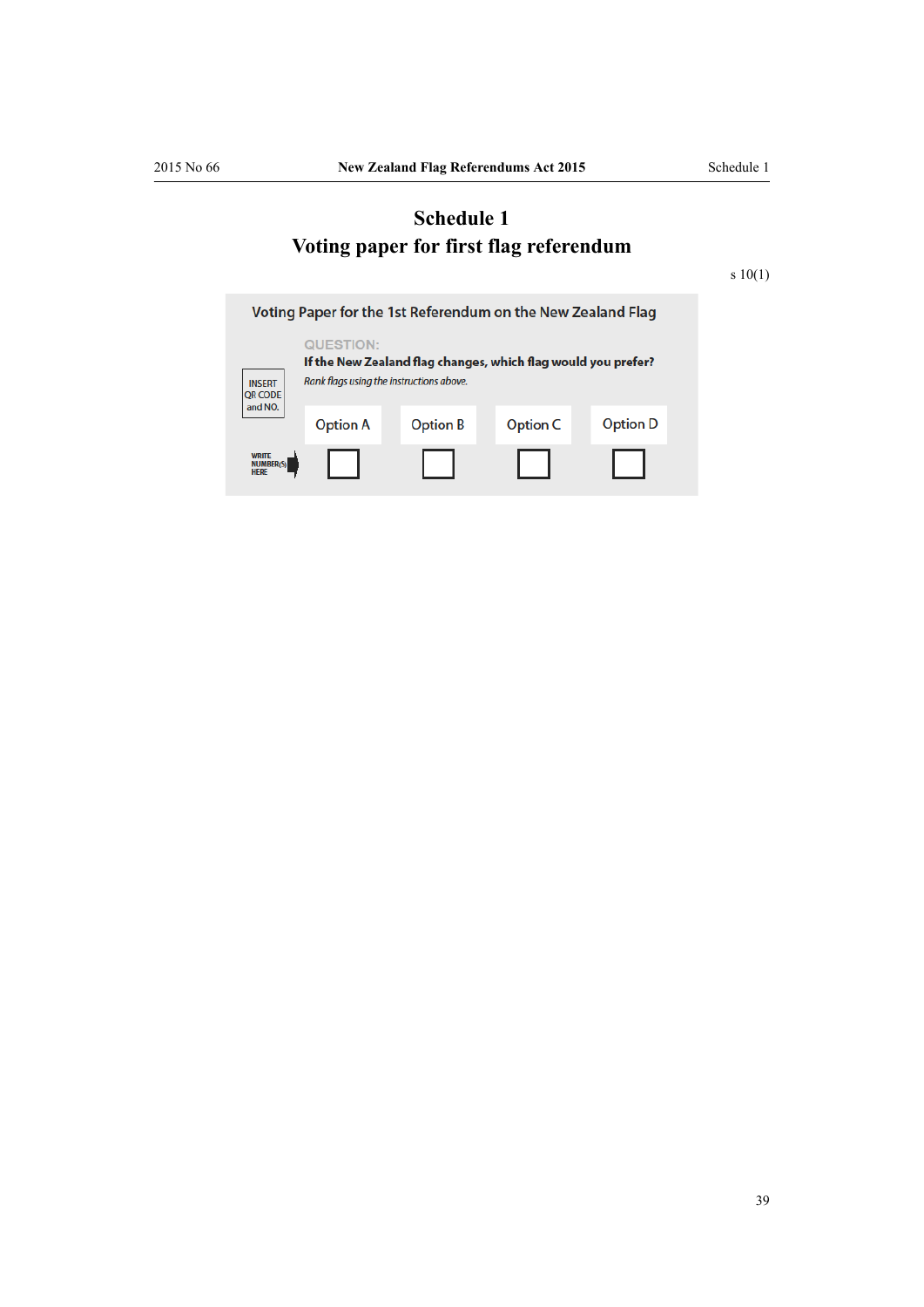# <span id="page-39-0"></span>**Schedule 2 Voting paper for second flag referendum**

[s 10\(2\)](#page-7-0)

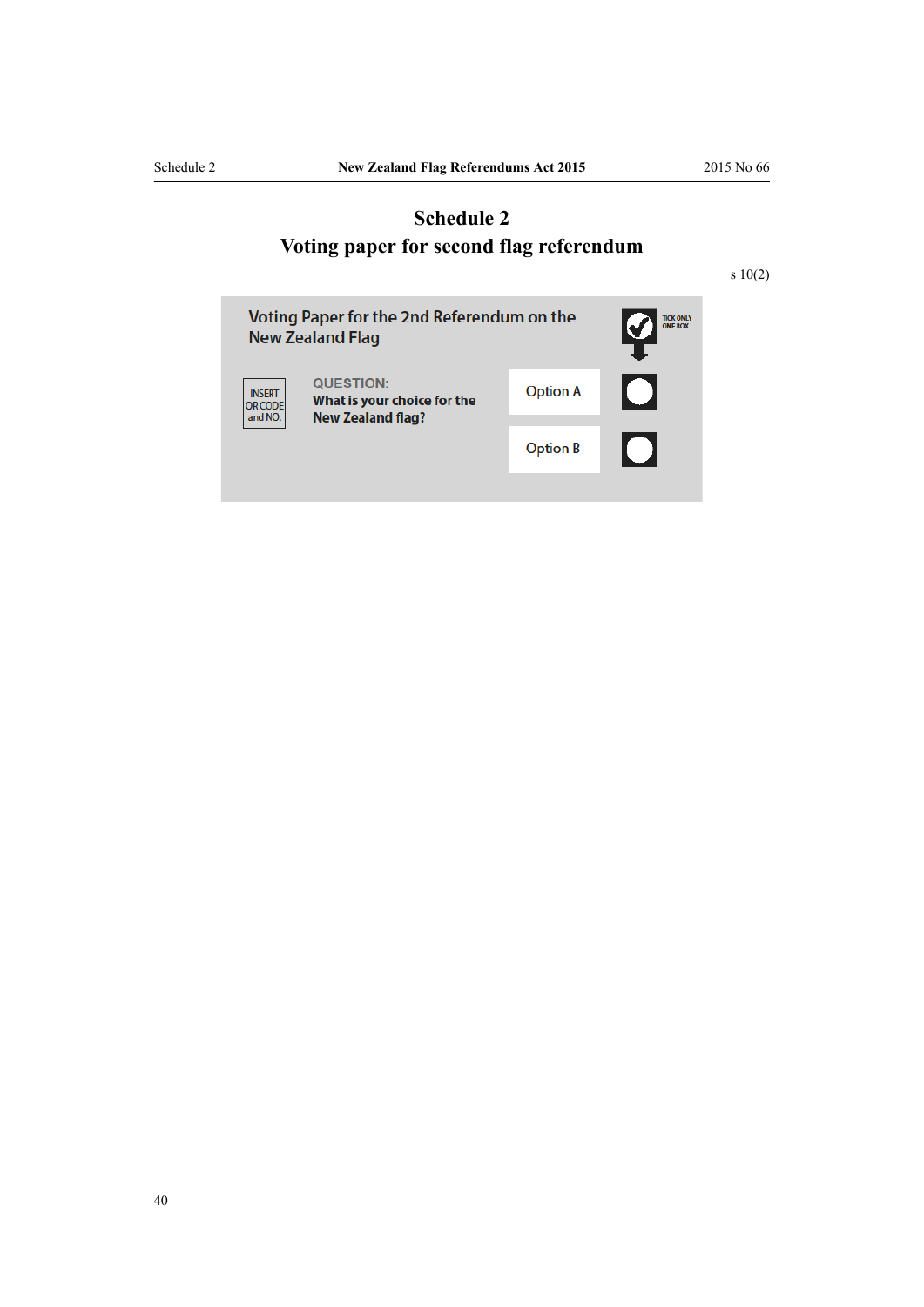# **Schedule 3 Forms**

[ss 15\(3\), 16\(3\)\(b\)](#page-9-0), [38\(1\)\(b\)\(ii\),](#page-19-0) [43\(3\)\(a\),](#page-22-0)  $44(2)(a)$ 

Form 1

# <span id="page-40-0"></span>Declaration by Returning Officer or by person employed or engaged for purposes of referendum

[ss 15\(3\), 16\(3\)\(b\)](#page-9-0)

\*I, [*name, place of residence, and occupation*], solemnly and sincerely declare that I will faithfully serve in the office of the Returning Officer and will not do anything prohibited by [section 50](#page-24-0), [52](#page-25-0), [58](#page-29-0), or [60\(2\) and \(3\)](#page-30-0) of the New Zealand Flag Referendums Act 2015 or [section 64](http://prd-lgnz-nlb.prd.pco.net.nz/pdflink.aspx?id=DLM74657) of the Referenda (Postal Voting) Act 2000.

#### *or*

\*I, [*name, place of residence, and occupation*], solemnly and sincerely declare that I will faithfully serve in the position for which I am employed/engaged† under [section](#page-9-0) [16](#page-9-0) of the New Zealand Flag Referendums Act 2015, and will not do anything prohibited by [section 50](#page-24-0), [52,](#page-25-0) [58](#page-29-0), or [60\(2\) and \(3\)](#page-30-0) of the New Zealand Flag Referendums Act 2015 or [section 64](http://prd-lgnz-nlb.prd.pco.net.nz/pdflink.aspx?id=DLM74657) of the Referenda (Postal Voting) Act 2000.

\*Select the paragraph that applies. †Select one.

[*Name, signature*] Declared at [*place, date*] Before me: [*name, signature*] (Justice of the Peace/lawyer/Returning Officer\*)

\*Select one.

#### **Notes**

- 1 [Sections 50](#page-24-0), [52,](#page-25-0) [58,](#page-29-0) and [60\(2\) and \(3\)](#page-30-0) of the New Zealand Flag Referendums Act 2015 and [section 64](http://prd-lgnz-nlb.prd.pco.net.nz/pdflink.aspx?id=DLM74657) of the Referenda (Postal Voting) Act 2000 are printed on the back of this form and must be read by or to the declarants to whom they apply.
- 2 A declaration by the Returning Officer must be made before a Justice of the Peace or a lawyer.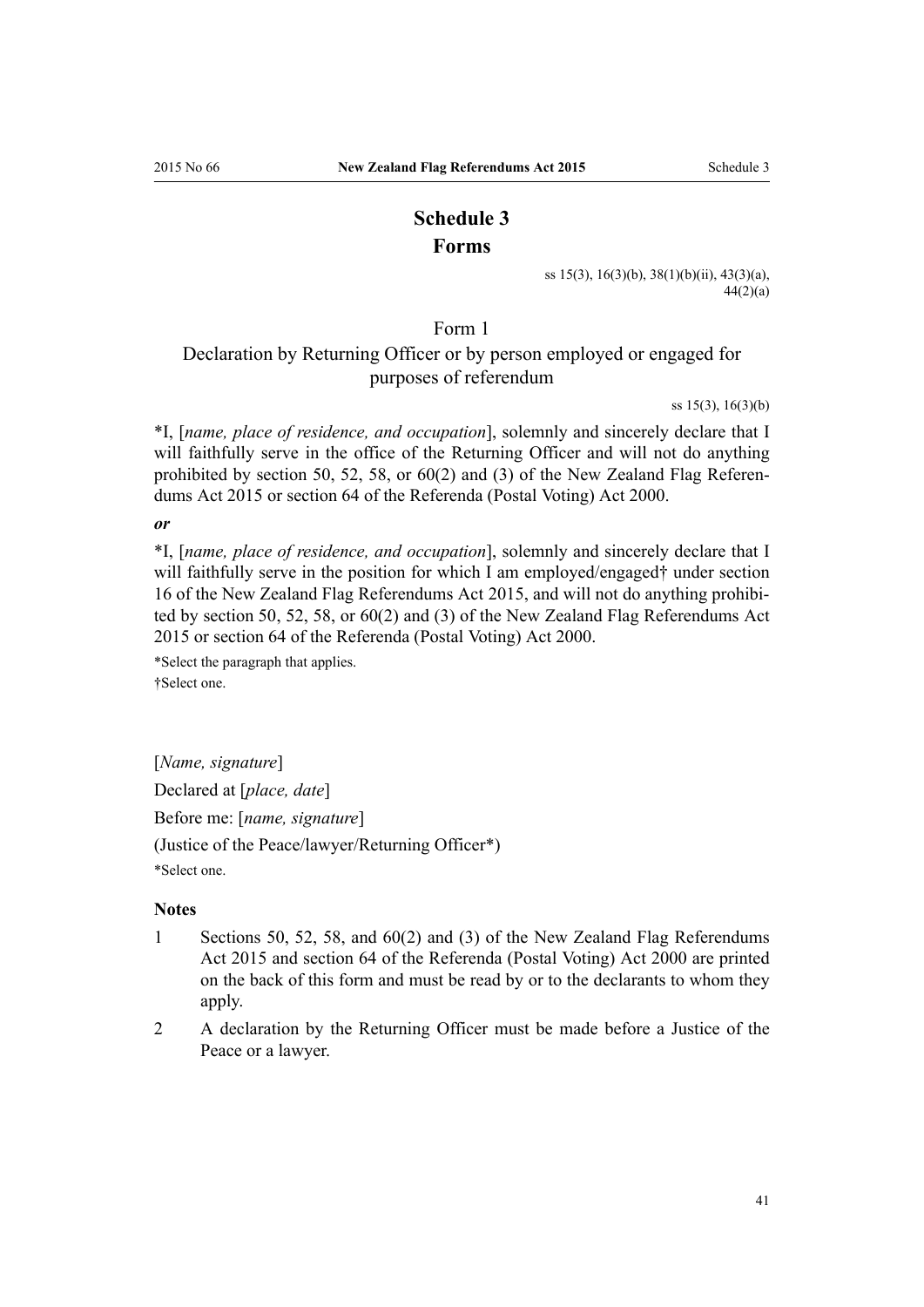# Form 2

### Declaration of result of referendum

[s 38\(1\)\(b\)\(ii\)](#page-19-0)

<span id="page-41-0"></span>I declare the result of the referendum taken over the period commencing on [*date*] and ending on [*date*] on the question "What is your choice for the New Zealand flag?" is as follows:

\*Votes received for [*identify option*]: [*number*]

Dated at [*place, date*] [*Name, signature*] (Returning Officer) \*Repeat for each option.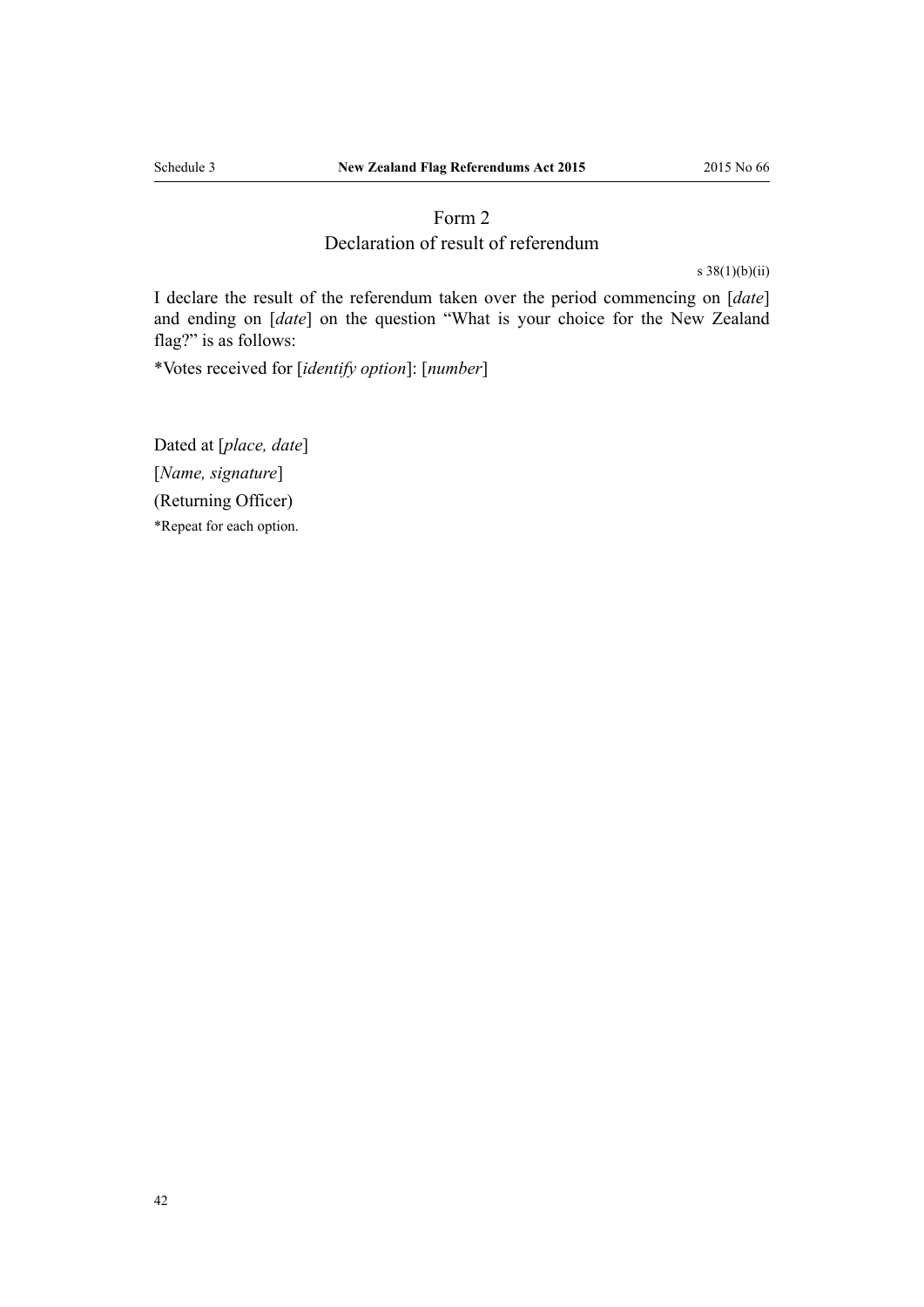# Form 3

#### Notice of opposition to inquiry into conduct of referendum

[s 43\(3\)\(a\)](#page-22-0)

<span id="page-42-0"></span>In the High Court of New Zealand

Wellington Registry

No: [*number of proceeding*]

In the matter of a referendum held from [*dates of voting period*] on [*describe question*]

#### **Respondent**

- 1 The respondent is a group of [*number in group*] electors who intend to oppose the application or applications [*describe application or applications*] for an inquiry into the conduct of the referendum.
- 2 The name, address, electoral district, and signature of each member of the group are set out in the appendix to this notice.
- 3 The spokesperson for the respondent is [*name, address of spokesperson*].
- 4 The respondent acts—
	- \*(a) through a lawyer, who is [*name, address of lawyer*]:
	- \*(b) through its spokesperson.

\*Select the paragraph that applies.

#### **Address for service**

The respondent's address for service is [*address*].

#### **Signature**

[*Signature, date*]

(spokesperson for respondent/person on behalf of spokesperson for respondent\*) \*Select one.

#### *Appendix*

#### *Members of respondent group*

**Name Address Electoral district Signature**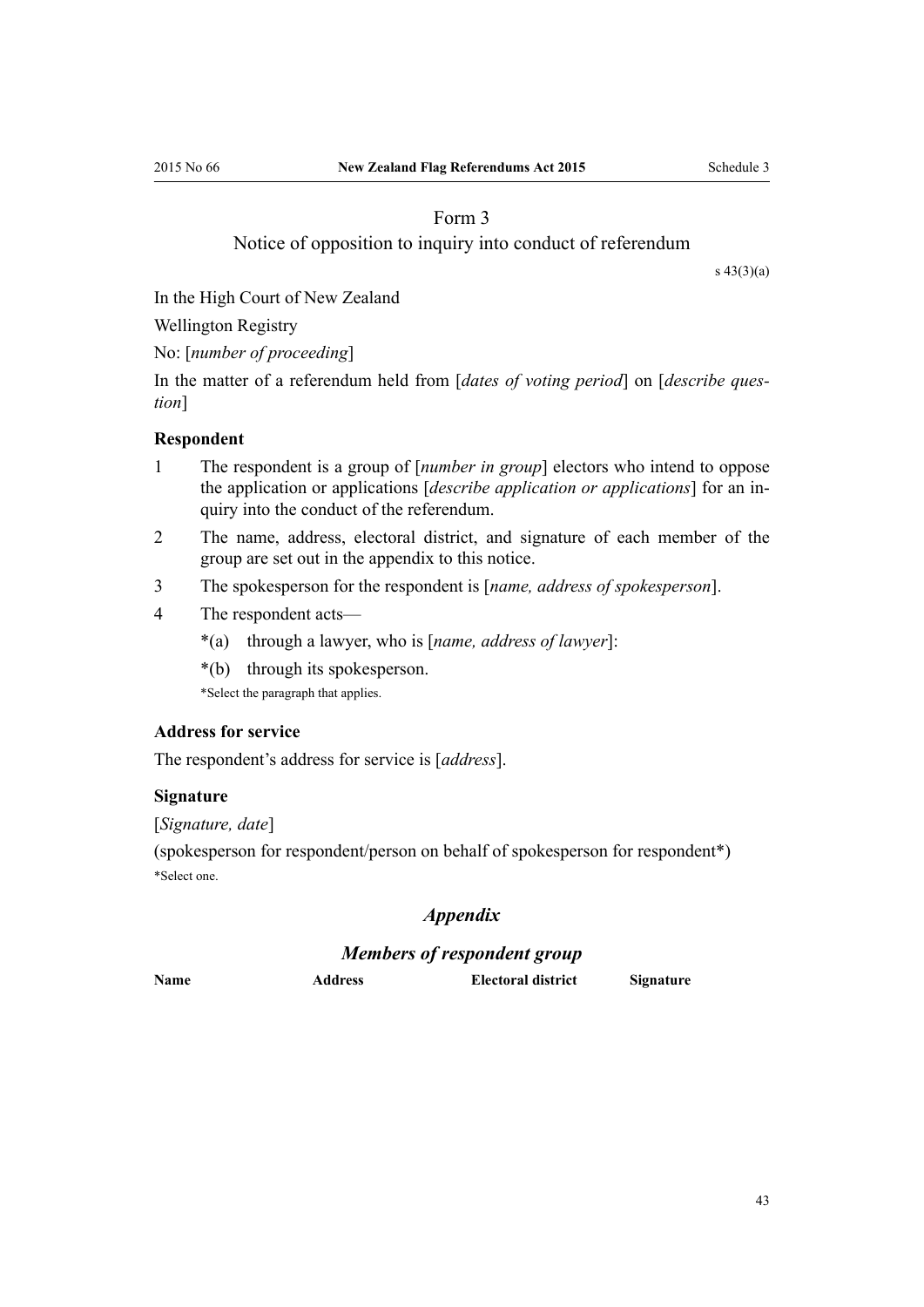## Form 4

#### Application for inquiry into conduct of referendum

[s 44\(2\)\(a\)](#page-22-0)

<span id="page-43-0"></span>In the High Court of New Zealand

Wellington Registry

No: [*number of proceeding*]

In the matter of a referendum held from [*dates of voting period*] on [*describe question*]

#### **Applicant's details**

- 1 The applicant is a group of [*number in group*] electors who are dissatisfied with the conduct of the referendum.
- 2 The name, address, electoral district, and signature of each member of the group are set out in the appendix to this application.
- 3 The spokesperson for the applicant is [*name, address of spokesperson*].
- 4 The applicant acts—
	- \*(a) through a lawyer, who is [*name, address of lawyer*]:
	- \*(b) through its spokesperson.

\*Select the paragraph that applies.

#### **Application**

5 \*The applicant asks for an inquiry into the conduct of the referendum.

*or*

\*The applicant asks for an inquiry into the conduct of [*name of person complained of*], [*office described in [section 42](#page-21-0) of the New Zealand Flag Referendums Act 2015, if relevant*], of [*address of person complained of*], who was connected with the referendum.

\*Select the paragraph that applies.

- 6 The specific grounds on which the applicant is dissatisfied with the conduct of the referendum are as follows: [*state specific grounds*].
- 7 \*The applicant asks the court to determine the total number of valid votes recorded for each option.

*or*

\*The applicant asks the court to declare the referendum void. \*Select the paragraph that applies.

#### **Address for service**

8 The applicant's address for service is [*address*].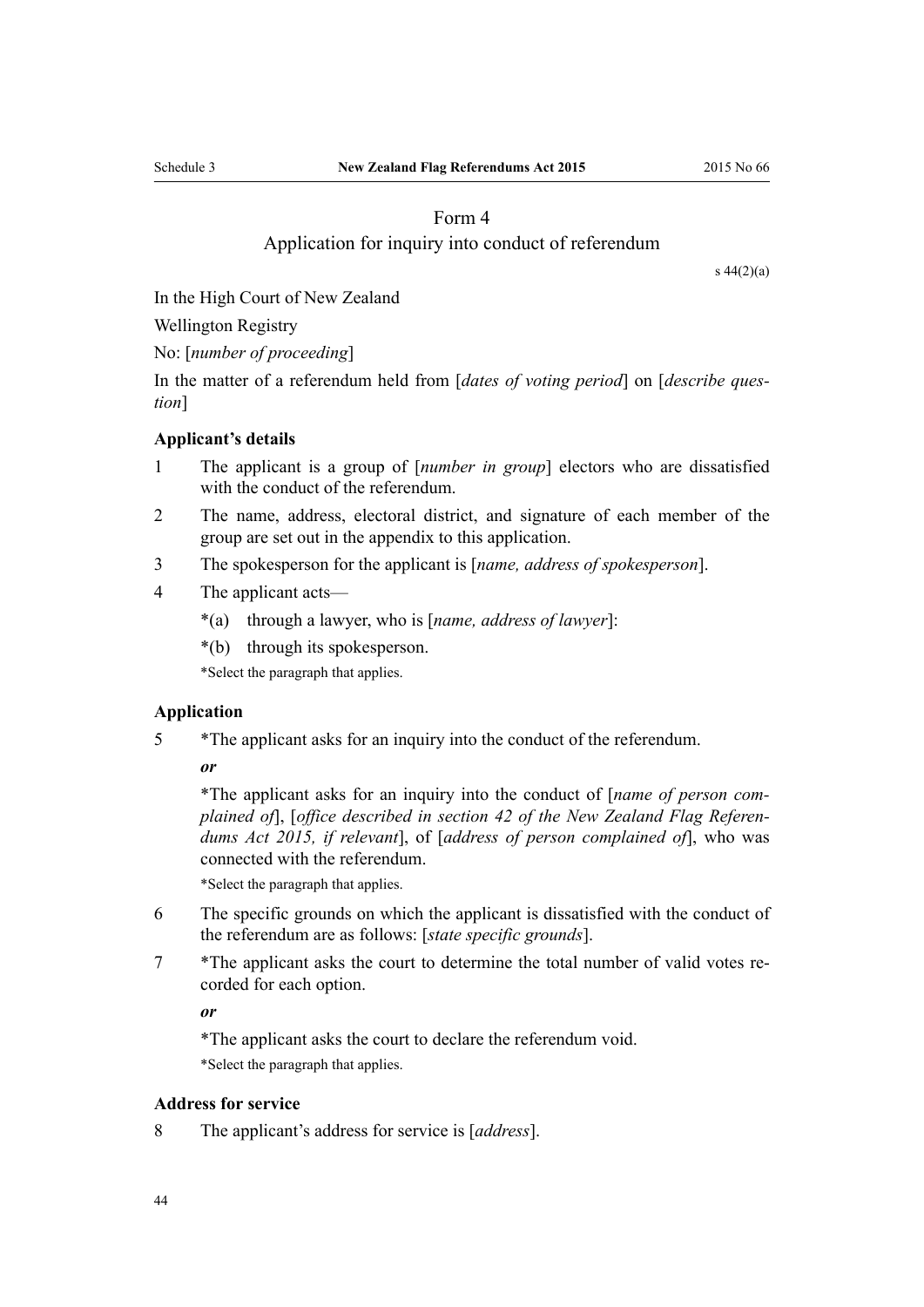# **Signature**

[*Signature, date*]

\*Spokesperson for applicant

\*Person on behalf of spokesperson for applicant.

\*Select one.

# *Appendix*

# *Members of applicant group*

**Name Address Electoral district Signature**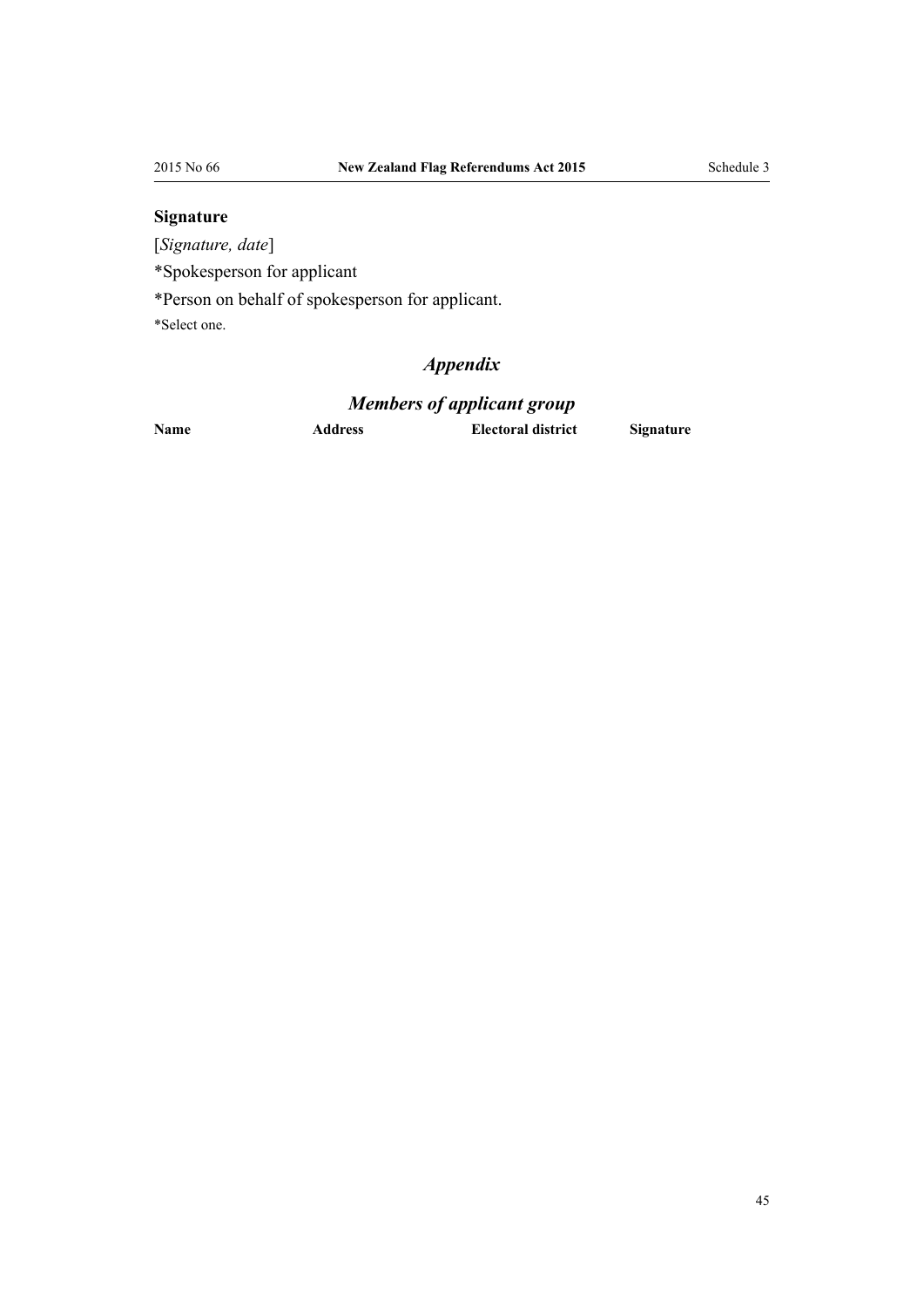# <span id="page-45-0"></span>**Schedule 4 Method of counting preferential votes**

[ss 37\(a\)](#page-19-0), [38\(1\)\(a\)\(ii\)](#page-19-0)

#### *Interpretation*

1 In this schedule, unless the context otherwise requires,—

**AAFD method** means the Ahead At First Difference method set out in [Part 3](#page-47-0) of this schedule

**exhausted**, in relation to a voting paper, means the point at which no further votes from that voting paper can be redistributed by the operation in [clause 6](#page-46-0)

**non-transferable votes** means the votes that remain untransferred when a voting paper becomes exhausted

**preference** means a preference expressed for an option on a voting paper as a rank, for example, 1, 2, or 3

**PRN** means the pseudo-random number generated by the PRNG method

**PRNG method** means the Pseudo Random Number Generation method set out in [Part 3](#page-47-0) of this schedule

**votes** means whole number values.

# **Part 1 Method of counting votes**

2 Votes are counted by recognising preferences as provided for in [Part 2](#page-46-0) of this schedule, and by performing the steps in clauses 3 to 9 until an option is successful.

#### *Step 1*

3 Determine the absolute majority of votes using the following formula:

$$
m = (v - vnt) \div 2
$$

where—

m is the absolute majority of votes and if m is not a whole number, it is rounded up to the next whole number

v is the number of voting papers

- vnt is the total number of non-transferable votes.
- 4 An option is successful if the number of first preference votes equals or exceeds the absolute majority of votes.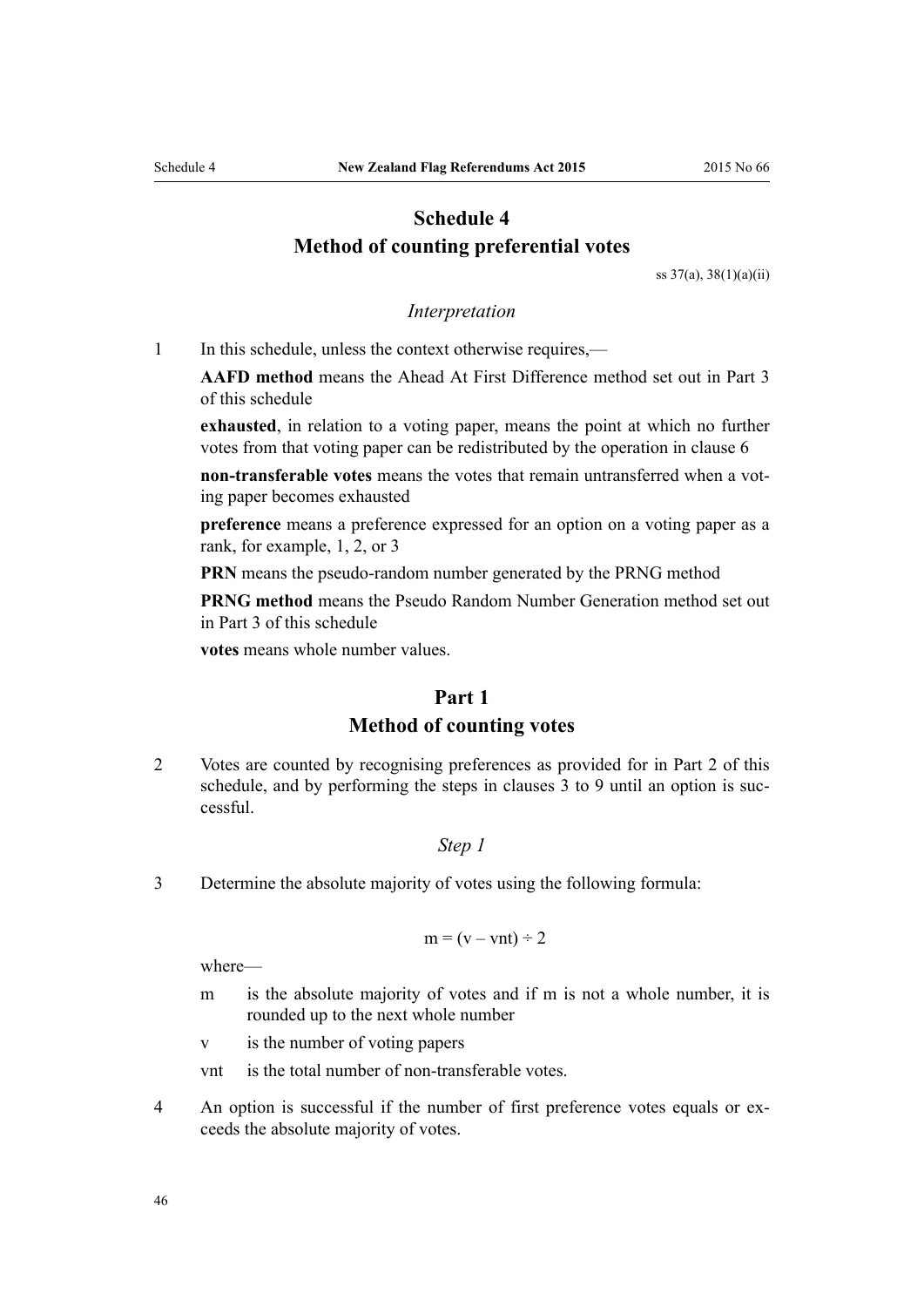#### *Step 2*

- <span id="page-46-0"></span>5 If no option is successful, the option with the fewest first preference votes is excluded.
- 6 For each voting paper on which the option excluded under clause 5 is the first preference, redistribute that vote to the option that is the next preference on that voting paper.
- 7 An option is successful if its votes equal or exceed the absolute majority of votes.
- 8 If no option is successful, repeat the operations in [clauses 3](#page-45-0) and 5 to 7 (those clauses being read with any modifications that the context requires).

#### *Exceptional cases*

9 If clause 10 applies, the steps in [clauses 3](#page-45-0) and 5 to 7 must be modified by carrying out the operations set out in the relevant parts of clause 10.

*Ties*

- 10 This clause applies if—
	- (a) an option with the lowest number of votes is to be excluded but 2 or more options share the lowest number of votes; or
	- (b) an option that has votes that equal or exceed the absolute majority of votes is to succeed but 2 options' votes equal the absolute majority of votes.

If this clause applies, exclude the option identified by the AAFD method as the option to exclude. In the case of paragraph (a), if the AAFD method does not identify an option to exclude, exclude the option with the lowest PRN.

In the case of paragraph (b), the option that is not excluded is successful.

# **Part 2 Recognising preferences**

- 11 In carrying out the operations in [Part 1](#page-45-0) of this schedule, do not recognise—
	- (a) a preference that is not unique; or
	- (b) a preference (other than a first preference) that is not consecutive; or
	- (c) any preference on the same voting paper that is lower in rank than a preference to which paragraph (a) or (b) applies.

#### *Example 1: not unique*

12 A voting paper that expresses these preferences—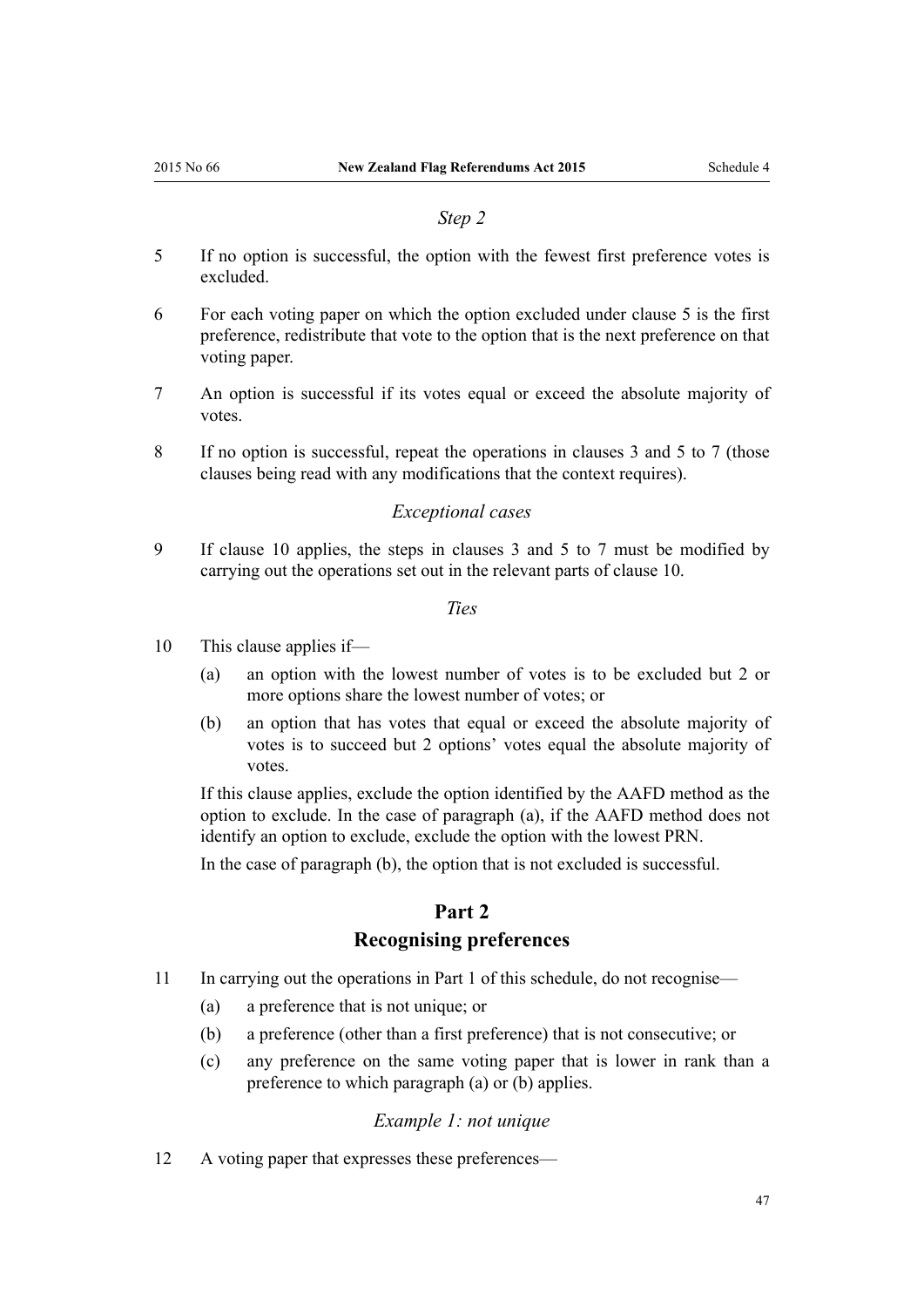<span id="page-47-0"></span>

| Option A          |   |                                                                         |
|-------------------|---|-------------------------------------------------------------------------|
| <b>Option B</b>   | 2 |                                                                         |
| Option C          | 3 |                                                                         |
| Option D          | 2 | Not unique                                                              |
|                   |   | generates the following preferences for the purposes of counting votes: |
| First preference  |   | Option A                                                                |
| Second preference |   | None                                                                    |
| Third preference  |   | None                                                                    |
| Fourth preference |   | None.                                                                   |
|                   |   |                                                                         |

#### *Example 2: not consecutive*

13 A voting paper that expresses these preferences—

| Not consecutive |
|-----------------|
|                 |
|                 |
|                 |

generates the following preferences for the purposes of counting votes:

| First preference  | Option A |
|-------------------|----------|
| Second preference | Option D |
| Third preference  | None     |
| Fourth preference | None.    |

# **Part 3 Methods relevant to tie breaking**

#### *AAFD method*

14 To use the AAFD method, determine which tied option, or options, does not have more votes than the other tied option or options at the earliest point at which the options had different numbers of votes. If one option is identified, exclude that option.

#### *PRNG method*

15 Allocate a unique pseudo-random whole number (a **PRN**) for each option at each stage of the counting.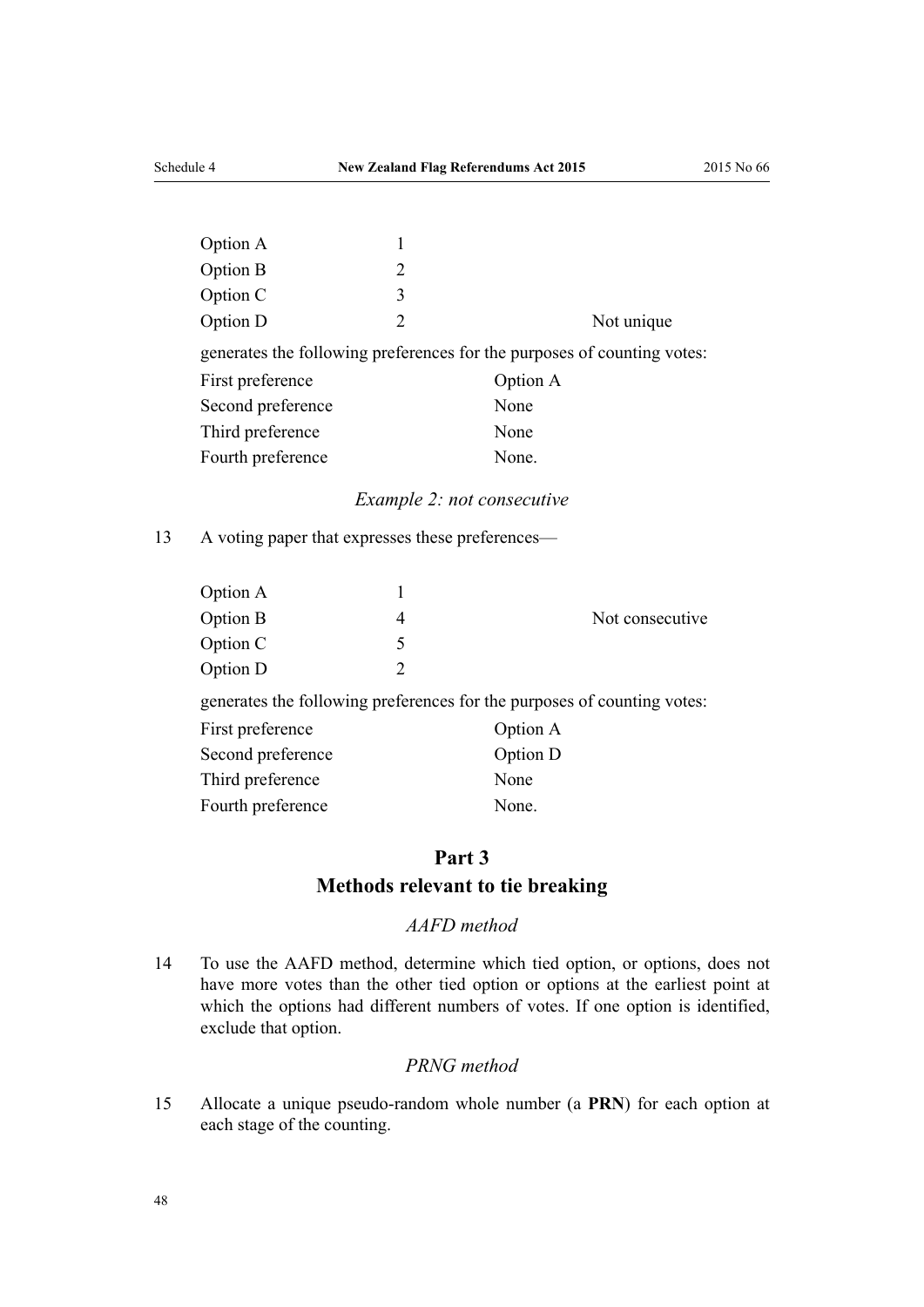16 To generate PRNs, calculate x, y, and z using the following formulas:

$$
x = 9
$$
  
y = 1  
z = [v + 1 000 (v rem 10)] rem 30 323

where—

- v is the total number of valid voting papers
- rem is the remainder operator such that a rem b gives the remainder of dividing whole number a by whole number b.
- 17 Generate a random whole number rc using the following formulas:

$$
x = (171x) \text{ rem } 30\ 269
$$
  

$$
y = (172y) \text{ rem } 30\ 307
$$
  

$$
z = (170z) \text{ rem } 30\ 323
$$

rc =  $[(10\ 000x)\ div 30\ 269] + [(10\ 000y)\ div 30\ 307] + [(10\ 000z)\ div 30\ 323]$ where—

- rc is a pseudo-random number
- rem is the remainder operator such that a rem b gives the remainder of dividing whole number a by whole number b
- div is the integer division operation such that a div b gives the whole number quotient of dividing whole number a by whole number b.
- 18 Repeat the step in clause 17 4 times, discarding the first 4 values of rc.
- 19 Assign the current value of rc to the first option.
- 20 Repeat the step in clause 17 until a pseudo-random number rc results that is distinct from all previous pseudo-random numbers assigned to options. Assign rc to the next option.
- 21 Repeat the step in clause 20 until all options have been assigned a pseudo-random number.
- 22 For the second and subsequent stages in the counting, repeat the step in clause 20 so that all options have been assigned a unique pseudo-random whole number at each stage of the counting.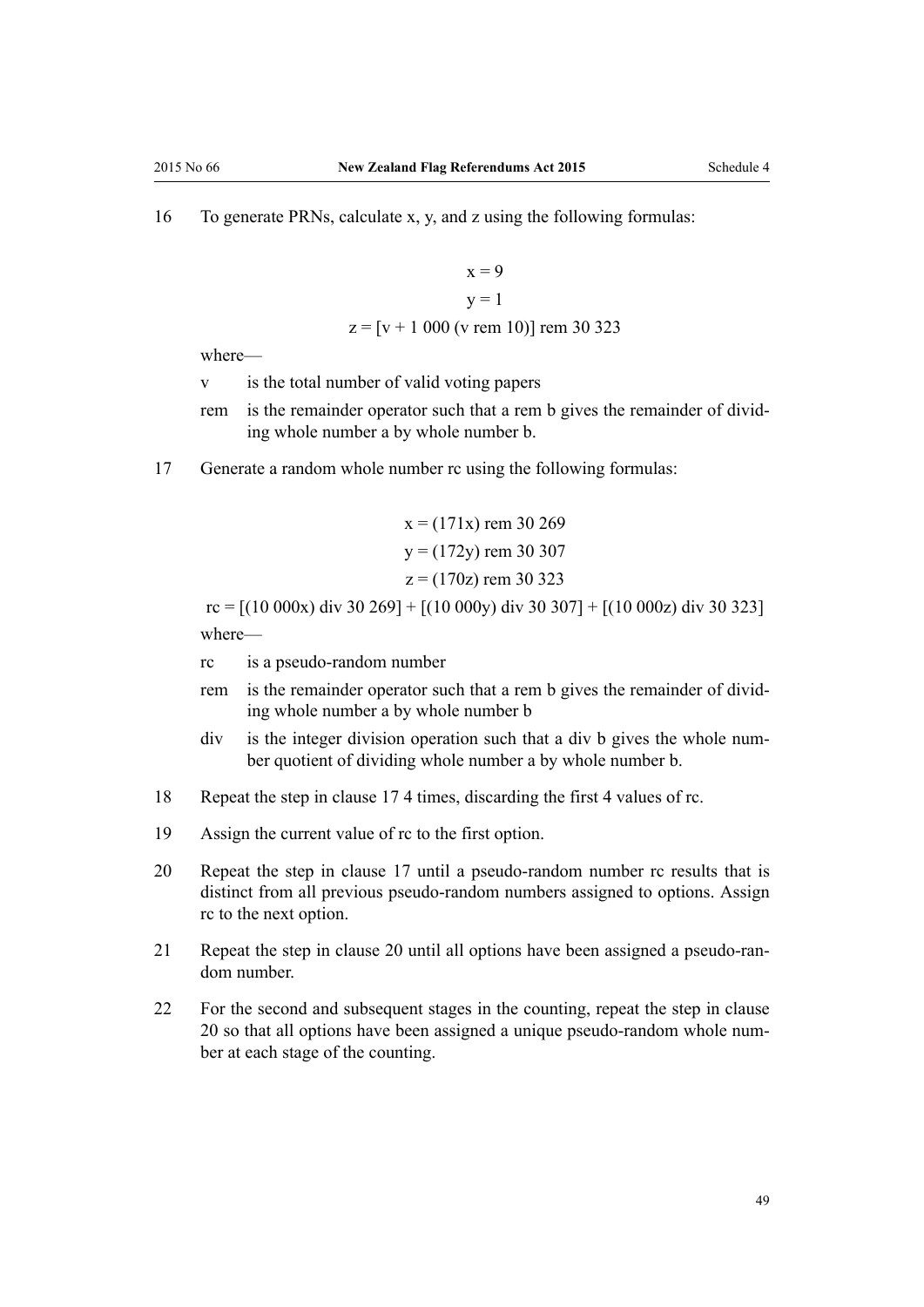# **Schedule 5 New Schedules 1 and 1A inserted**

[s 70\(10\)](#page-34-0)

<span id="page-49-0"></span>